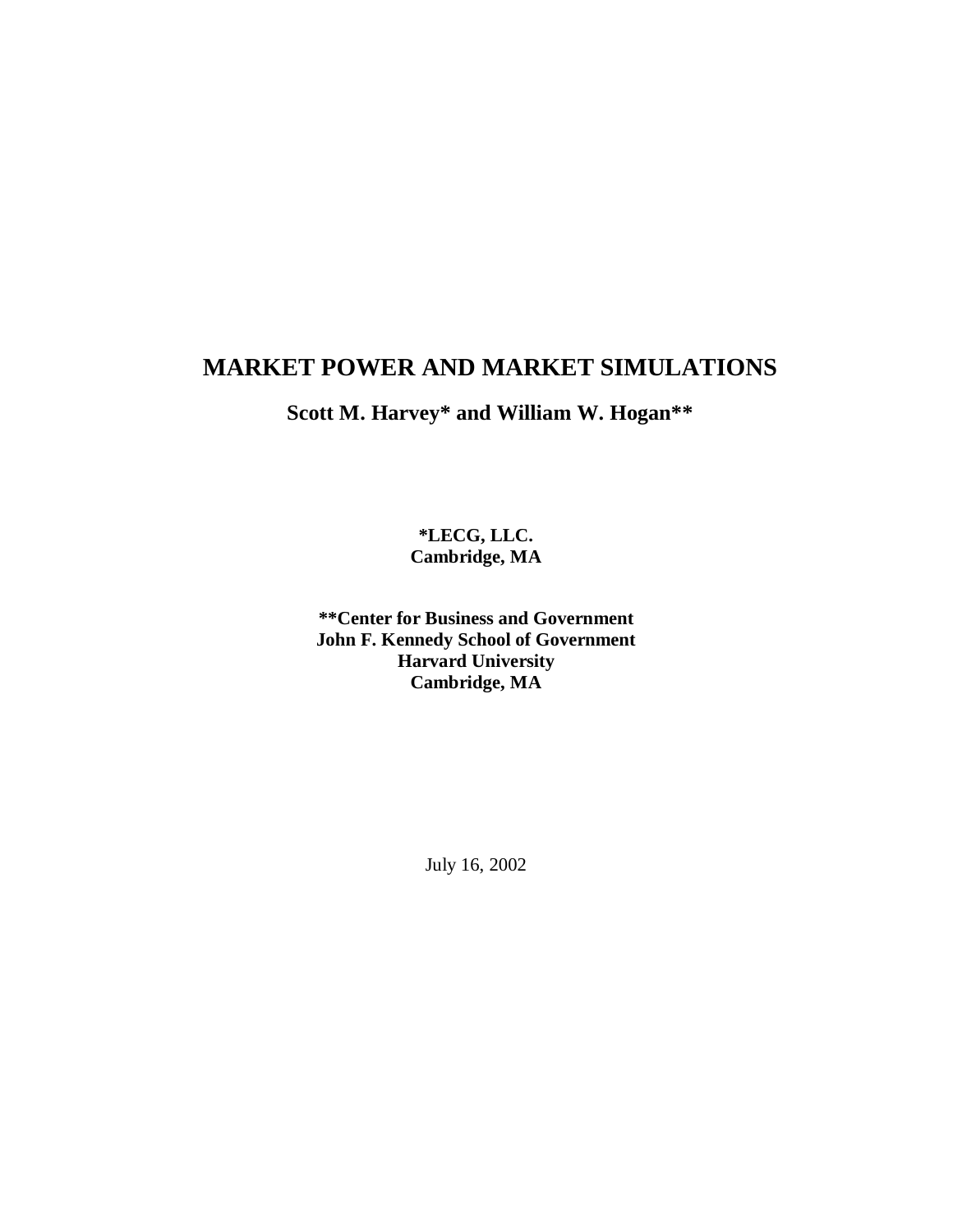# **Table of Contents**

| L.   |                       |  |
|------|-----------------------|--|
| II.  |                       |  |
|      |                       |  |
|      |                       |  |
|      |                       |  |
|      |                       |  |
|      | 2 <sub>1</sub>        |  |
|      | 3.                    |  |
|      | $\mathcal{A}_{\cdot}$ |  |
|      |                       |  |
| III. |                       |  |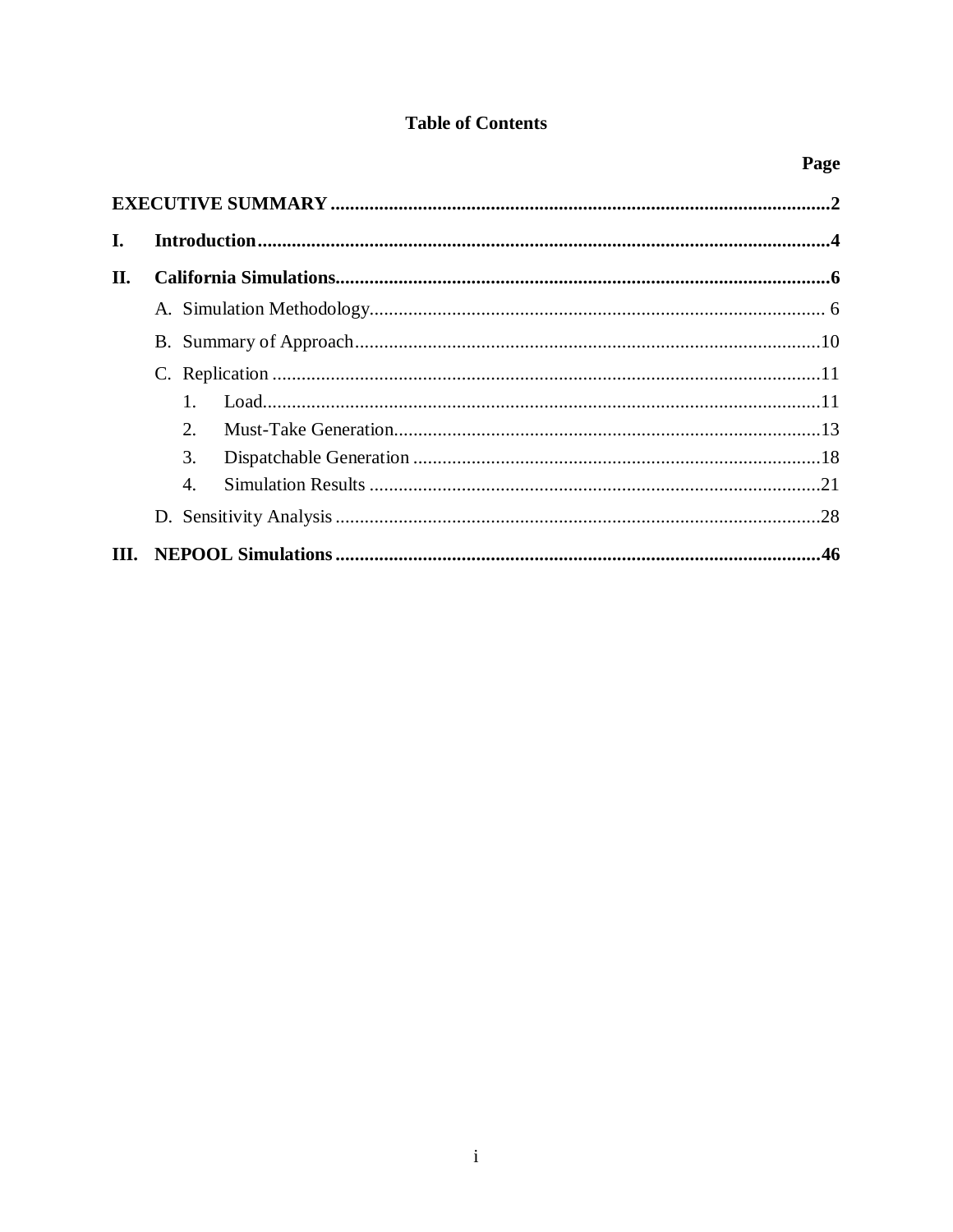#### **MARKET POWER AND MARKET SIMULATIONS**

#### **Scott M. Harvey and William W. Hogan**

#### **July 16, 2002**

#### **EXECUTIVE SUMMARY**

Systematic exercise of market power could reduce or eliminate the consumer benefits of restructuring electricity generation markets. It is important, therefore, to understand and address the problem. However, high wholesale electricity prices, the most prominent symptom of an exercise of market power, could arise also from conditions of high cost and shortages. Since the major policy implications differ for different causes of high prices, it is essential to separate the effects. Confusing an exercise of market power with other conditions could result in costly decisions and a neglect of real problems in a way that would increase rather then mitigate problems of electricity restructuring.

Direct analysis of the behavior of individual generators requires detailed data not available in the public domain, although the key elements would be available to system operators. As a more indirect approach, many analyses of the exercise of market power in electricity markets focus on comparing actual market prices with simulated prices intended to reflect aggregate competitive conditions. Although appealing in principle, this indirect simulation approach imposes substantial burdens on the preparation of the simulation model to isolate the effect of an exercise of market power rather than higher costs, increased demand or capacity constraints.

It is inherently difficult to eliminate errors in a simulation model and isolate the effect of an exercise of market power. The usual argument for why market power presents a special problem in the case of electricity emphasizes the tendency of the supply curve to rise rapidly at high levels of output near the capacity of the system. In this range, a small level of supply withholding to exercise market power could produce a large price increase. Unfortunately, this same feature means that small errors in the simulation model could produce large changes in the simulated price in this same range.

This analytical problem inherent in simulation models compounds when the traditional tools for analyzing electricity markets give way to even more approximate models. This practice simplifies the simulation but expands further the possibility that errors in the model could obscure the separate effects that lead to differences between observed and simulated prices. Such use of simplified models has been prominent in many analyses that find a ubiquitous exercise of market power and has even been suggested as a trigger for automatic implementation of substantial market interventions to mitigate market power.

In addition to estimating the competitive price, therefore, it is equally important to identify the sensitivity of that estimate to changes in assumption that might reflect errors in the model. If the sensitivity analysis reveals relatively small changes in the simulated price, the errors may not be important. But if the sensitivity analysis produces a wide range of prices, a range large enough to include the observed prices, then the simplified model would not be able to distinguish between the exercise of market power or the errors in the simulation model.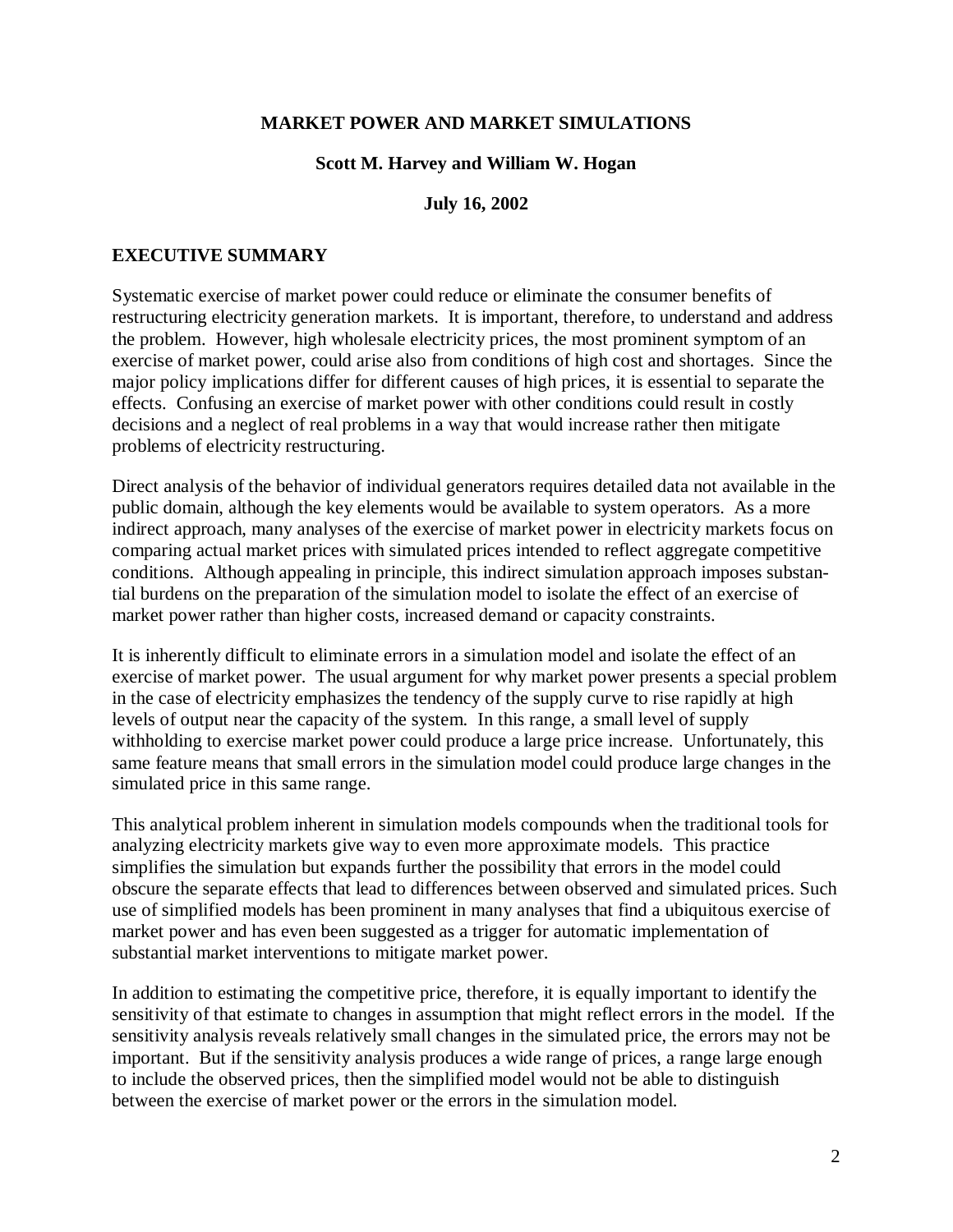The present study conducts such a detailed sensitivity study using the most prominent simulation analysis that relies solely on publicly available data. Given the problems of the simulation model, the purpose is not to produce a better estimate of the competitive prices. Rather, the focus is more on the degree of confidence that we can place on any particular estimate. As a first step, an attempt to independently replicate the simulated prices was not fully successful and this itself illustrates the difficulty of building a reliable model. Then with this baseline, various tests approximated the impact of simplifying assumptions.

The results produce a wide range of simulated prices, a range that includes observed market prices. This indicates that the sensitivity analysis of simulation results is essential in assessing any policy conclusions. Drawing inferences regarding competition based on comparisons between actual prices and those simulated in these simple models could produce substantial errors. The difference between the actual and simulated prices could arise from the real-world constraints omitted from the model in conjunction with purely competitive behavior, or the difference could arise from the exercise of market power by sellers that are able to raise prices because of constraints omitted from the model. One simply cannot tell from these simulations. The error is larger than the effect being estimated.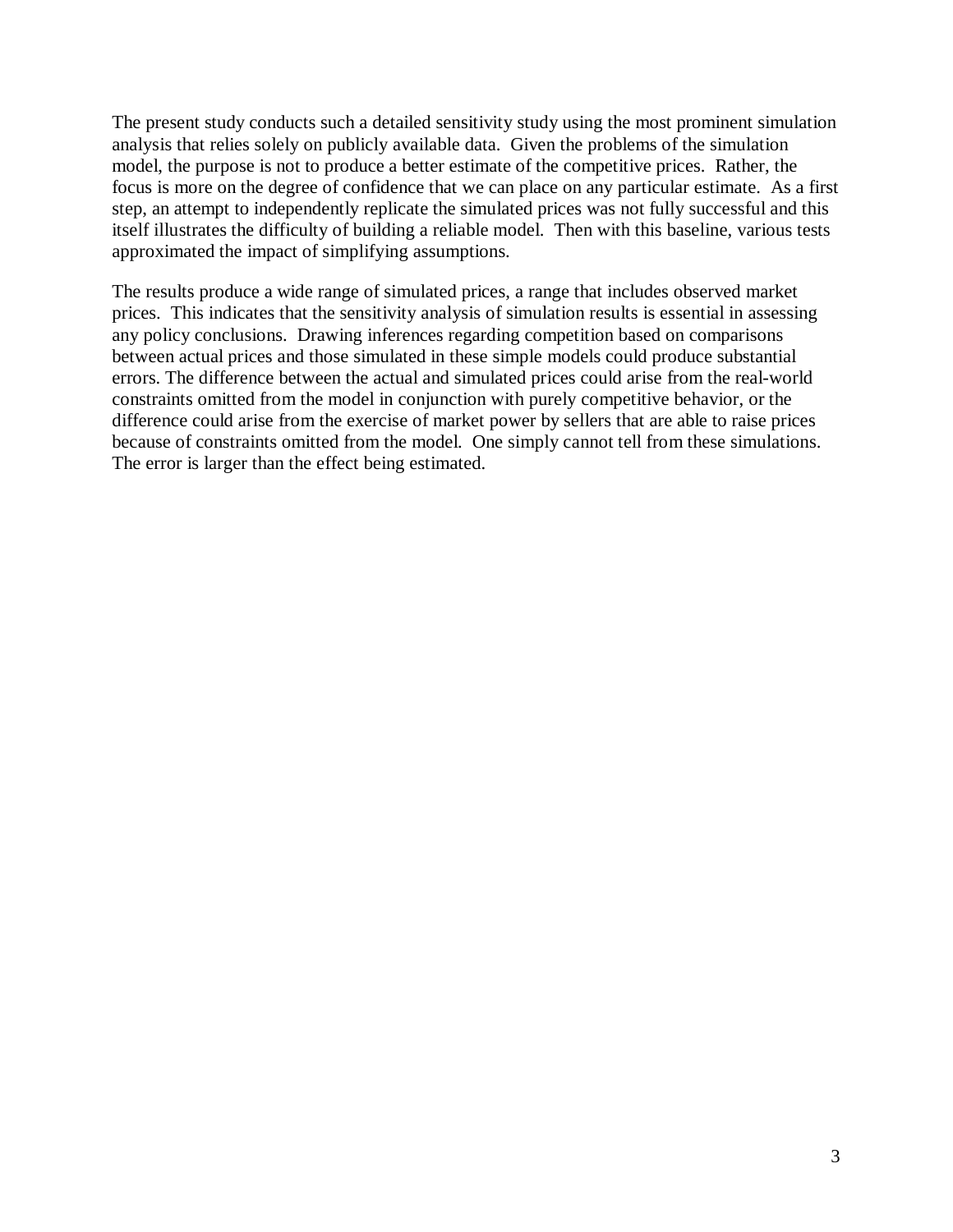#### **MARKET POWER AND MARKET SIMULATIONS**

#### **Scott M. Harvey and William W. Hogan**<sup>1</sup>

#### **July 16, 2002**

### **I. INTRODUCTION**

 $\overline{a}$ 

The potential for the exercise of market power can provide an important limitation on the ability of consumers to benefit from restructuring of electricity generation markets. It is therefore important to identify circumstances in which market power is being or has been exercised, to understand the reasons underlying the ability of market participants to exercise market power, and to address the market power policy implications.

At the same time, it is also important to recognize that high prices alone do not signify the exercise of market power as high prices could also arise either from high costs or capacity shortage conditions. Moreover, since many of the remedies for high prices arising from the exercise of market power (e.g., divestiture and mitigation) are quite different from the remedies for high prices arising from high costs or capacity shortage (e.g., more investment in low cost electric generating capacity), it is important to empirically distinguish among the various causes of high prices. One methodology that has been used in a number of papers to assess whether prices have been impacted by the exercise of market power is to simulate the competitive level of prices and then to compare the simulated prices with actual prices.

Several papers have discussed the methodological limitations of studies that attempt to make inferences regarding the exercise of market power by comparing actual market clearing prices to prices calculated by simulation models, particularly if those models do not include factors that

<sup>1</sup> Scott Harvey is a Director with LECG, LLC, an economic and management consulting company. William Hogan is the Lucius N. Littauer Professor of Public Policy and Administration at the John F. Kennedy School of Government, Harvard University. This paper was supported by Mirant. The authors are or have been consultants on electricity market design and transmission pricing, market power or generation valuation issues for Allegheny Energy Global Markets; American Electric Power Corp.; American National Power; Brazil Power Exchange Administrator (ASMAE); British National Grid Company; Calpine Corporation; Commission Reguladora De Energia (CRE, Mexico); Commonwealth Edison; Conectiv; Constellation Power Source; Coral Power; Detroit Edison; Duquesne Light Company; Dynegy; Edison Electric Institute; Electricity Corporation of New Zealand; Electric Power Supply Association; Entergy; General Electric Capital; GPU, Inc. (and the Supporting Companies of PJM); GPU PowerNet Pty Ltd.; GWF Energy; Independent Energy Producers Association; ISO New England; Midwest ISO; Morgan Stanley Capital Group; National Independent Energy Producers; New England Power; New York Energy Association; New York ISO; New York Power Pool; New York Utilities Collaborative; Niagara Mohawk Corporation; Ontario IMO; PJM Office of the Interconnection; Pepco; Public Service Electric & Gas Company; Reliant Energy; San Diego Gas & Electric; Sempra Energy; Mirant/Southern Energy; SPP; TransÉnergie; Transpower of New Zealand Ltd.; Westbrook Power; Williams Energy Group; and Wisconsin Electric Power Company. John Jankowski, Christine Jimenez, Sherida Powell, Joel Sachar, Erik Voigt and Matthew Kunkle provided comments and research assistance. Comments were also provided by Joe Bowring, Robert Ethier and Joe Pace. The views presented here are not necessarily attributable to any of those mentioned, and any errors are solely the responsibility of the authors.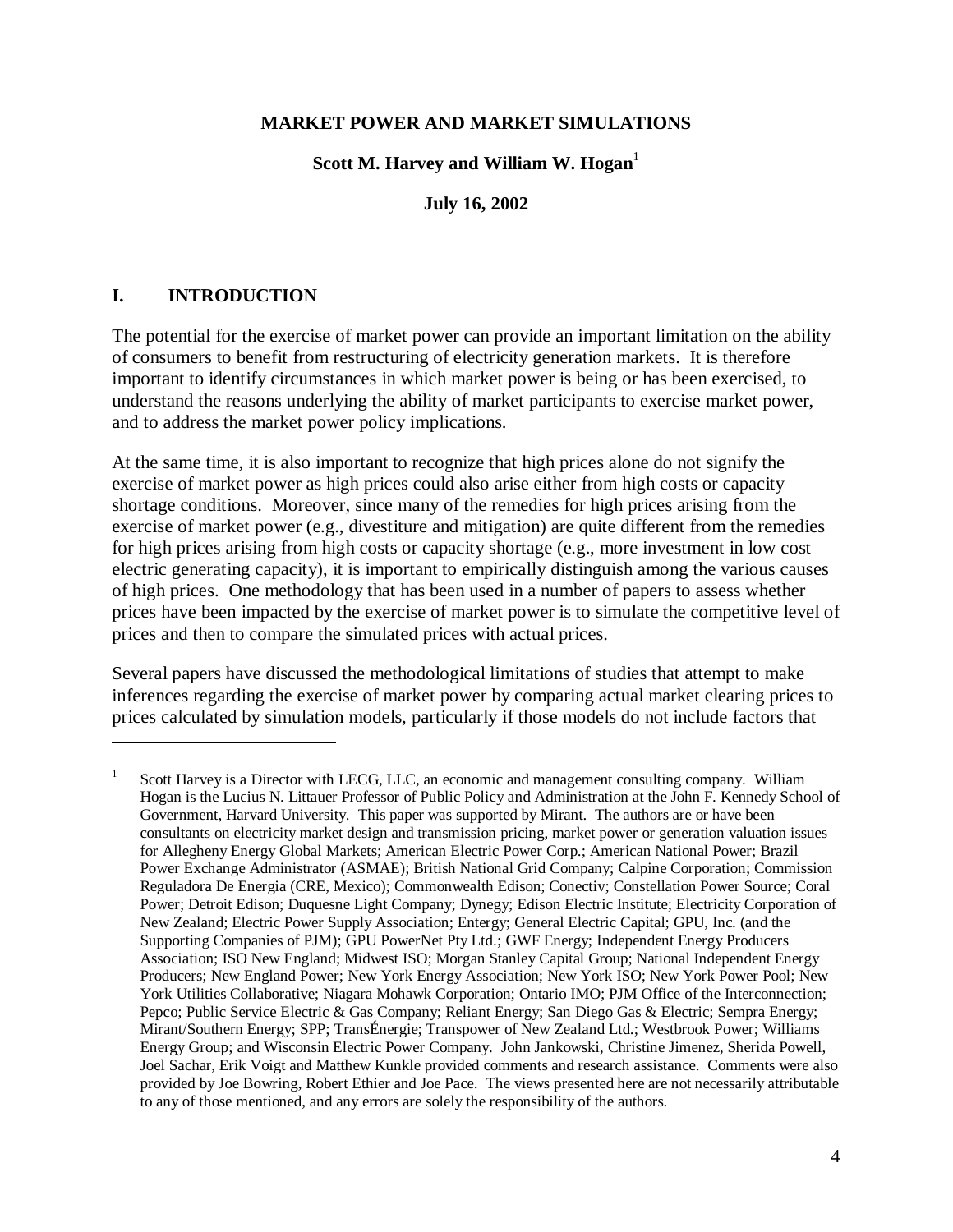can materially raise the cost of meeting load in actual operations, e.g., the need for operating reserves, start-up and minimum load costs of operating units, transmission congestion, generation ramping constraints, uncertain load, unit operating inflexibilities, environmental restrictions, and uncertain outages. $2$  There is, however, a continuing series of studies that report finding pervasive exercise of market power in wholesale electricity markets based on comparisons of actual and simulated prices in California,<sup>3</sup> PJM,<sup>4</sup> and New England.<sup>5</sup>

While the potential exercise of market power in deregulated wholesale electricity markets is an important concern that deserves careful scrutiny, the methodology employed in these simulation studies appears likely to find that market power has been exercised regardless of the competitiveness of the market. The Bushnell and Saravia study of New England even finds a spread between actual and simulated prices in a region in which most observers, including the market monitor using different methods, have recognized that actual settlement prices have been artificially depressed by inefficient rules that give rise to substantial uplift costs.<sup>6</sup>

In view of the continuing series of papers that draw strong conclusions regarding the competitive level of prices based on models and assumptions that are inconsistent with the actual operation of the transmission system, it is appropriate to attempt to provide some sensitivity analyses that provide insight into the importance of these methods and assumptions. We decided to develop

<sup>2</sup> Scott M. Harvey and William W. Hogan, "Issues in the Analysis of Market Power in California," October 27, 2000 (hereafter Harvey-Hogan October 2000); Scott M. Harvey and William W. Hogan, "On the Exercise of Market Power Through Strategic Withholding in California," April 24, 2001 (hereafter Harvey-Hogan April 2001); Scott M. Harvey and William W. Hogan, "Identifying the Exercise of Market Power in California," December 28, 2001 (hereafter Harvey-Hogan December 2001); and Rajesh Rajaraman and Fernando Alvarado, "[Dis]proving Market Power," January 24, 2002 (revised March 2, 2002).

<sup>3</sup> Severin Borenstein, James Bushnell, and Frank Wolak, "Diagnosing Market Power in California's Deregulated Wholesale Electricity Market," August 2000 (hereafter BB&W); Frank Wolak, R. Nordhuas and Carl Shapiro, "An Analysis of the June 2000 Price Spikes in the California ISO's Energy and Ancillary Services Markets," September 2000; Paul Joskow and Edward Kahn, "A Quantitative Analysis of Pricing behavior in California's Wholesale Electricity Market During Summer 2000," March 2001 (hereafter Joskow-Kahn March 2001); Paul Joskow and Edward Kahn, "Identifying the Exercise of Market Power: Refining the Estimates," July 5, 2001 (hereafter Joskow-Kahn July 2001); Paul Joskow and Edward Kahn, "A Quantitative Analysis of Pricing Behavior in California's Wholesale Electricity Market During Summer 2000: the Final Word," February 4, 2002 (hereafter Joskow-Kahn February 2002); Severin Borenstein, James Bushnell and Frank Wolak, "Measuring Market Inefficiencies in California's Restructured Wholesale Electricity Market," June 2002.

<sup>4</sup> E. T. Mansur, "Environmental Regulation in Oligopoly Markets: A Study of Electricity Restructuring," November 2001, and Erin Mansur, "Pricing Behavior in the Initial Summer of the Restructured PJM Wholesale Electricity Market," April 2001. PJM covers a region in the Mid-Atlantic states.

<sup>5</sup> James Bushnell and Celeste Saravia, "An Empirical Assessment of the Competitiveness of the New England Electricity Market," February 2002 (hereafter Bushnell and Saravia). Bushnell and Saravia find an average price markup that exceeds the threshold recently proposed by the California ISO as a trigger for automatic implementation of market power mitigation; California ISO MD02 proposal submitted to FERC, May 1, 2002.

<sup>6</sup> David B. Patton, "An Assessment of Peak Energy Pricing in New England During Summer 2001," November 2001. Mario Depillis, ISO-NE, "Reserve Market Issues in Nepool," September 13, 2000; Mario Depillis, ISO-NE, "Limitations of Bid Characteristics," October 24, 2000; ISO New England, Inc., "Management Response to Summer 2001 Pricing," March 2002; ISO New England, "Power Supply," no date; and David Patton, Robert Sinclair and Pallas Van Schack, "Competitive Assessment of the Energy Market in New England," May 2002.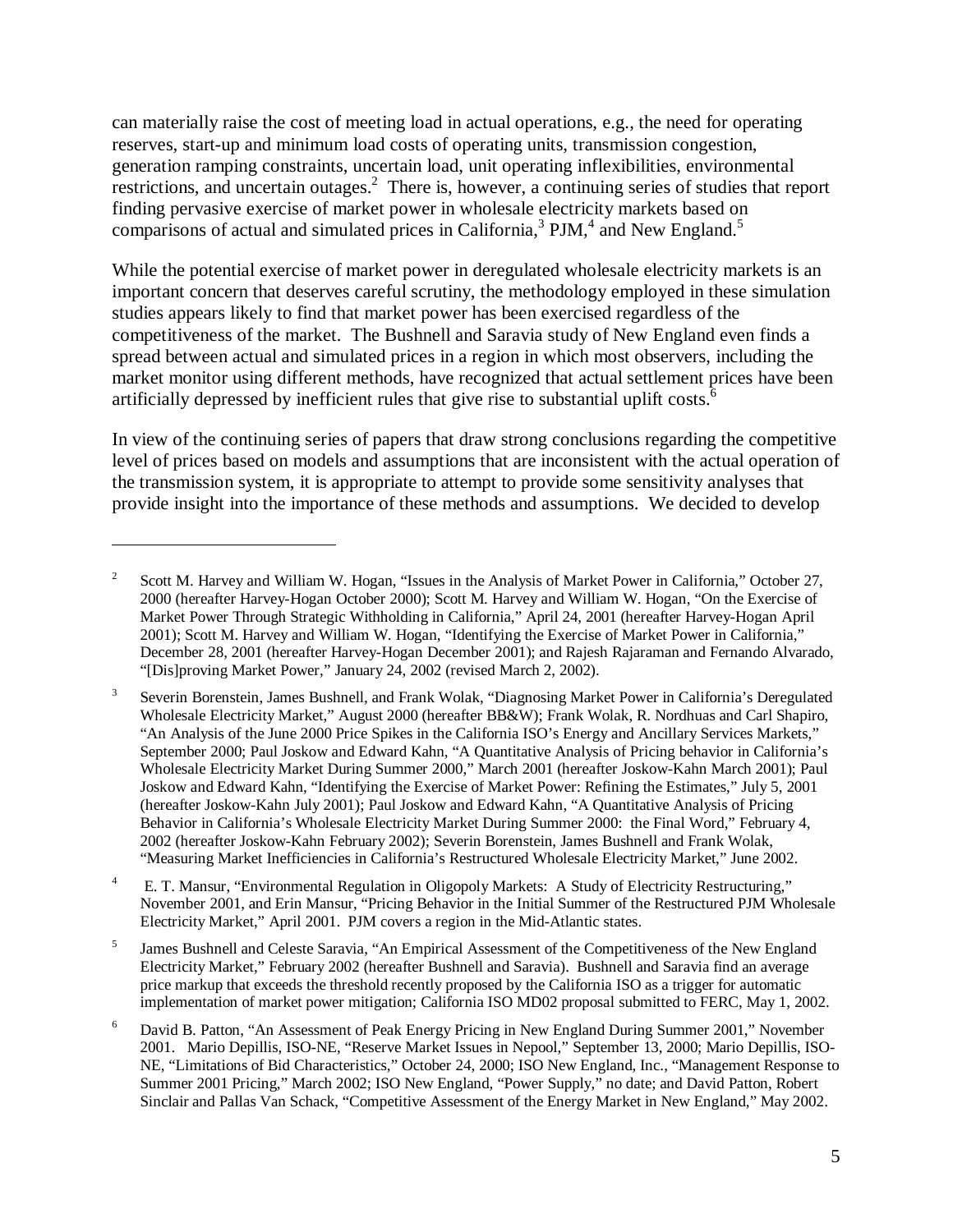these sensitivity analyses for some of the California simulations, but some or all of the same methodological difficulties exist in all of these studies: operating reserve requirements excluded; the impact of start-up and minimum load costs not considered; environmental restrictions missing; the chaos and uncertainty of real-time operations simplified to perfect dispatch decisions supported by perfect hindsight; and the variability of real-world unit performance and outages replaced with idealized assumptions. These sensitivity analyses are discussed in Section II. It is seen that these sensitivity analyses are necessary, addressing these other factors has a large impact on simulated prices for California during June 2000. If these factors are taken into account, the simulated prices are generally at or above the level of actual prices. Section III turns to a discussion of the New England Power Pool (NEPOOL) simulation results. These results include sensitivity cases that provide tests of ability of these simple simulation models to predict market-clearing prices. The tests indicate that the simulation model produces results that violate the simplifying assumptions of the model and reflect features of the real dispatch not reflected in the model.

In the end, it is seen that sensitivity analysis of simulation results is essential in assessing the conclusions that can be drawn. The approach of drawing inferences regarding competition based on comparisons between actual prices and those simulated in these simple models could produce substantial errors. The difference between the actual and simulated prices could arise from the real-world constraints omitted from the model in conjunction with purely competitive behavior, or the difference could arise from the exercise of market power by sellers that are able to raise prices because of constraints omitted from the model. The differences between the actual prices and those simulated by these kinds of models provides little information on the degree to which prices have been impacted by the exercise of market power, one simply cannot tell from these simulations. The error is larger than the effect being estimated.

# **II. CALIFORNIA SIMULATIONS**

### **A. Simulation Methodology**

A direct approach for identifying an exercise of market power would focus on the decisions of individual generators. Given observed market prices, known production capacities and costs, and actual production over a period of time, a significant exercise of market power would reveal repeated deviations from profit maximizing production schedules. Typically the deviations would appear as offering production that is below the profitable level given the prices, environmental restrictions, ramp rates, and output of ancillary services. With this necessary evidence, the analysis could turn to examination of particular explanations for these deviations, such as instructions from the system operator to deviate from the optimal production pattern, or would support the market power interpretation of the data.

A limitation of the direct approach from the standpoint of some market observers may be the need to acquire confidential data about production schedules, ramp rates, available capacity, and ancillary service supply and requirements that may not be found in public information. For example, absent complete information about the multi-product output of individual generating plants, it might be impossible to distinguish between reducing energy production to exercise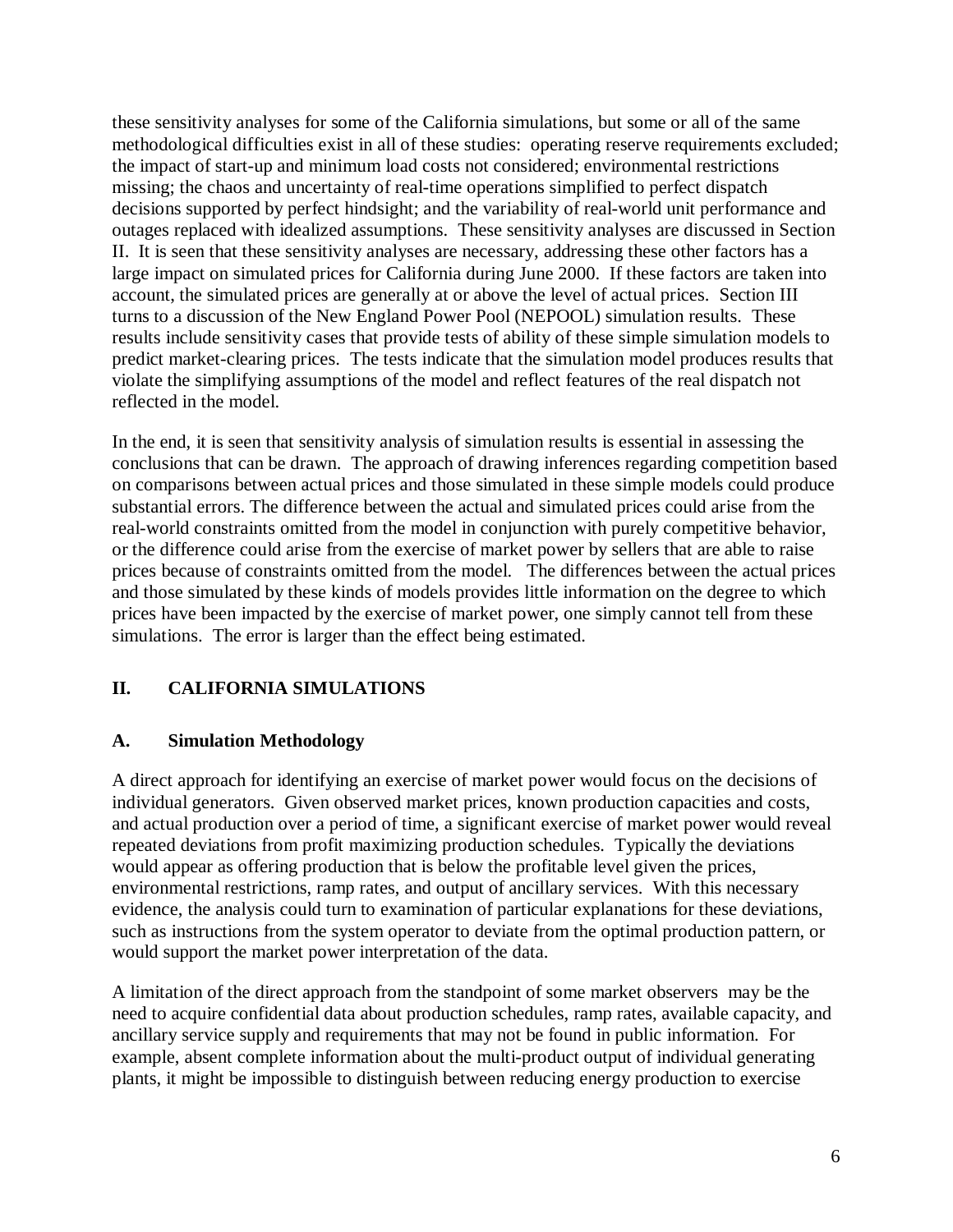market power versus supplying reserves to meet reliability requirements or comply with environmental laws or regulations.

If available, direct evaluation of the performance of generators would be the preferred approach. However, as an alternative, some observers have applied simulation models to indirectly test for the exercise of market power. If it were possible to obtain an adequate simulation of a competitive market outcome, without any exercise of market power but consistent with system resources and reliability requirements, the resulting simulated prices could be compared with the observed market prices. An exercise of market power would be consistent with a finding that market prices were significantly above the simulated competitive price. The simulation results would not in themselves identify who had exercised market power, but the price markup condition would support a finding that someone had exercised market power.

In order to apply the logic of the indirect simulation approach, it would be necessary to build a simulation model with enough of the essential detail of the electricity system to simulate the competitive level of prices given competitive bids. The detail would include network constraints, ramping rates, and many other characteristics within an optimization framework to replicate the decisions of economic dispatch.<sup>7</sup> The resulting effort would be data intensive. The simulation output would include different prices at different locations, with dynamic interactions among time periods. The result would be a dynamic multi-price simulation.

Experience with such models (e.g., GE-MAPS) indicates that the optimized output invariably ignores some of the constraints facing real system operators. Even with a good, or very good model, differences between simulated and real results arise because of simplifications in the model. Nevertheless, there is a long history of building and using such dynamic multi-price models to analyze a wide array of energy policy problems. In the typical application, the impact of simplifications in the model is addressed by comparing results between different simulation cases, thereby attempting to isolate the effects of the differences in the simulation cases and net out any bias in the simulation models. A different approach would be required in an application that compares a simulation case with real outcomes, for which the simplifications in the model could bias the results.

With the focus on market power problems, however, there has been a new approach to simulating the operations of the electricity system. This approach has been to go further in the direction of simplification of reality. This has resulted in the use of models that strip away most of the details of the electricity system. In particular, the new approach has been to ignore all the complications of the electric network to assume that all the market operates effectively at a single location. Further, these models ignore dynamics and assume that each electricity plant has complete flexibility to change its output in any hour based on the economics of price versus a variable cost in that hour, with no start up costs or minimum load effects.

With these simplifications, the resulting model views each hour as independent of all other hours of operation. Hence, there are no dynamic effects. The model is thus static and solved

<sup>7</sup> Rajesh Rajaraman and Fernando Alvarado, "[Dis]proving Market Power," January 24, 2002 (revised March 2, 2002)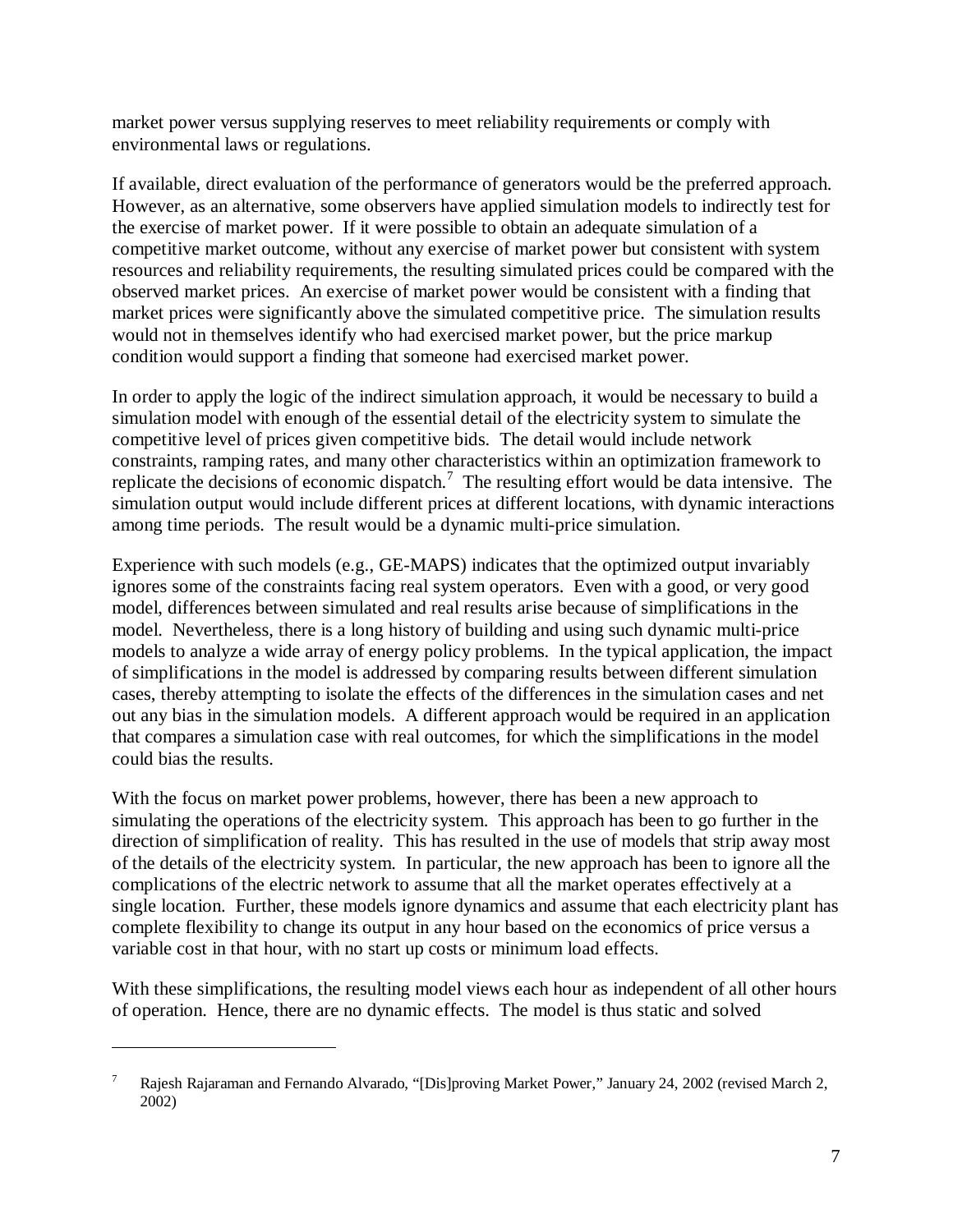separately for each hour. Furthermore, without separate treatment of different locations or products, the market outcome reduces to a single market price for energy. Hence, the resulting model is a static single-price simulation.

With these assumptions, the static single-price simulation requires data on plant capacities, incremental energy costs, and aggregate demand for energy and ancillary services. Given a rule for simulating outages and deratings either by randomly selecting available plants in each hour, or by derating the output of all plants using an average availability factor, the optimization model reduces to a single-stack analysis. The energy bids of the available plants are stacked from lowest to highest. Starting from the bottom with the cheapest, plants are dispatched until the combined output meets the aggregate load. The incremental cost of the most expensive plant dispatched determines the simulated competitive price. This analysis is repeated separately for each hour. Assuming that there is a single energy price in the real electricity market in each hour, this simulated price provides the competitive standard for comparison.

The argument for using a static single-price simulation stands on the premise that the errors induced by the simplifications are not significant compared to the price markups reflecting a difference between simulated competitive prices and the observed market prices. Given the long history of use of dynamic multi-price simulation models, applied with care and caution, this is a somewhat surprising assumption. Were it true, the industry must have some other explanation for the widespread practice over many years of investing in the more complicated models. Furthermore, the movement from comparison between different simulation cases to net out the modeling bias, to direct comparison of a simulation case with the real data, should raise a caution about the effect on the reliability of the estimates.

The purpose here is to address the assertion that the static single-price simulation model does not introduce errors as large or larger than the effect it is to estimate. Our previous papers have given many examples of the difficulty in accepting this position. Here we carry this work further by applying sensitivity analyses with a typical application of the static single-price methodology.

The resulting sensitivity analysis is especially important in trying to understand the nature of market power exercised in electricity systems. The usual argument for why the single stack optimization presents a special problem in the case of electricity emphasizes the tendency of the supply curve to rise rapidly at high levels of output near the capacity of the system. In this range, a small level of supply withholding to exercise market power could produce a large price increase. Unfortunately, this same feature means that small errors in the single stack model could produce large changes in the simulated price in this same range. To illustrate the significance of this fact, consider the supply curves shown in Figure 28.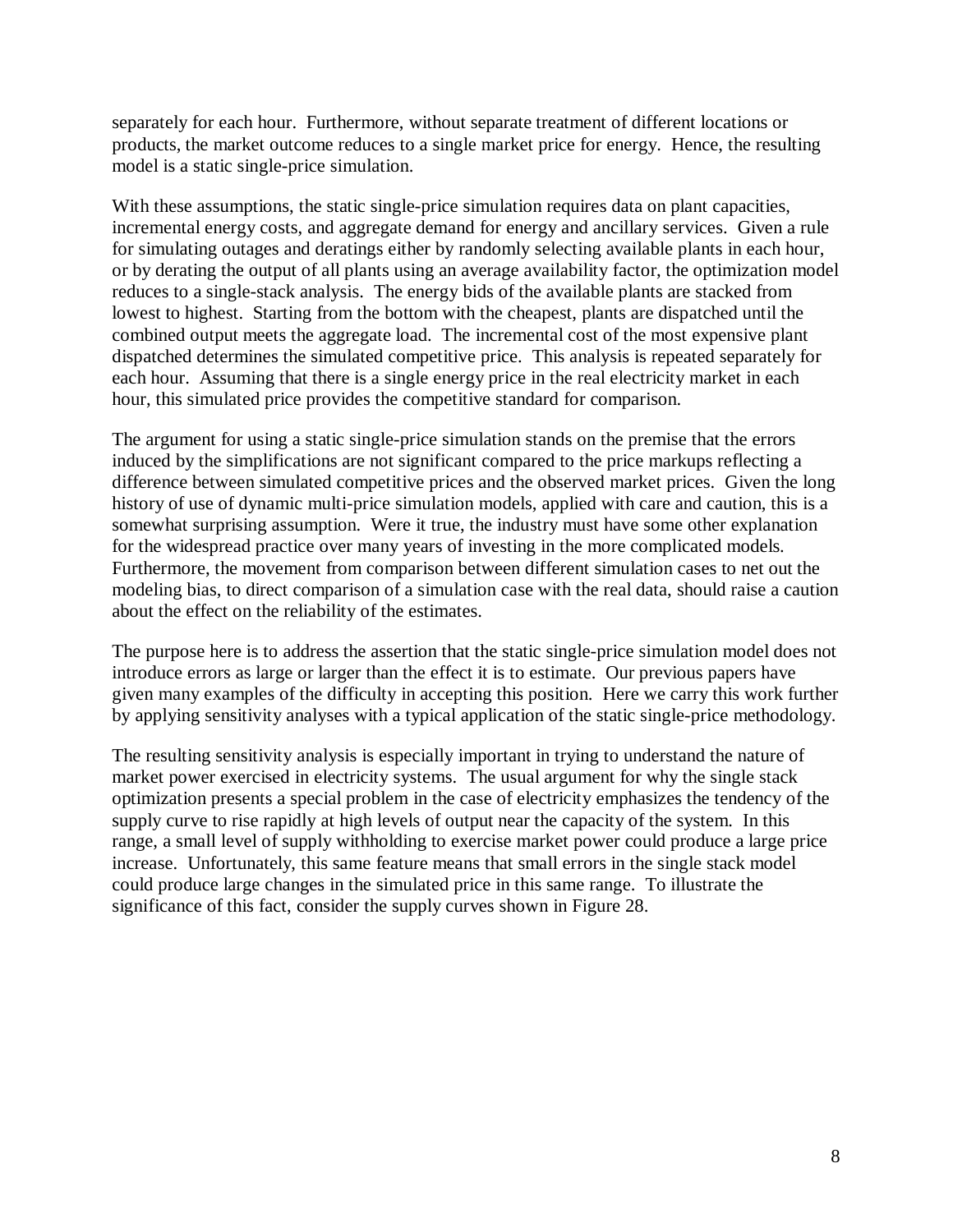

Figure 28 depicts the supply curves for thermal capacity for an illustrative case discussed below. The details of the particular case are not important for the illustration. The total nameplate capacity reduces to the derated supply curve to reflect equivalent forced outage rates (EFOR), in the same manner used in the Joskow-Kahn simulation model. Setting aside the difficulties in estimating costs and other elements, suppose that the simplifications in the static, single-price model that ignore dynamics, environmental limitations, greater stress on the plants, and so on, add a 5 percent chance that an individual plant is unavailable in any hour. This error could be addressed as an addition to the assumed outage rate. Using this higher effective rate, a Monte Carlo sampling produces an average supply curve subject to a \$750 price cap. The result has the same properties often described as indicative of the exercise of market power. In particular, the markup between the average price curve and the "competitive" derated supply curve is virtually zero at low load levels, and the markup rises rapidly as load approaches the maximum of the derated supply curve. Using a dispatch profile from a June 2000 simulation, the average price is approximately \$105 versus the "competitive" derated simulation of \$59, for a markup of 44 percent. But we know that this difference is not a result of the exercise of market power, it is the result of competitive behavior but with a 5 percent difference in the real availability of plants compared to the static ideal. Concluding that this markup arises from an exercise of market power and not error in the model would require controlling for all the errors in the model well below this 5 percent level.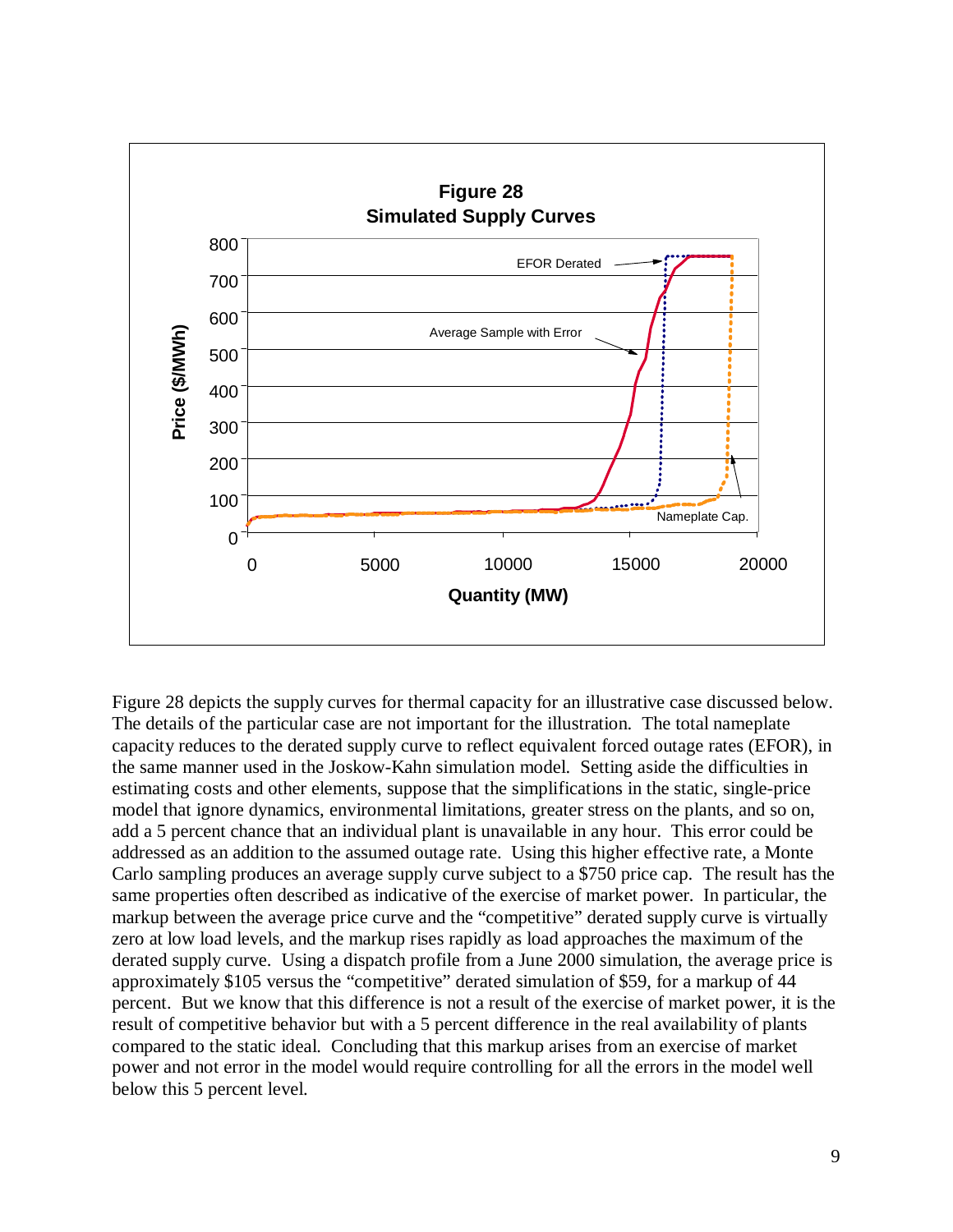Hence, it is inherently difficult to separate the effect of errors in the model from the apparent exercise of market power. The illustration in Figure 28 suggests why this is true, and the detailed sensitivity analysis to follow examines the impact of several different changes in assumption that have similar effects.

### **B. Summary of Approach**

 $\overline{a}$ 

Our previous examinations of the market power analyses for California addressed the many simplifications in the models used to simulate the competitive price level. Examples illustrated the potential impact of over-optimization by ignoring real constraints. However, the discussion did not go to the kind of systematic sensitivity analysis that would provide aggregate quantification of the magnitude of the problems. Since the force of our critique has been that a much more complicated dynamic simulation is required, with data that are not available in the public domain, it is not possible to substitute a better simulation with competing estimates of the competitive benchmark price. However, we have gone further here in doing sensitivity tests within the framework of the simplified methodology. The focus, therefore, is not on the best estimate of the competitive price but rather on the confidence interval for the best estimate and the extent to which the range includes or excludes the observed market prices.

Although studies have been undertaken of NEPOOL and PJM as well of California, we have chosen to undertake sensitivity analysis based on the California studies, in part because we are already familiar with a number of the data sources and because market prices reached much higher and more controversial levels in California. In particular we focus on the simulation results from Joskow and Kahn because they based their work on public information.<sup>8</sup> However, the results of Joskow and Kahn are qualitatively similar to those of other simulation studies of the California market. We attempted to provide a starting point for the sensitivity analysis by replicating the most recent Joskow and Kahn simulations, which use only publicly available data, and we have focused on June 2000 because of the large gap they found between actual and simulated prices during that month.<sup>9</sup> The Joskow-Kahn methodology has not always been fully described, however, and there are many important steps in the simulation for which their papers provide little guidance. In filling in these gaps we have attempted to utilize the data sources referred to by Joskow and Kahn, and to be conservative (choosing the alternative that would tend to result in lower simulated prices). This attempted replication of the Joskow-Kahn simulation yields an average June price of \$85.28/MWh or \$76.90/MWh if hourly prices are subjected to a \$750/MW price cap.<sup>10</sup> These prices are noticeably higher than those reported by Joskow and

<sup>8</sup> Joskow and Kahn also provide a separate direct analysis addressing possible withholding by generating companies.

<sup>9</sup> This analysis of a single month does not demonstrate that the prices prevailing in the WSCC during 2000 and 2001 can in all cases be explained by purely structural considerations. The purpose of the analysis is to demonstrate that the simplifications commonly made in simulating electricity prices with single-stack models introduce such a wide range of error in simulating market prices that the error is larger than the effect being estimated.

<sup>&</sup>lt;sup>10</sup> The simulation model used for this replication is or will be available at lecg.com (See practices/Electric Power, Oil & Gas/Research Papers & Testimony/California Electricity Markets). The posted model does not include proprietary Henwood data nor are the CEMS data appended.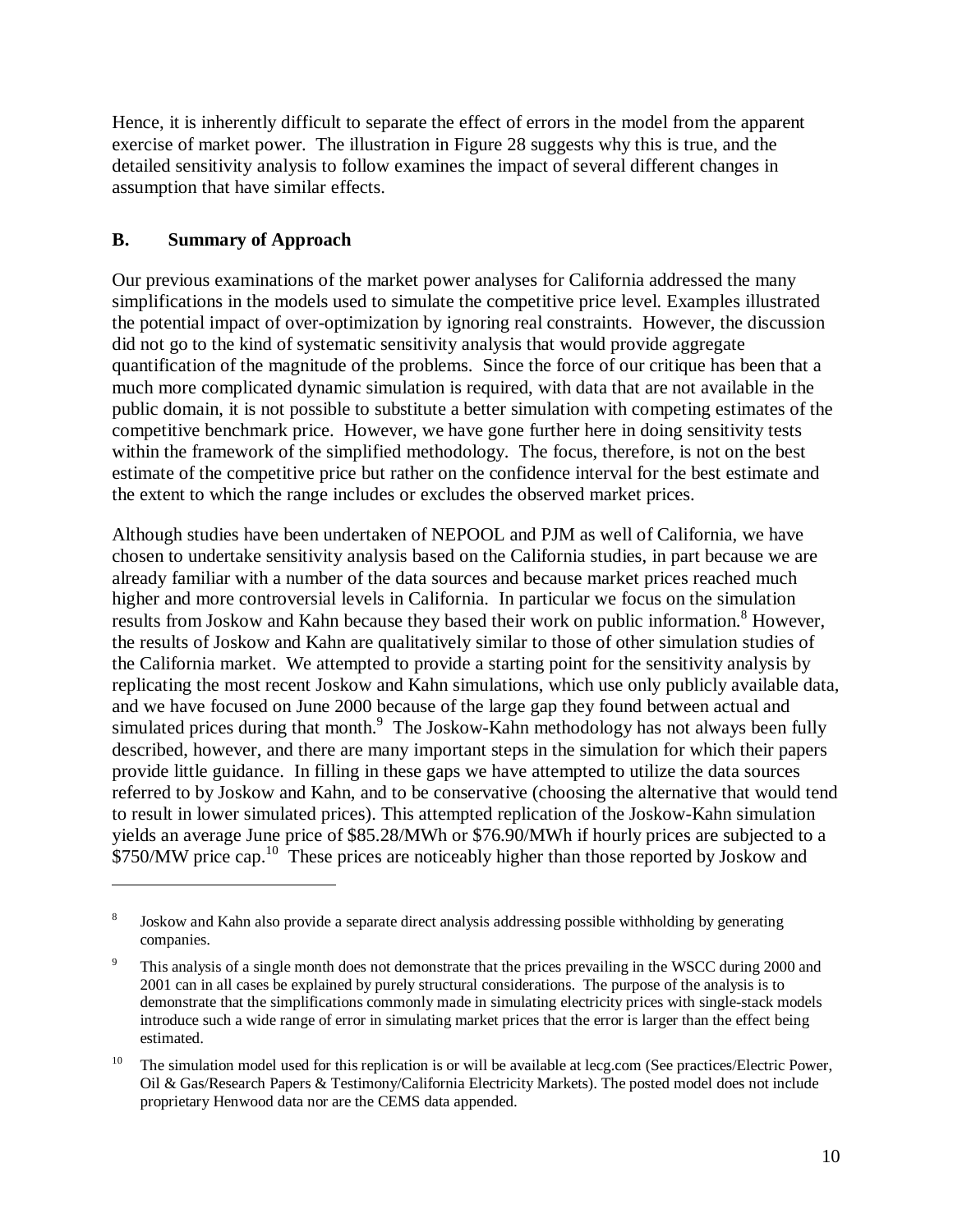Kahn (\$67.23 with uncapped prices), but noticeably lower than actual prices. We have not explained the cause of the remaining differences, but they may arise from averaging across hours in the Joskow-Kahn simulation or differences in resolving the many methodological ambiguities that are described below. This discrepancy may be just a mistake on our part in understanding what was done in Joskow and Kahn, but it illustrates the importance of seemingly harmless approximations.

The second stage of the analysis is to use this replication to test the impact of alternative assumptions regarding reserve requirements, environmental constraints, start-up and minimumload costs, outages, hydro power availability, and import elasticities. These start with the replication which serves as the basis of comparison. Hence, the sensitivity tests do not depend on the full resolution of the difficulties in repeating what Joskow and Kahn reported. This resulted in several hundred sensitivity cases**.** These cases are summarized in Section D. It is seen that essentially every case that accounts for actual California Independent System Operator (CAISO) reserve requirements produces simulated prices that are consistent with or above average actual prices.

# **C. Replication**

The initial step in assessing the impact of alternative simulation methodology and assumptions is the replication of the Joskow-Kahn price simulations for the month of June 2000. This replication has three main elements: estimating CAISO load, estimating must-take generation, and dispatching imports and dispatchable generation to determine a simulated price.

### *1. Load*

 $\overline{a}$ 

The starting point in the simulation of competitive prices is determination of the load that must be met by generation resources. Three aspects of the definition of load merit discussion: reserves, hourly aggregation and actual load.

First, Joskow and Kahn add 10 percent to actual load in Joskow-Kahn March  $2001<sup>11</sup>$  to account for capacity required to provide reserves and regulation, but reduce this in Joskow-Kahn July 2001 and February 2002<sup>12</sup> to a 3 percent allowance for upward regulation only. Although the actual hour-by-hour ancillary service requirement depends on some factors that are not public, the 3 percent alternative is too low. The assumption in their recent papers is readily replicated, and the sensitivity analysis will examine the degree to which the results are sensitive to the assumption that it is not necessary for the CAISO to maintain contingency reserves or comply with North American Electric Reliability Council (NERC) and Western Systems Coordinating Council (WSCC) reliability standards.

Second, the Joskow-Kahn March 2001 simulation was based on 10 periods per month, while Joskow-Kahn July 2001 and Joskow-Kahn February 2002 were based on 100 periods per month.

 $11$  Joskow-Kahn March 2001, p. 11.

<sup>12</sup> Joskow-Kahn July 2001, p. 7-8 and Joskow-Kahn February 2002, p. 13.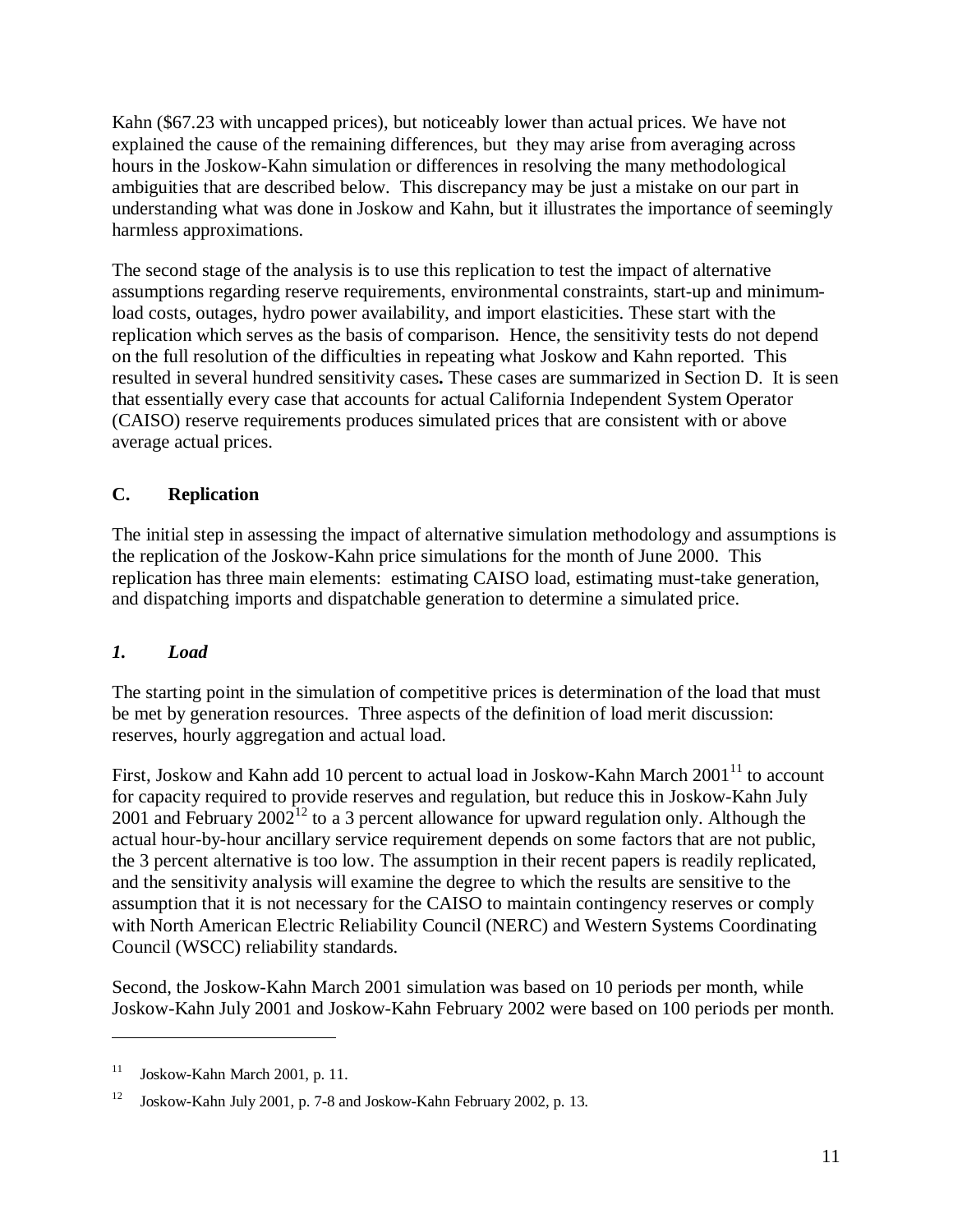Disaggregation from 10 to100 hours in the Joskow-Kahn July 2001 study materially raised the simulated prices.<sup>13</sup> We have not attempted to aggregate the load data from 720 hours. There is no apparent benefit to such aggregation and no computational need to reduce the number of hours. Moreover, because aggregated load data cannot be chronological,  $^{14}$  simulations based on load aggregated across hours are intrinsically problematic because they cannot reflect the operation of the actual generation and transmission system, which must operate chronologically. All of our simulations are therefore based on 720 hourly observations for June 2000, and this allows us to make some calculations that address the chronological pattern of output.

Third, Joskow and Kahn do not describe some of the details of how they measure load for their simulations.<sup>15</sup> The CAISO posts data on real-time system deliveries to the distribution system,<sup>16</sup> but this does not equal total transmission system load because it does not include transmission system losses.<sup>17</sup> Moreover, actual system deliveries to the distribution system do not include load that has been dispatched off in real-time on a price or reliability basis.<sup>18</sup> One method of approximating total actual system load is to add estimated hour ahead losses<sup>19</sup> to CAISO data for real-time deliveries to the distribution system. We assume that Joskow and Kahn included estimated losses in load in this manner, although as noted above their method of estimating realtime load is not clear from their papers. This methodology does not give a completely accurate measure of real-time load because differences in the level and location of assumed and actual load and generation would affect losses but we assume that these differences are second order effects and thus that this assumption provides a reasonable approximation of transmission system  $load.<sup>20</sup>$ 

See Joskow-Kahn July 2001, pp. 12-13. It should be noted that the sensitivity results that were reported for load modeling in the July paper contained anomalies (see Harvey-Hogan December 2001, pp. 43-45). These anomalies have not been explained in subsequent papers and it may be that none of the simulated prices reported in Joskow-Kahn July 2001 are accurate.

<sup>&</sup>lt;sup>14</sup> By chronological, we mean that in real operations, hour ending 24 on June 17 (real-time price of \$84.42) followed hour ending 23 (real-time price of \$3.20), which followed hour ending 22 (real-time price of \$95.21).

<sup>&</sup>lt;sup>15</sup> Joskow-Kahn February 2002, for example, refers to "hourly demand" and "mean load" without further explanation.

<sup>&</sup>lt;sup>16</sup> Historical data through August 31, 2000 has been archived by the CAISO in the "Chronicles" section of its OASIS website. Real-time data on deliveries to the distribution system is found under the "ISO Actual System Load" variable at www.CAISO.com/marketops/OASIS/pubmkt2.html.

<sup>&</sup>lt;sup>17</sup> Similarly, hour-ahead schedules do not include losses.

<sup>&</sup>lt;sup>18</sup> Joskow-Kahn July 2001 contains a brief discussion of interruptible load (p. 10) but it does not clarify whether it is included in their measure of load.

<sup>&</sup>lt;sup>19</sup> Historical data on estimated hour-ahead losses through August 31, 2000, are found in the "Chronicles" section of the CAISO OASIS website under the "Hour Ahead Company Losses" variable at www.CAISO.com/marketops/OASIS/pubmkt2.html.

<sup>&</sup>lt;sup>20</sup> An alternative approach to estimating load would be to measure it as the sum of hour ahead schedules plus BEEP stack dispatch instructions. Hour-ahead schedules may be either greater or less than actual output, however. This approach would not capture load met with real-time RMR dispatch instructions or out-of-market calls, or the impact of over- or undergeneration relative to these schedules.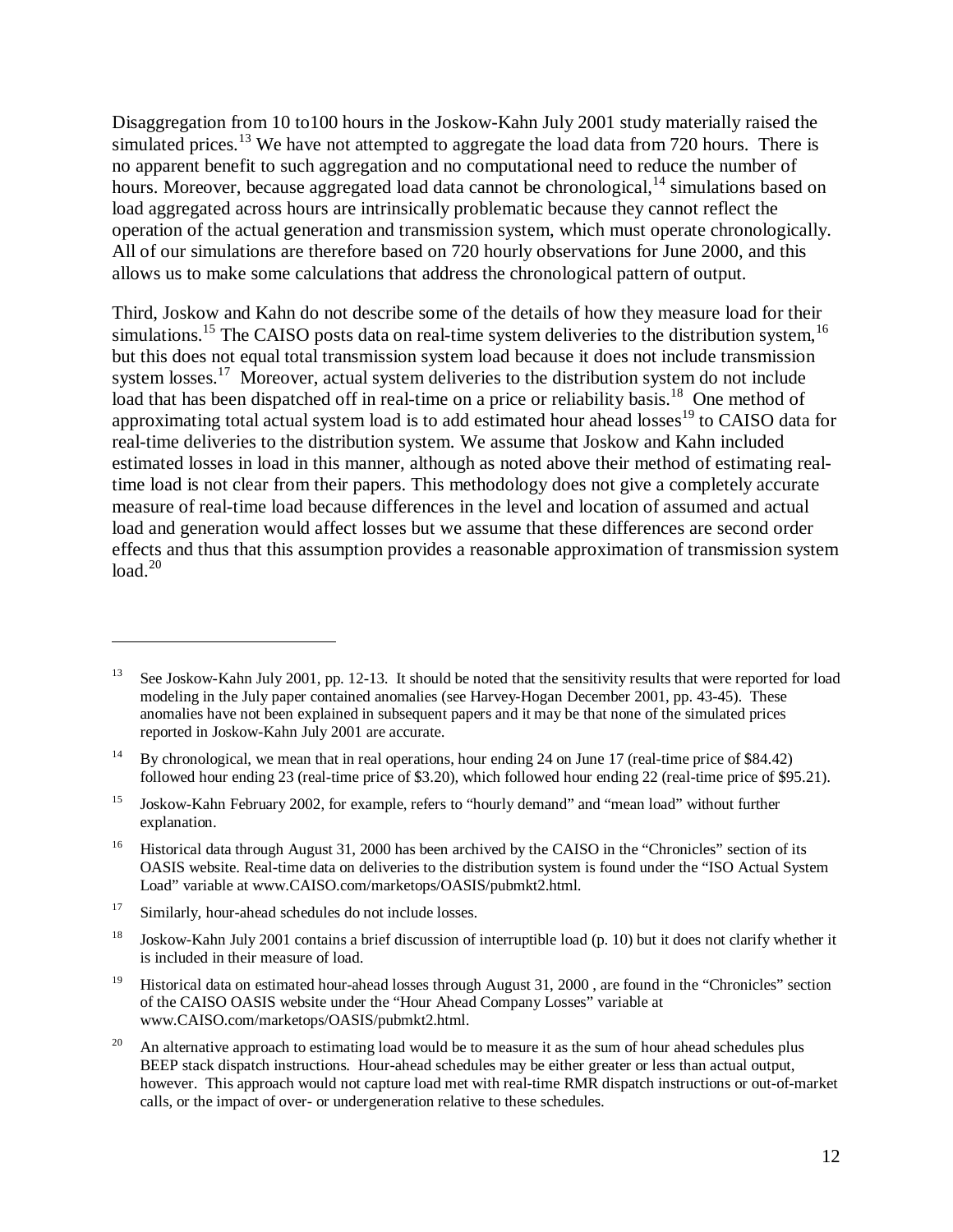This measure of demand would not include load that was dispatched down in real time. Load dispatched down in the Balancing Energy and Ex-Post Pricing (BEEP) stack appears to be of two types. First, pump storage units would be scheduled to operate, consuming energy, in off-peak periods and their consumption could be dispatched down in response to high real-time prices. Second, interruptible loads might be interrupted by the CAISO (through the individual utilities) in response to emergency conditions. It is not clear from the Joskow-Kahn papers how these loads were treated in their simulation.<sup>21</sup> In estimating the real-time demand against which generation is dispatched, we have not included in demand pumped storage load that was dispatched down in real-time (this load was interrupted at a price less than or equal to the actual real-time prices so excluding it from demand is conservative) but we have included in demand load that was interrupted by the distribution companies to maintain reliability (because this interruption reflected a supply shortage at the market-clearing price). For example, the highest hourly load during June was 44,417 MW on June 14, 2000, hour ending 16:00. This load was derived by adding transmission system withdrawals of 43,447 MW, plus estimated losses of 900 MW, plus real-time beep stack load curtailments of 70 MW. This total load was then increased by 3 percent to 45,750 MW to account for capacity required to provide up-regulation.

### *2. Must-Take Generation*

The first type of generation scheduled to meet load in the Joskow-Kahn simulation is must take and other non-dispatchable generation including nuclear, wind, qualifying facility (QF), geothermal, hydro, solar, and biomass output.

*Nuclear.* Joskow-Kahn July 2001 and Joskow-Kahn January 2002 assume that all nuclear plants operated at capacity, which would be 4,358.4 MW during June 2000. This is virtually identical to the average output reported on the Energy Information Administration (EIA) form 759, of 4,387.96 MW. To be conservative, we have used the average EIA output of 4387.96 MW in the base case simulations.

*Hydro*. The second type of non-dispatchable generation included in the Joskow-Kahn simulations is hydro generation, including pumped storage. At least some of this generation is dispatched on a price basis in the real world, but it is all treated as price taking in the Joskow-Kahn simulations.<sup>22</sup> In determining the level of hydro output and allocating this output across hours, Joskow and Kahn state that they calculated an average hourly hydro energy available for each month based on the EIA-759 data for units dispatched by the  $C AISO<sub>1</sub><sup>23</sup>$  and then assumed that hydro energy output was 60 percent of this average off peak and 8,000 MW on peak in Joskow-Kahn March 2000 and 8,500 on peak in the other simulations.<sup>24</sup>

We applied the methodology described by Joskow-Kahn to the EIA 759 data for June 2000, excluding the generation of the Los Angeles Department of Water and Power (LADWP),

<sup>&</sup>lt;sup>21</sup> See, for example, Joskow-Kahn February 2002, p. 13.

<sup>&</sup>lt;sup>22</sup> Joskow-Kahn March 2001, pp. 11-12; Joskow-Kahn July 2001, p. 9; and Joskow-Kahn February 2002, p. 13.

<sup>23</sup> Joskow-Kahn March 2001, p. 11; and Joskow-Kahn February 2002, p. 13.

<sup>24</sup> Joskow-Kahn March 2001, p. 11; Joskow-Kahn July 2001, p. 9; and Joskow-Kahn February 2002, p. 13.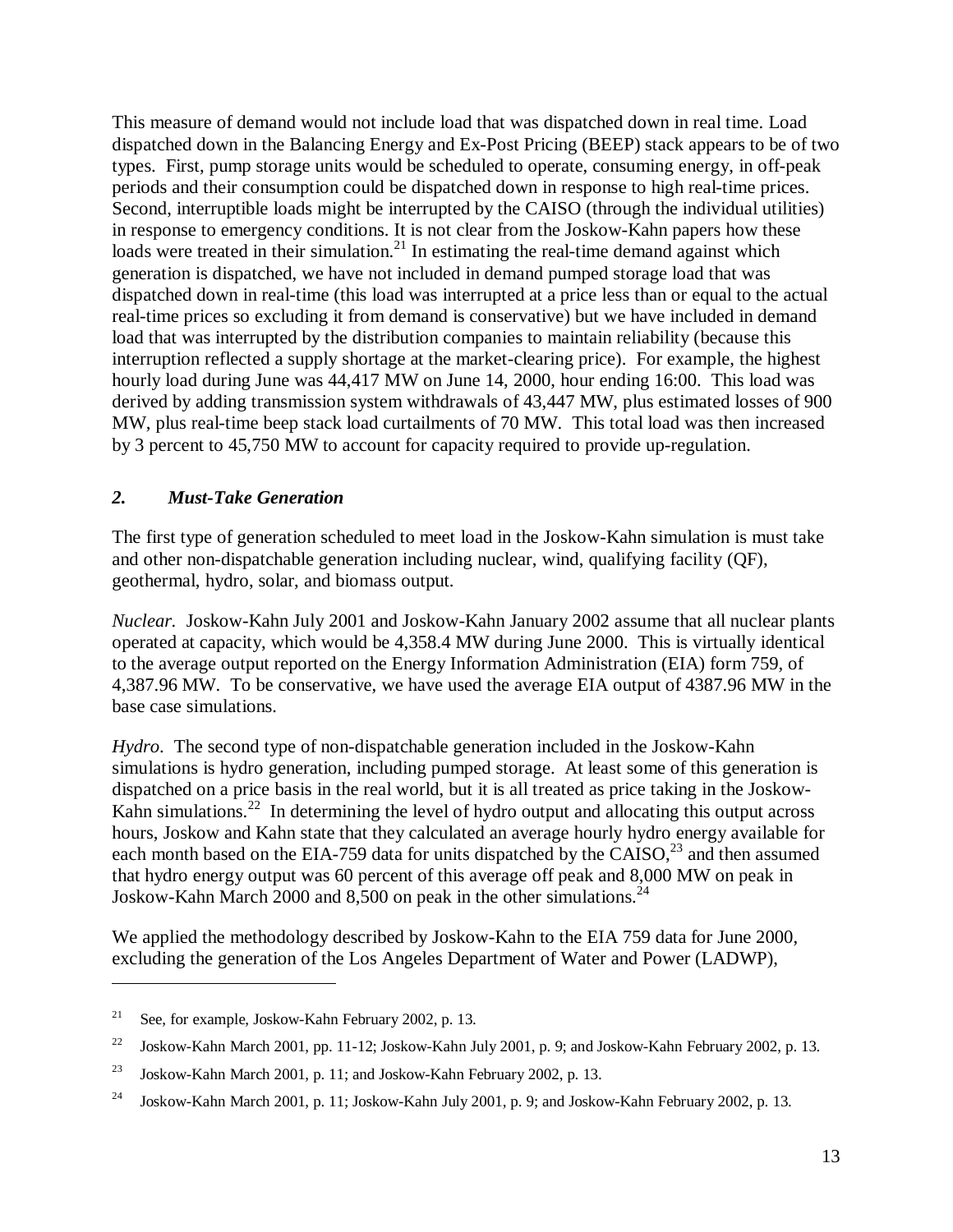Imperial Irrigation District (IID), and PacifiCorp and dividing by 720.<sup>25</sup> The remaining hydro generation averaged 5,807 MW/hour.<sup>26</sup> The allocation of this output to hours by load level pursuant to the Joskow-Kahn methodology is shown in Table 1 below.

<sup>&</sup>lt;sup>25</sup> We have been able to replicate the illustrative calculations they provide for July 2000 in Joskow-Kahn March 2001, by adding up the EIA 759 output for California generators other than LADWP, IID, PacifiCorp *and SMUD*, (Sacramento Municipal Utility District) and dividing by 720. It is not clear if and why the SMUD output was apparently excluded from the calculation of hydro supply as the SMUD units for which data is reported to the EIA are included in the list of CAISO units. SMUD is not mentioned as excluded in Joskow-Kahn July 2001, p. 9. In addition since there are 31 days in July, the data should have been divided by 744 hours, not 720. If these figures were used in the Joskow-Kahn simulation for July 2001, average hydro energy was understated by about 225 MW by the exclusion of SMUD and overstated by about 170 MW/hour by dividing by 720 hours. Joskow and Kahn do not repeat the illustrative calculation of hydro supply in the later versions of the paper, so it is unclear if there are similar anomalies in the hydro output assumed in later papers.

<sup>&</sup>lt;sup>26</sup> The Joskow-Kahn methodology has several elements that potentially misstate the available hydro generated energy. First, it is not clear that all of the EIA units whose output they include are actually within the CAISO control area. We attempted to match EIA reports to CAISO generators, and in addition to the IID, PacifiCorp and LADWP identified 420.3 MW of capacity, and 224.67 average MWh of energy in the EIA data that we could not match with units listed as within the CAISO control area. Average hydro output within the CAISO control area is therefore potentially overstated by 224.67 MWh. Conversely, small hydro units do not have to submit the EIA form and there were units with an aggregate capacity of 327.85 MW listed by the CAISO, for which we could not match EIA forms. If these resources were operating during the summer of 2000, the Joskow-Kahn calculations would have understated actual hydro generation during the month.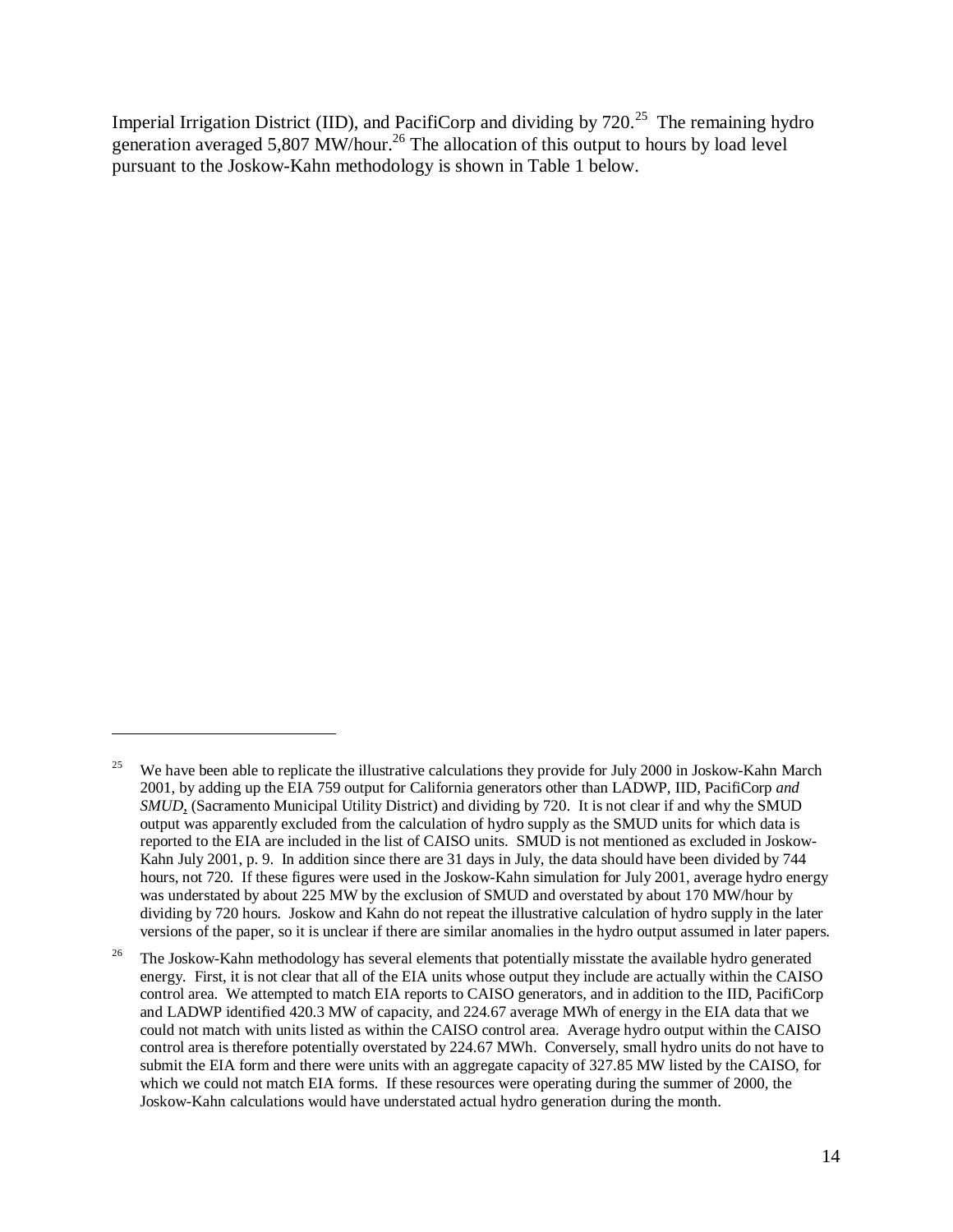| <b>Table 1</b><br><b>HOURLY ALLOCATION OF JUNE 2000 HYDROELECTRIC OUTPUT</b>                                                                                                                                                                                                                                                                                                                                                                                                                                                                                                                                                                                                                                                            |                                                                                        |
|-----------------------------------------------------------------------------------------------------------------------------------------------------------------------------------------------------------------------------------------------------------------------------------------------------------------------------------------------------------------------------------------------------------------------------------------------------------------------------------------------------------------------------------------------------------------------------------------------------------------------------------------------------------------------------------------------------------------------------------------|----------------------------------------------------------------------------------------|
|                                                                                                                                                                                                                                                                                                                                                                                                                                                                                                                                                                                                                                                                                                                                         | EIA-759 Excluding LADWP,<br><b>Imperial and PacifiCorp</b>                             |
| Total Monthly Output $(MW/h)^1$                                                                                                                                                                                                                                                                                                                                                                                                                                                                                                                                                                                                                                                                                                         | 4,181,283                                                                              |
| Average Hourly Output $(MW/h)^2$                                                                                                                                                                                                                                                                                                                                                                                                                                                                                                                                                                                                                                                                                                        | 5,807                                                                                  |
| Output Allocated to Load Decile $(MW/h)^3$<br>Decile 1<br>Decile 2<br>Decile 3<br>Decile 4<br>Decile 5<br>Decile 6<br>Decile 7<br>Decile 8<br>Decile 9<br>Decile 10                                                                                                                                                                                                                                                                                                                                                                                                                                                                                                                                                                     | 3,484<br>3,484<br>3,484<br>3,484<br>3,484<br>6,651<br>8,500<br>8,500<br>8,500<br>8,500 |
| 1<br>Sum of CAISO hydro output by unit for month of June 2000 from EIA-759, excluding LADWP,<br>Imperial Irrigation and PacifiCorp units.<br>2<br>Average hourly output equals total monthly output divided by 720 hours.<br>3<br>Output allocated to load decile. Each decile is allocated a minimum of 60 percent of the average<br>hourly output of CAISO hydro units. The highest deciles are allocated additional energy, up to a<br>maximum of 8,500 MW, such that the average energy allocated to each decile equals average hourly<br>output. Joskow and Kahn use a maximum of 8,000 MW in January 2001 and 8,500 MW in their July<br>2001 and February 2002 papers. 8,500 MW is utilized to replicate their most recent paper. |                                                                                        |

*Wind.* Joskow-Kahn March 2001 apparently assumed that wind generation was fully available at capacity in all hours, while the later papers assumed only a 20 percent capacity factor for wind generation.27 This 20 percent capacity factor would amount to 375 MW during June 2000. Our replication makes the same assumption.<sup>28</sup>

*Geothermal*. Joskow and Kahn explained in their July 2001 paper that they had derated geothermal capacity to reflect energy limits in both the March 2001 and July 2001 studies, but they did not state what factor was used for this derating.29 We assume that Joskow and Kahn

<sup>&</sup>lt;sup>27</sup> Joskow-Kahn July 2001, p. 11 and Joskow-Kahn February 2002, p. 14.

<sup>&</sup>lt;sup>28</sup> We also attempted to assess the reasonableness of this assumption by analyzing the EIA reports for the wind generators. We have attempted to match all of the EIA reports to wind generation units in the CAISO database. Based on this matching, the average output reported in the EIA data was 17 to 25 percent of the capacity reported in the CAISO data, the range arising from uncertainty over whether the units of one large plant have been correctly matched between the EIA and CAISO data. It should be noted that the capacity reported in the CAISO data appears to sometimes be much lower than the capacity reported to the EIA.

<sup>&</sup>lt;sup>29</sup> Joskow-Kahn July 2001, p. 11. There is no mention of geothermal output assumptions in the January 2002 paper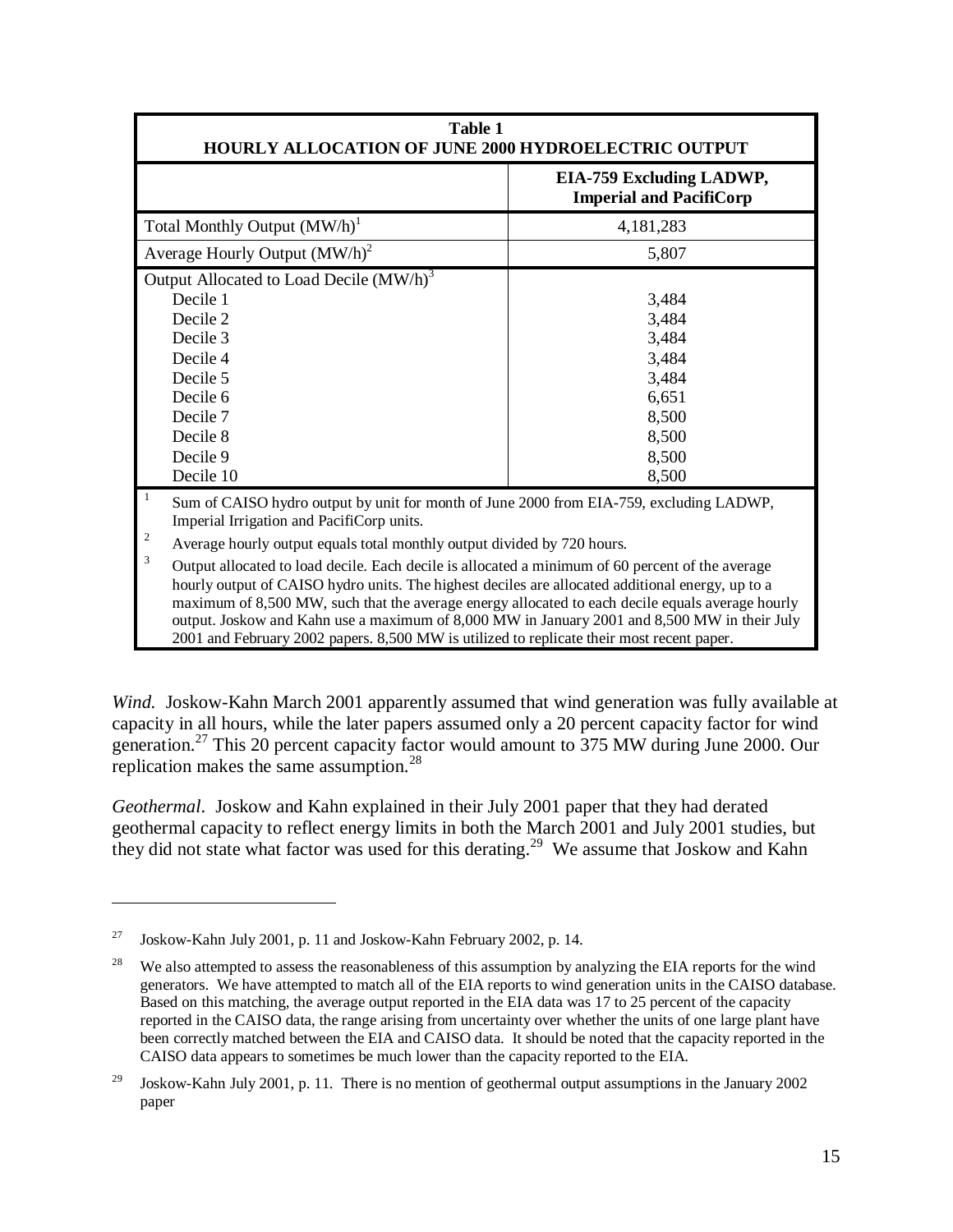used a derating factor consistent with the output of the geothermal units reported to the  $EIA^{30}$ (consistent with their method for calculating energy limits for hydro generation) for June 2000, which was 73.5 percent. We have also applied this capacity factor to the capacity of the geothermal units in the CAISO data base for which no EIA data was available. This procedure may be conservative because some of the units that did not file EIA data may not have done so because they did not operate during the month.<sup>31</sup> In addition, the CAISO capacity data utilized by Joskow and Kahn lists some geothermal units for which no capacity value was provided by the CAISO.32 None of the Joskow-Kahn papers describes what methodology was applied in this circumstance. Since we have been able to match these units to units filing EIA reports, we have added the net output reported to the EIA for these units to the 658.81 MW output estimated for the units having CAISO capacity data. The result is actual geothermal output reported to the EIA of 976.19 MW/hour and an assumed output of an additional 269.67 MW/hour for units not reporting to the EIA based on the estimated derating factor for a total of 1,245.86 MW/hour.

|                                      | Table 2                        | <b>GEOTHERMAL OUTPUT AND CAPACITY DATA</b> |                                      |
|--------------------------------------|--------------------------------|--------------------------------------------|--------------------------------------|
|                                      | <b>EIA</b><br>Output<br>(MW/h) | <b>CAISO</b><br>Capacity<br>(MW)           | <b>Estimated</b><br>Output<br>(MW/h) |
| <b>Matched Units</b>                 | 658.81                         | 895.77                                     | 658.81                               |
| No CAISO Capacity                    | 317.38                         | <b>NA</b>                                  | 317.38                               |
| Not Matched or No EIA<br>Output Data | <b>NA</b>                      | 366.90                                     | 269.67                               |
| Total                                | 976.19                         | 1,262.67                                   | 1,245.86                             |

*Solar*. Joskow and Kahn do not discuss how they modeled the output of solar generation. The Henwood data Joskow-Kahn used for capacity in their March paper assumes full solar output during the day, 60 percent solar output in shoulder hours and none at night. If this temporal allocation is applied to the solar units for which EIA output data are available, the day-time hour output averages 106.27 percent of the CAISO capacity during June 2000. For the purpose of replicating the Joskow-Kahn simulation, we have applied this same capacity factor to the solar units for which we have CAISO capacity data but no EIA output data. This implies a total daytime output from the solar units of 402.75 MW during June 2000. See Table 3.

EIA Form 900.

<sup>&</sup>lt;sup>31</sup> It should be noted that the CAISO capacity data used by Joskow and Kahn for June 2000 was posted in early 2001, so may not represent actual June 2000 capacity.

<sup>&</sup>lt;sup>32</sup> These are Cosco Finance Partners (Navy I); Cosco Power Developers (Navy II); Herber Geothermal Company; and Salton Sea Power Generation L.P. (#1, 2, 3, 5).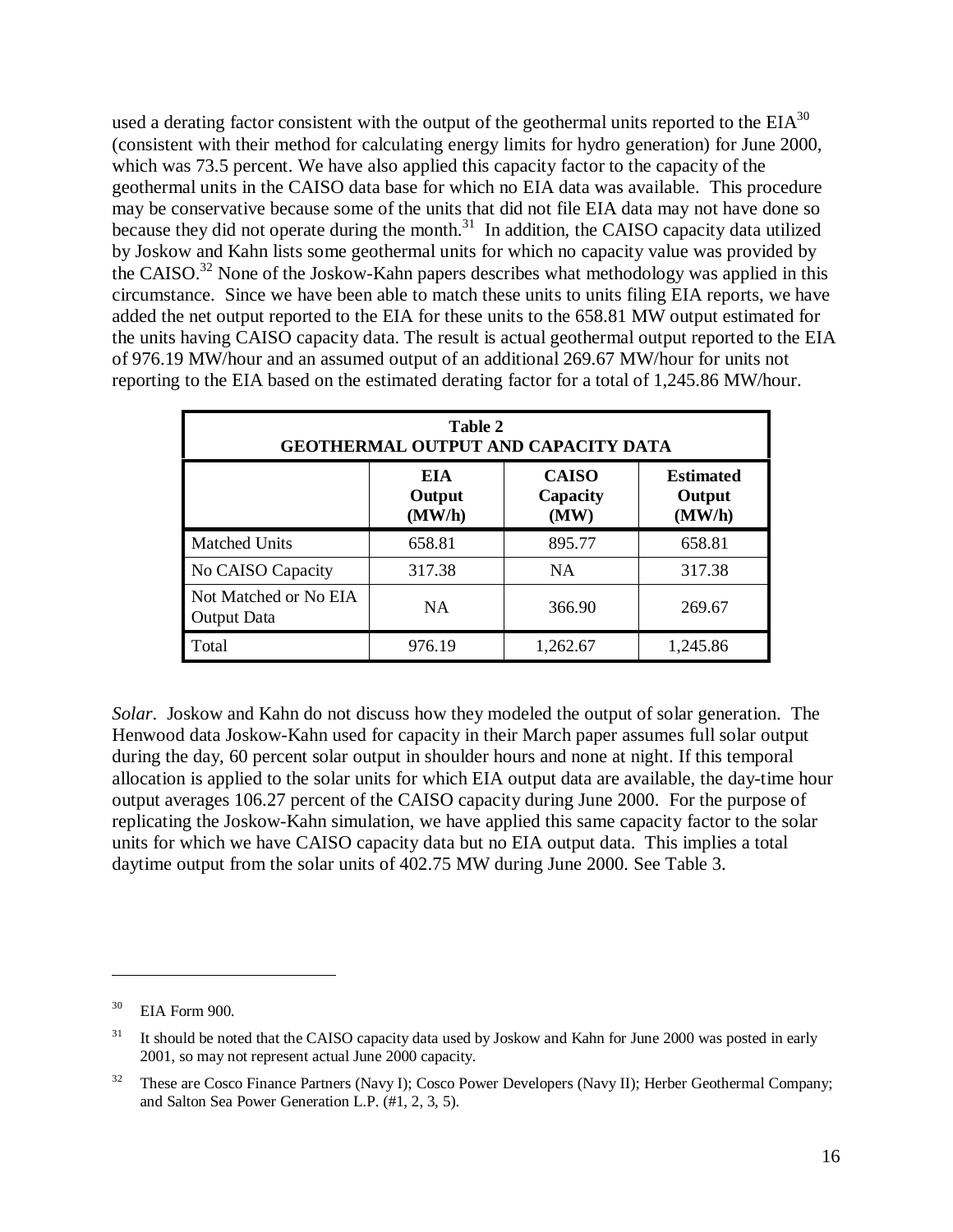|                                      | Table 3                        | SOLAR OUTPUT AND CAPACITY DATA   |                                                      |
|--------------------------------------|--------------------------------|----------------------------------|------------------------------------------------------|
|                                      | <b>EIA</b><br>Output<br>(MW/h) | <b>CAISO</b><br>Capacity<br>(MW) | <b>Estimated</b><br>Output<br>(MW)<br>Daylight Hour) |
| Matched Units                        | 80.77                          | 160.00                           | 170.04                                               |
| Not Matched or No EIA<br>Output Data | NA                             | 218.97                           | 232.71                                               |
| Total                                | 80.77                          | 378.97                           | 402.75                                               |

*Biomass*. It was possible to match all of the EIA biomass generation reports to biomass units listed by the CAISO. June 2000 output averaged 50.3 percent of CAISO capacity for these units. This 50.3 percent capacity factor was applied to the other 827.94 MW of capacity listed by the CAISO for which an EIA report could not be located, for total biomass output of 524.55 MW. See Table 4.

|                                      | <b>Table 4</b><br>BIOMASS OUTPUT AND CAPACITY DATA |                                  |                                      |
|--------------------------------------|----------------------------------------------------|----------------------------------|--------------------------------------|
|                                      | EIA.<br>Output<br>(MW/h)                           | <b>CAISO</b><br>Capacity<br>(MW) | <b>Estimated</b><br>Output<br>(MW/h) |
| <b>Matched Units</b>                 | 108.10                                             | 215.10                           | 108.10                               |
| Not Matched or No EIA<br>Output Data | <b>NA</b>                                          | 827.94                           | 416.45                               |
| Total                                | 108.10                                             | 1,043.04                         | 524.55                               |

*QF*. Finally, Joskow and Kahn do not discuss how they determined the simulated output of thermal QF generations (mostly cogeneration). Many of the larger QF generators file EIA 759 reports, so it was possible to match the actual average June output of these units to their CAISO capacity. The calculated capacity factor averaged 85.4 percent for the Cogen units that were matched. The CAISO capacity list included an additional 2,508.21 MW of capacity that could not be matched with units on the EIA list. Many of the unmatched units are sufficiently small to not file an EIA report, but some may actually be other names for units included in the EIA data (which would tend to cause an overstated capacity factor). It was assumed that the unmatched units had the same average capacity factor as that calculated for the units that it was possible to match; see Table 5.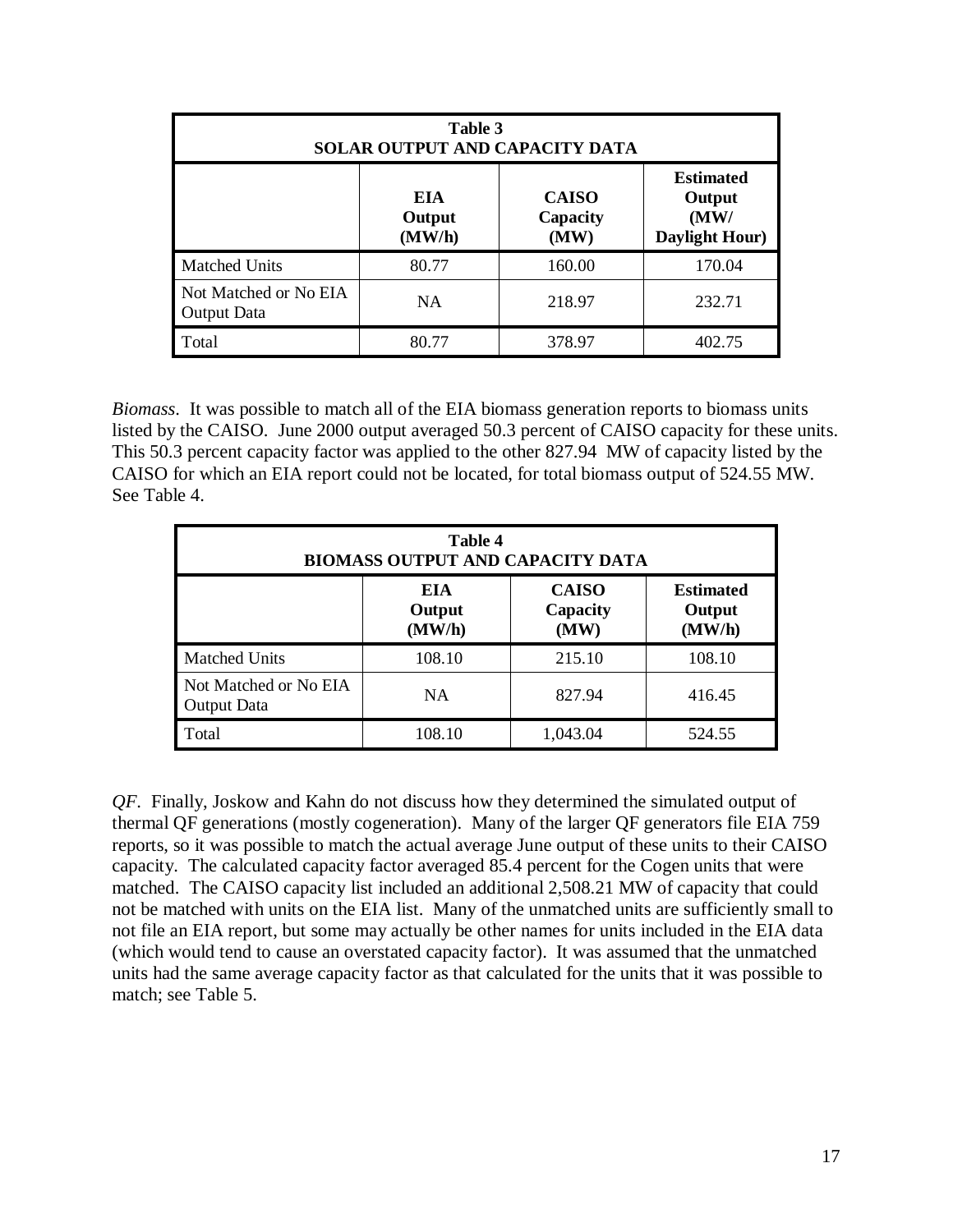|                                             | Table 5                 | THERMAL OF OUTPUT AND CAPACITY   |                                      |
|---------------------------------------------|-------------------------|----------------------------------|--------------------------------------|
|                                             | EIA<br>Output<br>(MW/h) | <b>CAISO</b><br>Capacity<br>(MW) | <b>Estimated</b><br>Output<br>(MW/h) |
| <b>Matched Units</b>                        | 3,015.55                | 3,529.00                         | 3,015.55                             |
| Not Matched or No EIA<br><b>Output Data</b> | NA                      | 2,508.21                         | 2,142.01                             |
| Total                                       | 3,015.55                | 6,037.21                         | 5,157.56                             |

Overall, therefore, the Cogen units are treated as having an average output of 5,157.56 MW in the simulation. Joskow and Kahn did not mention applying any generation profile to this average output level so neither have we. Many of the QF generators were related to hosts that operate 24 hours a day, 7 days a week (such as enhanced oil recovery projects and refineries) but others may have shut down off-peak, while others may have delivered more energy off-peak due to reduced electrical consumption by the host. We have no basis for assessing whether the assumption of a flat QF profile is conservative.

### *3. Dispatchable Generation*

The dispatchable generation included in the Joskow Kahn simulation includes imports, nonutility generation (NUG) thermal units, and utility thermal generation.

*Imports*. The first two sets of Joskow-Kahn simulation results measured import supply as equal to actual scheduled imports plus actual BEEP stack imports, and then adjusted this supply up or down based on the simulated price and an assumed import supply elasticity of .33.<sup>33</sup> The most recent Joskow-Kahn simulation results refer to "line flows that we aggregate to construct our measure of net imports."34 This is inconsistent with the discussion in the July paper and we assume that the February paper is also based on scheduled imports plus BEEP stack imports.

One peculiarity of the formula apparently employed by Joskow and Kahn is that it relates realtime imports to day-ahead prices. This formula results in implausible levels of simulated imports whenever day-ahead and real-time prices are materially different. For example, the real-time price for hour ending 11 on June 16 was \$41.67, while the unconstrained day-ahead Power Exchange (PX) price was \$360.86, while real-time imports (hour ahead schedules plus BEEP stack) were 5,180 MW. At a simulated price of \$41.67, the Joskow-Kahn import scaling formula would reduce imports from 5,810 MW to 2,829 MW. This would prevent the simulation from replicating the real-time price (because the simulated imports would be lower than the actual imports) but the actual real-time load was low, so the day-ahead price would also not be

<sup>33</sup> Joskow-Kahn July 2001, p. 11-12. Joskow-Kahn March 2000 states that the import data used was CAISO line flow data, but the July 2001 paper indicates that this was not actually the case (p.11).

<sup>34</sup> Joskow-Kahn February 2002, p. 15.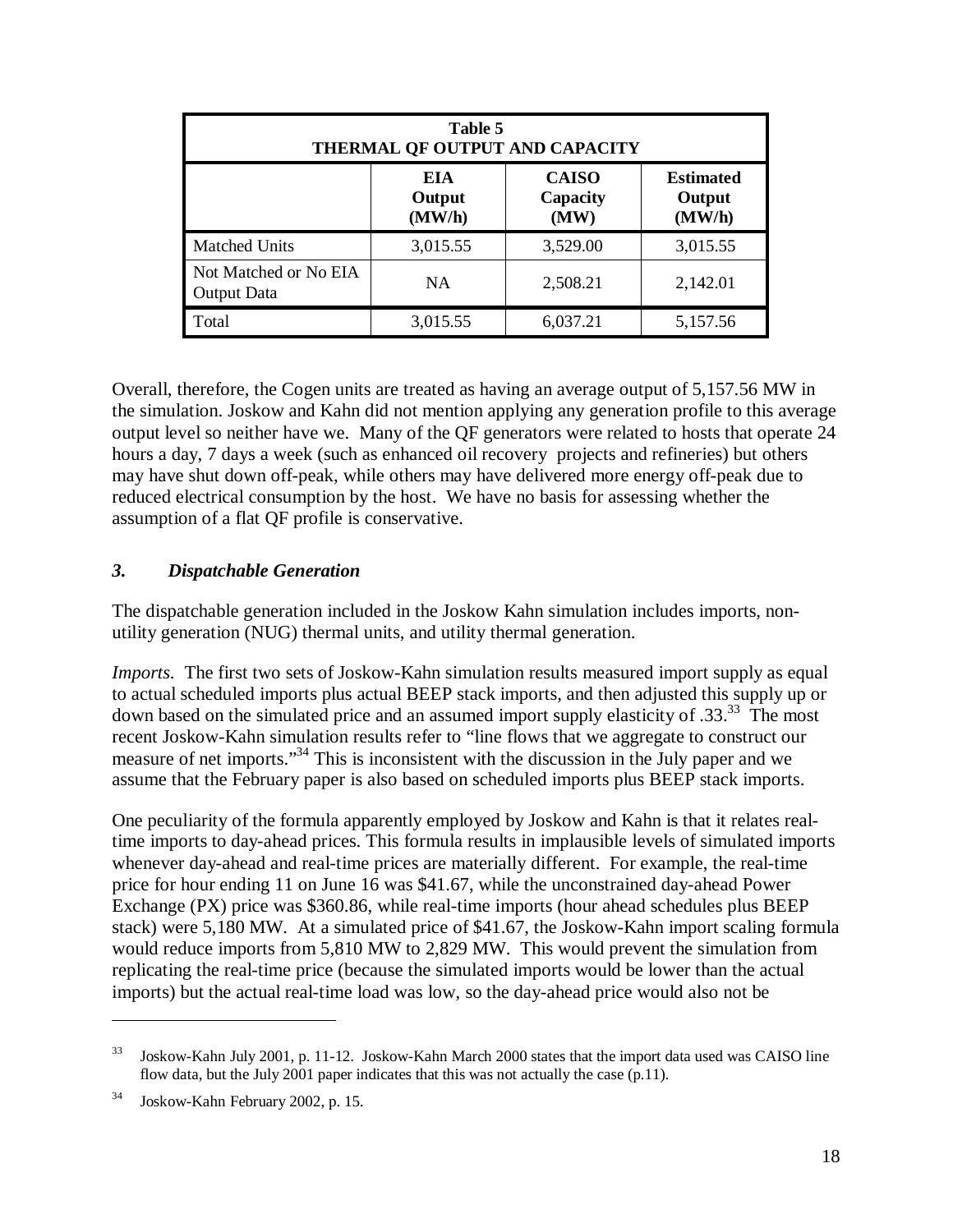replicated. To avoid these kinds of anomalies for the sensitivity tests, we have also applied their import formula to real-time imports based on real-time prices. Thus,

Simulated Imports = 
$$
\left(\frac{\text{Simulated Price}}{\text{Real-Time Price}}\right)^{.33}
$$
 • Real-Time Imports.

With this formula, if the simulated price were the same as the actual real-time price, the simulated imports would be the same as actual imports. This formula has been used throughout the sensitivity analysis. This formula could also yield anomalous values, however, if the realtime price were zero or negative so we have set simulated imports equal to actual imports in these circumstances. In hours in which inter-zonal congestion caused the SP-15 and NP-15 realtime prices to differ, the average of the SP-15 and NP-15 price was used as the scaling factor.<sup>35</sup> As in Joskow and Kahn, no transmission constraints on imports are modeled so it is possible that if the simulated price exceeds the actual price, the simulated level of imports could be infeasible in the actual dispatch. We do not expect that this consideration would be material in June 2000 as imports were below historical levels and transmission constraints on imports were rarely binding.

*Thermal Generators*. All thermal generators are dispatched in the Joskow-Kahn simulation based on their fuel, emissions, and variable O&M costs. For most generators, the fuel cost is the product of the Henwood full load heat rate and an average monthly gas price. As Joskow and Kahn note, although Mohave is physically located in Nevada it is modeled by the CAISO as if it were located within the CAISO control area and energy supplied from Mohave to entities not located within the CAISO is accounted for by the CAISO as exports.<sup>36</sup> It is not entirely clear to us whether Joskow-Kahn treated all of the Mohave unit as being internal to the ISO or only Southern California Edison's (SCE) share of the unit.<sup>37</sup> Our assessment of the various CAISO information is that all Mohave output is treated as internal to the CAISO control area<sup>38</sup> and we have taken this approach in our simulations (i.e., the entire output of Mohave, not just the SCE share, has been included in CAISO supply). In the case of Mohave, the fuel cost was presumably based on coal prices, but Joskow and Kahn do not indicate what coal price was used to dispatch

It would be preferable to simulate imports based on zonal prices, but this has not been possible because we lack data on real-time consumption by zone.

<sup>&</sup>lt;sup>36</sup> See "Rebuttal Testimony of A. Deane Lyon on Behalf of the California Independent System Operator Corporation," FERC Docket No. ER01-313-000, et al., filed September 27, 2001 and "Prepared Supplemental Direct Testimony of Mark R. Minick on Behalf of Southern California Edison Company," FERC Docket No. ER-01-313-000, et al., filed June 25, 2001.

<sup>37</sup> Joskow-Kahn February 2002, p. 15, states that "BBW include production from SCE's share of Mohave in their measure of in-state must-take generation. We include Mohave's generation in imports because its output is included in the flows that we aggregate to construct our measure of net imports." This is confusing because as noted above this methodology for determining imports is inconsistent with the discussion in their July paper and appears to have been erroneously copied from the March 2001 paper. Moreover, if they did include Mohave in instate generation, it is unclear whether they added the full Mohave capacity or only the SCE share.

<sup>&</sup>lt;sup>38</sup> Thus, the output share of the non-SCE Mohave owners would show up as CAISO exports if it were delivered to meet the load of the non-SCE Mohave owners.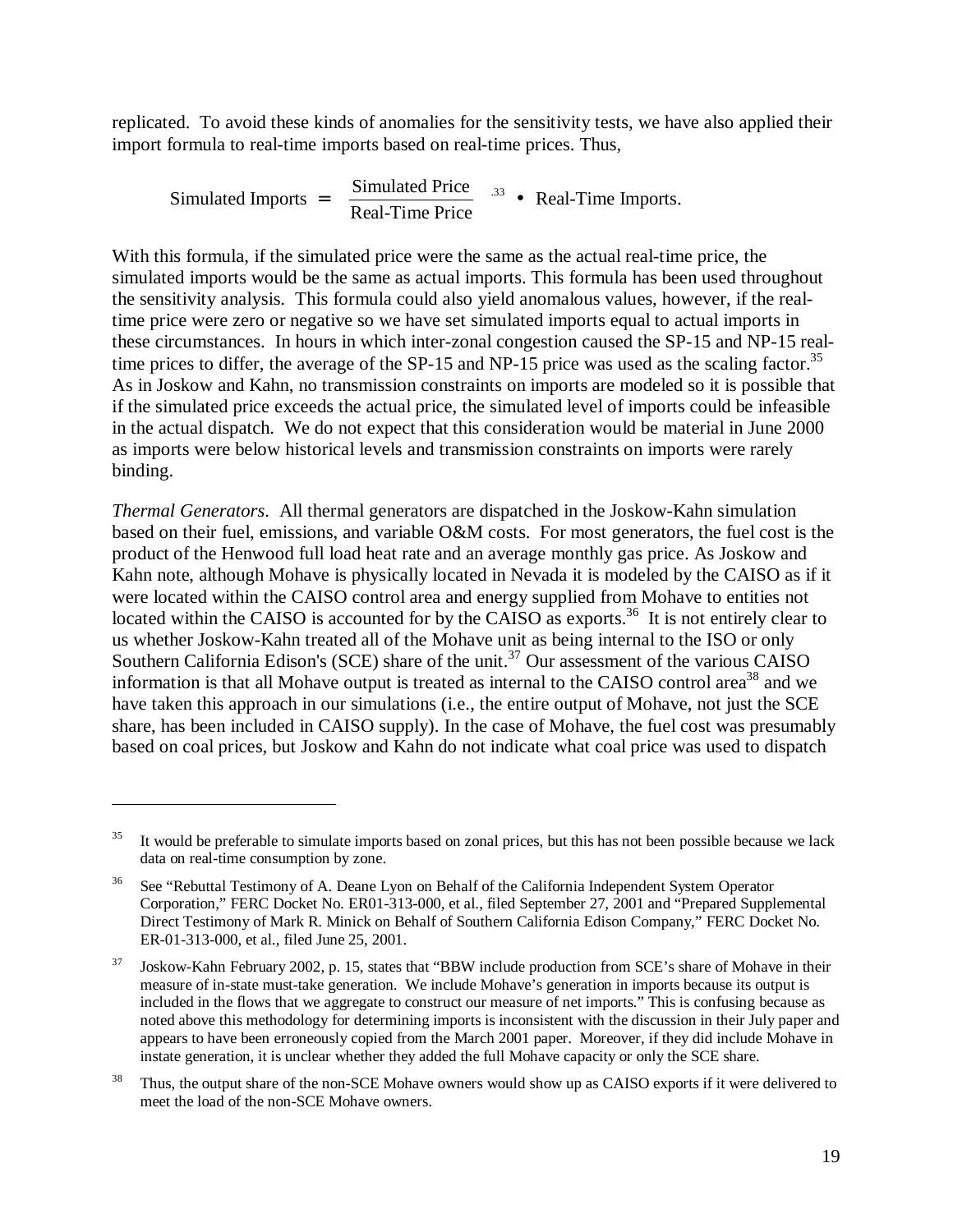Mohave in their model. We have treated Mohave in the base case as always in merit with a 7 percent EFOR rating, providing an output of 1,450.76 MW in every hour.

The EIA data used by Joskow and Kahn to determine nuclear, hydro and presumably other outputs indicates that Mohave actually had a capacity factor of only 80.8 percent during June. It can be seen from the EPA's Continuous Emissions Monitoring System (CEMS) data for Mohave that the 80.8 utilization factor was due to an apparent inability of Mohave to operate at the capacity reported in the CAISO 2001 data file and due to several forced outages and deratings, including a substantial reduction in output during the period of high prices on June 14. By using the actual output of the utility nuclear plants (which operated at capacity during June) and the theoretical outage adjusted capacity of the utility coal plants (which operated at substantially less than their theoretical outage adjusted capacity during June) the Joskow-Kahn simulations overstate utility output in the simulation compared to the real dispatch.

A number of units are identified in the Henwood database and EIA data as oil-fired.<sup>39</sup> LA Harbor June 2000 spot prices were used for #2 and jet prices. San Francisco area fuel costs were increased by  $1\frac{\varphi}{\text{g}}$ allon over the LA spot price as a rough approximation of transportation costs, while San Diego costs were increased by  $1/2\varphi$ /gallon. We have not attempted to assess what additional handling costs and losses are incurred on petroleum fuels. All petroleum prices were increased 6 percent for taxes.

The emissions cost used by Joskow and Kahn for units located in the Southern California Air Quality Management District (SCAQMD) only was the Henwood Energy Services Inc. (HESI) or SCE emissions rate times the assumed Regional Clean Air Initiatives Market (RECLAIM) NOx Trading Credit (RTC) allowance cost. We do not have access to the SCE data utilized by Joskow and Kahn so we have based our replication solely upon the HESI emissions data.<sup>40</sup> We have identified the units subject to SCAQMD emissions rules using the Henwood data.<sup>41</sup>

Joskow and Kahn also stated that they used Henwood data on variable O&M costs for the thermal units. We have also used this approach. The Henwood variable O&M costs in the Henwood database are tied to 1994 or 1996 costs and need to be escalated using the CPI per the Henwood escalation factor to reflect year 2000 costs. Joskow and Kahn do not discuss this, but we assume that these costs were escalated using the Henwood methodology in their simulations. We used the CPI- $U^{42}$  to escalate these costs to 2000 dollars. Finally, the output of all of the dispatchable thermal units was derated by Joskow and Kahn based on forced outage rates.<sup>43</sup>

<sup>&</sup>lt;sup>39</sup> Joskow and Kahn do not explain what fuel costs they use for oil-fired units. There were also a number of units identified as oil-fired in the Henwood data that the EIA data indicate were gas- or dual-fueled. We assume that dual-fueled units would have been burning gas in June 2000, although this would likely not be the case during the winter months. After reconciling the Henwood and EIA data on fuel type, only the GTs at Oakland (#2), South Bay (jet), Humboldt Bay (#2), Hunters Point (#2) and Potrero (#2) were treated as oil-fired.

<sup>&</sup>lt;sup>40</sup> The HESI emissions data are consistent with NOx emissions rates found in the EPA CEMS data.

<sup>&</sup>lt;sup>41</sup> Henwood assigns thermal generators to emissions basins using the "Emission Basin ID" variable. A value of 1899037923 identifies units located in SCAQMD.

<sup>&</sup>lt;sup>42</sup> The CPI-U data are available at the Bureau of Labor Statistics' website at www.bls.gov.

<sup>43</sup> Joskow-Kahn March 2001, p. 12-13; Joskow-Kahn July 2001, p.7; and Joskow-Kahn February 2002, p. 14.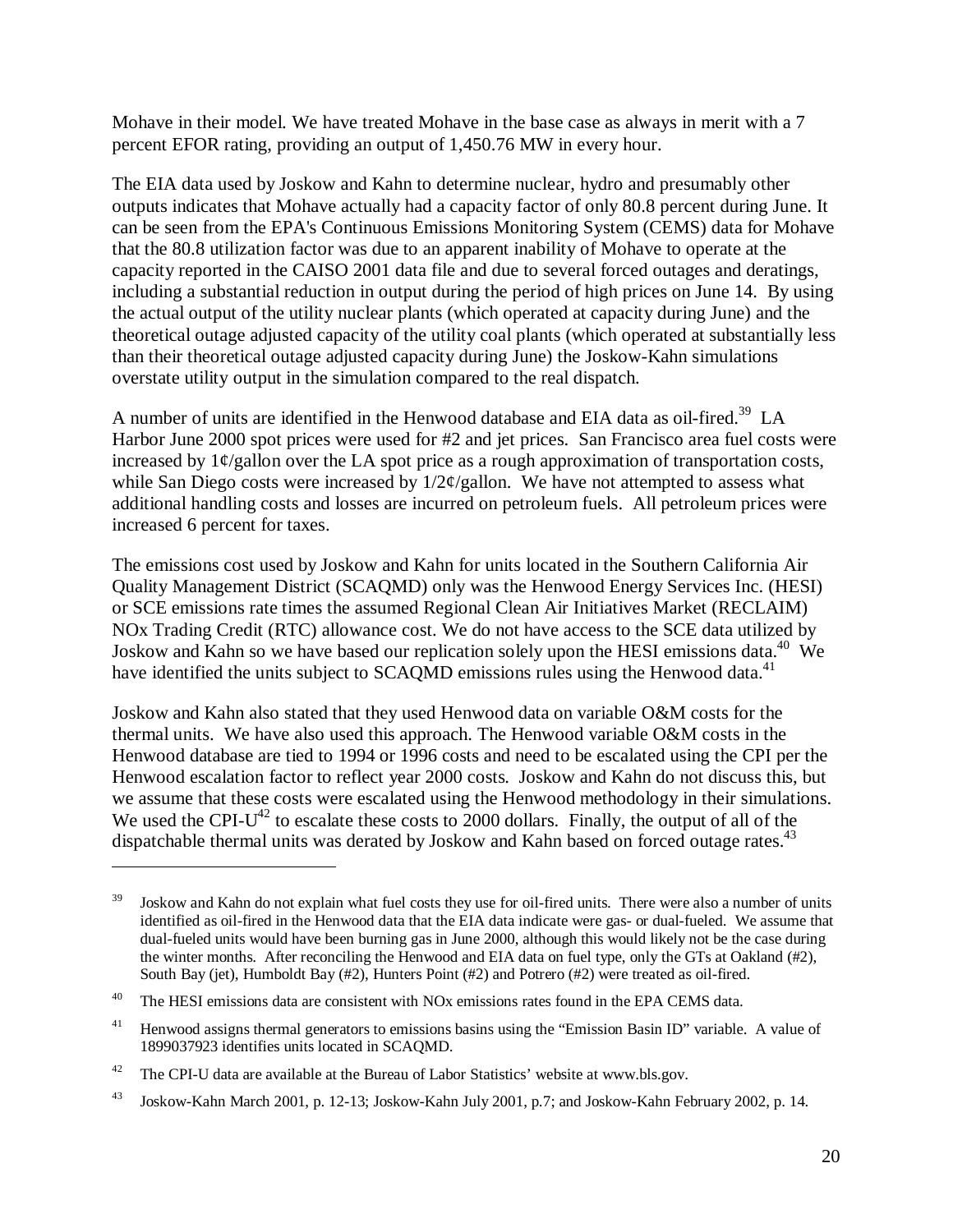Joskow and Kahn clearly state that they are using the EFOR outage rate in their February 2002 paper; they refer to Henwood outage rates in earlier papers but it is less clear which outage rate they utilized in the earlier papers.

Moreover, there is no forced outage rate data in the Henwood database for many of the thermal units relevant to the Joskow-Kahn analysis. Joskow and Kahn do not explain what assumption they employed for such missing data in the earlier papers that referenced Henwood outage data. The February 2002 paper specifically refers to the EFOR outage rate,<sup>44</sup> but does not refer to the Henwood database but instead to raw NERC average outage rates for different types of units by size and fuel (that is, the outage rates are not broken down by unit age, steam vs combined cycle or base load vs cycling use). It appears likely to us that Joskow and Kahn applied the NERC averages to the California units based on their size and fuel type, although this is not explicitly stated. We have applied this approach in attempting to replicate their analysis.

Finally, there are several units owned by PG&E, agencies or other entities that were in the process of being mothballed, being brought out of mothballs or for other reasons were not available at all during the month of June 2000 or were available only for a short period. In particular, PG&E's Hunter's Point 4 unit tripped on June 7, and was not available for the remainder of the month.<sup>45</sup> Joskow and Kahn stated that the Hunters Point steam units were excluded from their July simulations, but there is no mention of how they were treated in the February paper. Similarly, Thermoecotek's Highgrove units had been mothballed and did not operate at all during June 2000,46 and its San Bernardino units were only brought out of retirement in time to become available on June 20 (Unit 2) and June 21 (Unit 1).<sup>47</sup> These units are included in the simulation here only for the days they were actually available in the real dispatch.

### *4. Simulation Results*

The base-case replication of the Joskow-Kahn simulation for June 2000 derived an average monthly price of \$85.28 at a \$10/pound NOx cost with real-time imports calibrated against dayahead prices, which is noticeably higher than the \$67.23 figure reported in Joskow-Kahn February 2002. The methodology employed in Joskow-Kahn February 2002 apparently schedules imports to clear the market, regardless of whether resulting simulated price is above

The NERC EFOR rate is defined to include the impact of both forced outages and deratings.

<sup>&</sup>lt;sup>45</sup> EPA CEMS data. The status of Hunters Point 2 and 3 is not clear. No CEMS MW output data were reported for these units and they have a zero capacity in the April 2001 CAISO capacity data utilized by Joskow and Kahn. Discussions with EPA clarified that PG&E reported steam load for units identified as Hunters Point 3, 5 and 6, but no MW output. The output of Hunters Point 4 appears to be reported as Hunters Point 7 in the CEMS output. Other information indicates that these units have been mothballed but the timing is unclear. The output reported on the EIA form 759 for June 2000, however, suggests that Units 2 and 3 may have been operating for all or part of that month so they have been included in the simulation based on their EIA capacity.

<sup>46</sup> EPA CEMS data, EIA form 900.

<sup>&</sup>lt;sup>47</sup> EPA CEMS data.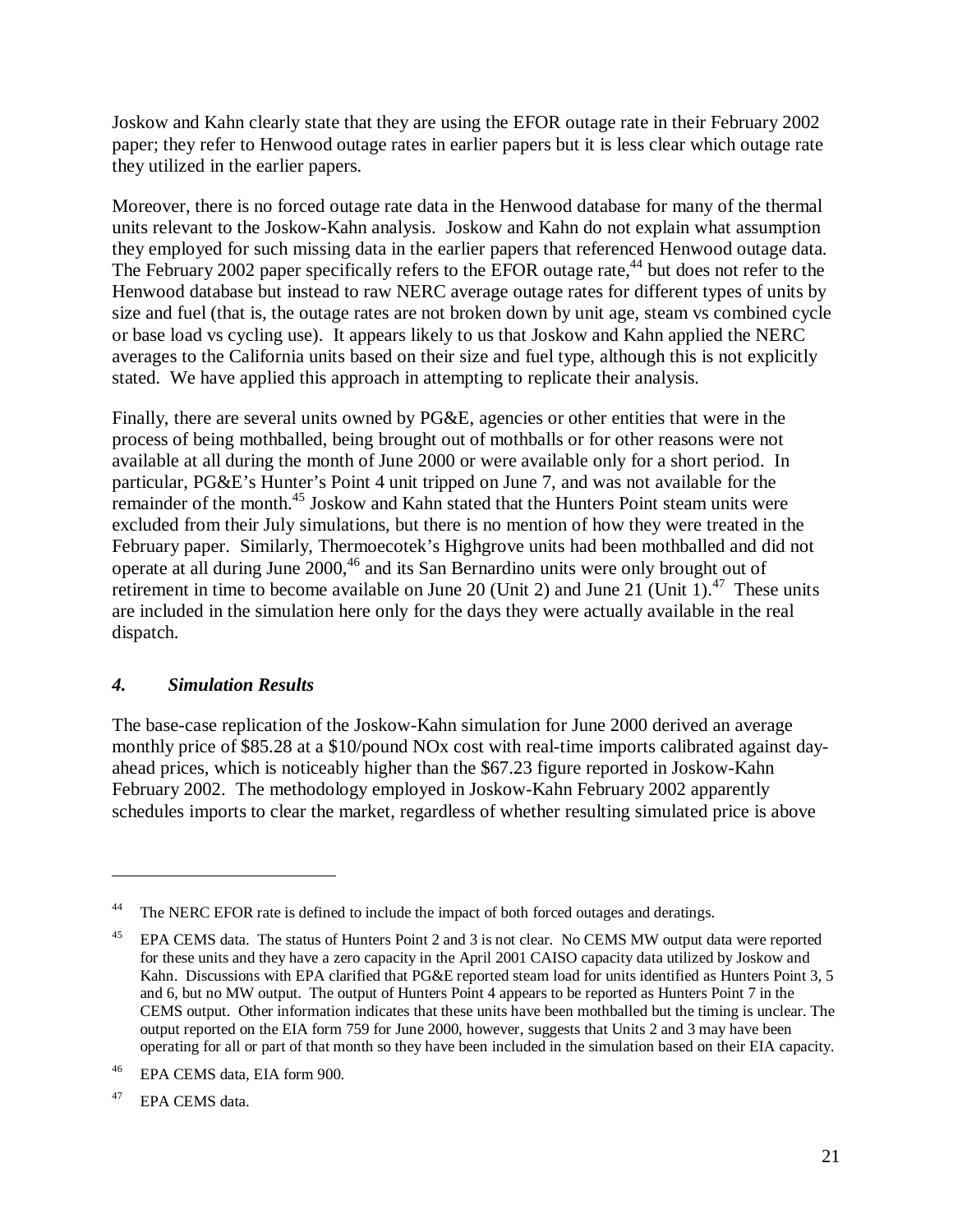the prevailing price cap.<sup>48</sup> Because this approach has the potential to lead to extremely high hourly prices in shortages that might materially impact the simulated monthly average prices, hindering meaningful comparisons with actual prices, we have calculated the monthly averages both with and without a \$750 cap on the simulated prices. With the \$750 price cap applied to the simulation results, the average June price in the base case simulation falls to \$76.90. Actual prices ranged from \$111.48 (the average of the lowest INC price on SP-15 in each hour)<sup>49</sup> to \$131.55 (the NP-15 real-time price).

As noted, we also reran the base case simulation model calibrating real-time imports against realtime prices and these results are also portrayed in Table 6. These simulated prices are about \$6/MWh higher than if real-time imports are calibrated against day-ahead prices. In examining the simulation results, it appears that calibrating real-time imports against day-ahead prices tends to depress simulated prices relative to real-time on the days on which real-time prices greatly exceeded day-ahead prices, because more imports are assumed to be available at a lower price than was actually the case on such a tight supply day. Conversely, on days on which real-time prices were much lower than day-ahead prices, calibrating real-time imports against day-ahead prices tends to reduce simulated import supply but this appears to have little impact on simulated prices because demand is low.

<sup>&</sup>lt;sup>48</sup> Joskow-Kahn February 2002, p. 15, state "We rely upon imports to clear the market when in-state fossil supply is exhausted. Because this will occasionally require more net imports than what was actually observed, our procedure will raise their price substantially when this is required. These prices will be higher than the ISO price caps in place during the summer. We interpret these cases as corresponding to the ISO's purchase of Out of Market (OOM) energy."

<sup>&</sup>lt;sup>49</sup> Comparisons based on the lowest INC price isolate the extent to which the hourly price is due to sustained conditions as opposed to intra-hour ramping constraints and load peaks that are not included in an hourly simulation model.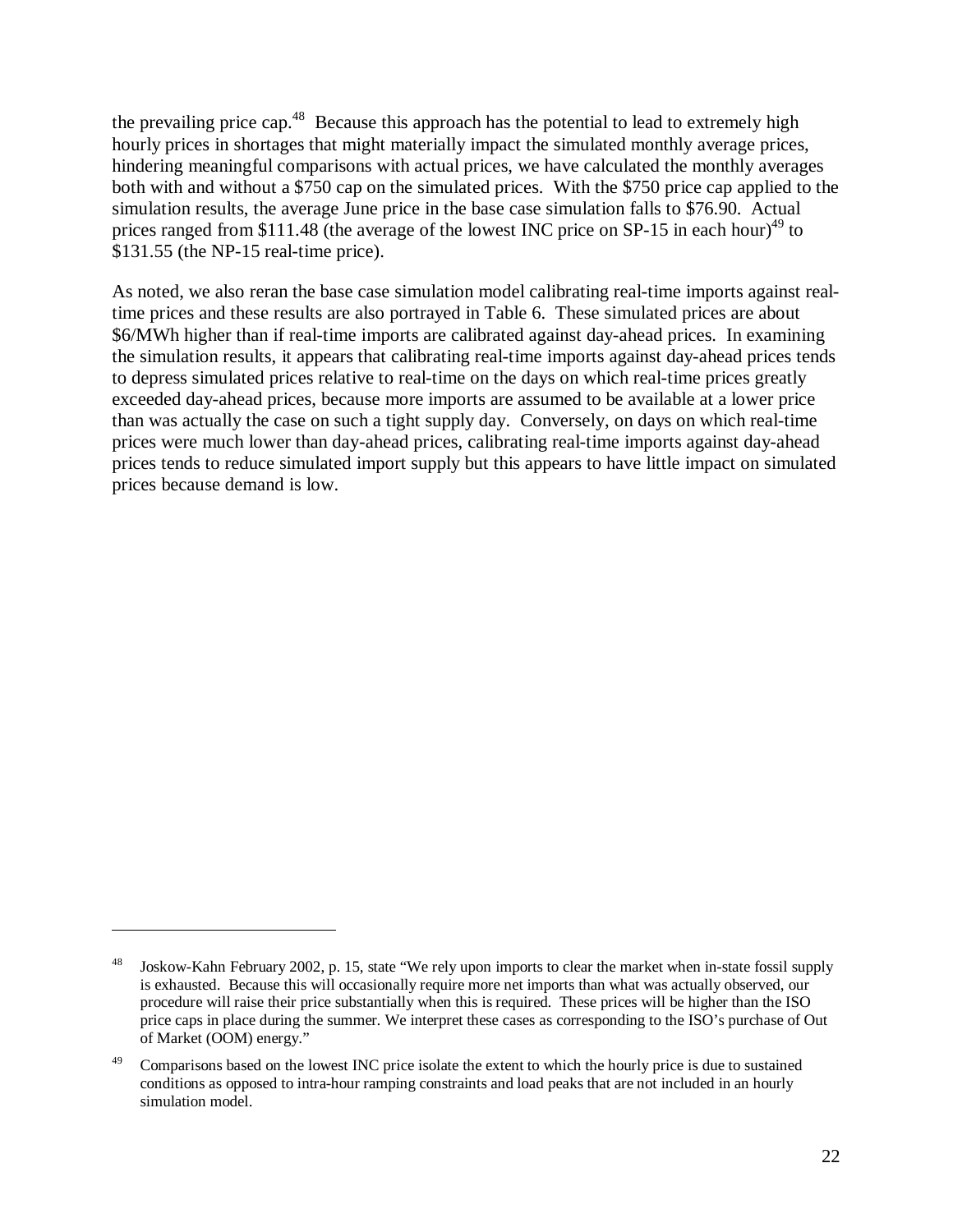| Table 6<br><b>JUNE 2000 PRICES</b>       |            |         |              |  |  |  |
|------------------------------------------|------------|---------|--------------|--|--|--|
|                                          | <b>ISO</b> | $SP-15$ | <b>NP-15</b> |  |  |  |
| PX Prices Actual                         |            | 116.85  | 125.73       |  |  |  |
| <b>PX Prices Unconstrained</b>           | 120.20     |         |              |  |  |  |
| ISO-Real-Time-Hourly                     |            | 121.95  | 131.55       |  |  |  |
| $ISO$ -Real-Time-Lowest $INC1$           |            | 111.48  | 117.30       |  |  |  |
| Joskow-Kahn (uncapped)                   |            |         |              |  |  |  |
| March 2001                               | 62.60      |         |              |  |  |  |
| July 2001 10-Load Slices                 | 53.98      |         |              |  |  |  |
| July 2001 100-Load Slices                | 74.03      |         |              |  |  |  |
| February 2002 100-Load Slices            | 67.23      |         |              |  |  |  |
| Replication 720 Load Slices              |            |         |              |  |  |  |
| <b>Uncapped Prices</b>                   |            |         |              |  |  |  |
| Imports – PX Price                       | 85.28      |         |              |  |  |  |
| Imports – Real-Time Price                | 91.97      |         |              |  |  |  |
| Capped Prices                            |            |         |              |  |  |  |
| Imports – PX Price                       | 76.90      |         |              |  |  |  |
| Imports – Real-Time Price                | 82.63      |         |              |  |  |  |
| Lowest 10-minute interval price in hour. |            |         |              |  |  |  |

The noticeable differences between our base case simulation results and those reported by Joskow-Kahn indicate that we must have applied different methods than they in resolving the various methodological ambiguities we noted in the preceding sections of this paper. In our view, we have resolved these ambiguities in a reasonable and conservative manner and applied the spirit, if apparently not the letter, of the methodology described by Joskow and Kahn. We therefore have not attempted to mine the data to determine what differences in assumptions or methodology gave rise to the results they reported (which would in any case be extremely difficult to accomplish without access to their data and model). The apparent sensitivity of the simulated prices to seemingly innocuous differences in assumptions underlines the need for sensitivity analyses and replication. The several Joskow-Kahn implementations of the singleprice simulation methodology produce a range of average prices from \$54 to \$74, suggesting the difficulties even when the methodology is well known. Here our attempt at independent replication adds almost 50 percent to the range of estimates. It is reasonable to infer that these results give a rough estimate of the error inherent even within the simplified framework of the single-price simulation methodology. The additional variance that follow from the simplifying assumptions of the methodology would be harder to estimate, but a range of sensitivity tests could indicate how matters like different reserve requirements or generation ramping could affect the outcome.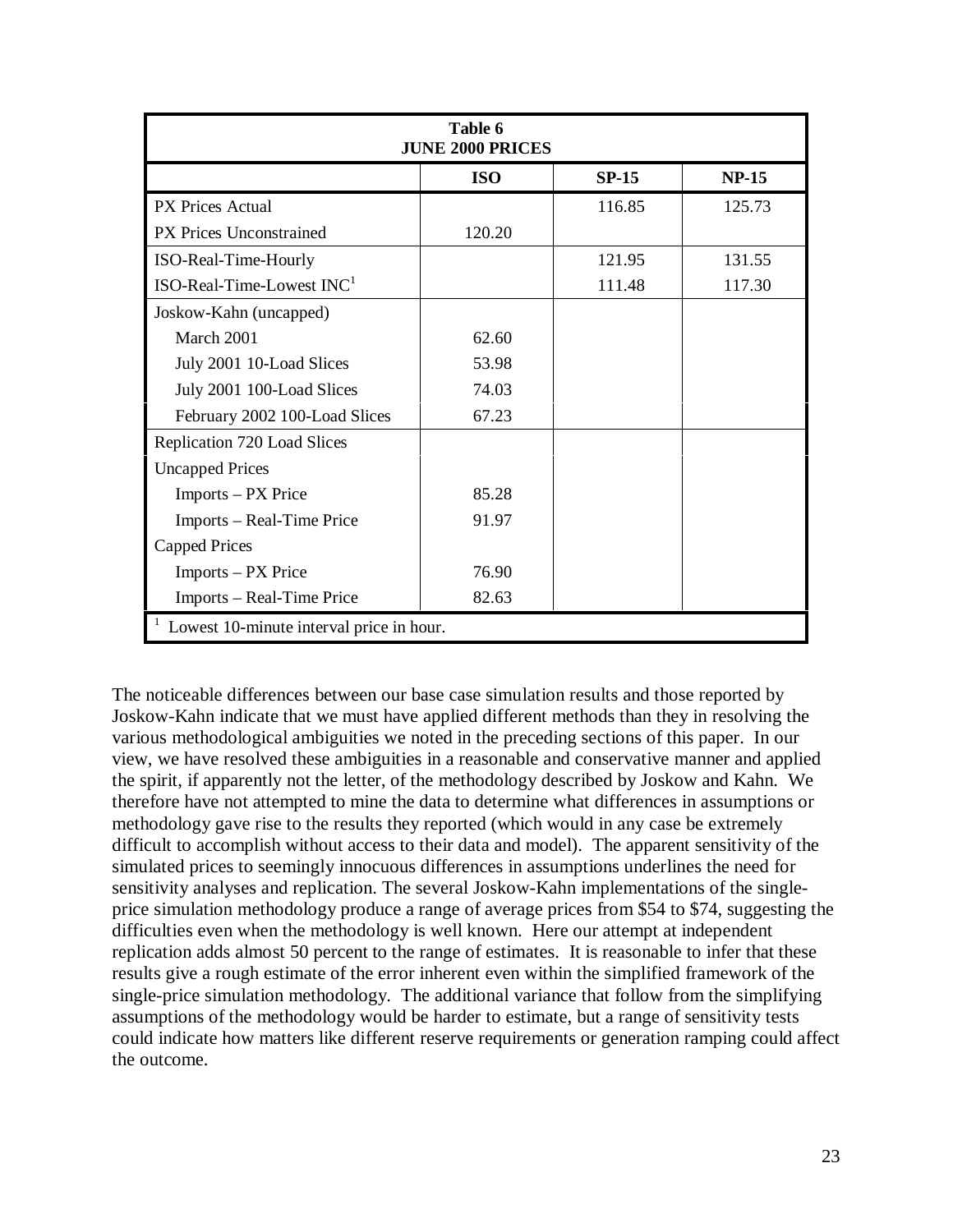Before turning to the sensitivity analysis, however, it is useful to use these simulation results to illustrate the impact of some of the concerns we have previously noted with regard to the Joskow-Kahn simulation methodology.

We have previously observed that the Joskow-Kahn, BB&W and MSC simulations all fail to take account of start-up and minimum load costs in developing a hypothetical "competitive supply" curve and thus overstate the output that would be available at a given price in a competitive market.<sup>50</sup> In addition, we have shown that if units were dispatched on a nonchronological basis against actual prices based on their full load incremental heat rates per Klein, $51$  that a number of high cost units would be dispatched to operate in a chronological pattern that would not have been economic in the real situation.<sup>52</sup> This is again the case in the base case simulation.

Of the 13 high cost LA Basin units we discussed in previous papers, seven were dispatched in the base case simulation for one or more hours on days during the period June 1-12, with a total output of 40,863 MW over these days or 3,405 MW/day.<sup>53</sup> This output pattern would be profitable if evaluated without regard to start-up costs or the need of the unit to remain on line but is not necessarily profitable if real-world costs and operating constraints are taken into account. Table 8 reports the profitability of operating these units to meet load on these days, if they had to remain on line over the remainder of the day at minimum load, evaluated at simulated energy prices, with no capacity derating. It can be seen in Table 8 that only El Segundo 3 on June 9 would have been profitable to operate in this manner at the simulated

<sup>50</sup> Harvey-Hogan October 2000, pp. 38-39, Harvey-Hogan April 2001, pp. 25-33, and Harvey-Hogan December 2001, pp. 33-35.

<sup>51</sup> Joel B. Klein, "The Use of Heat Rates in Production Cost Modeling and Market Modeling," April 17, 1998.

<sup>52</sup> Harvey-Hogan April 2001, pp. 25-33; and Harvey-Hogan December 2001, pp. 3-33.

<sup>&</sup>lt;sup>53</sup> Fewer units are dispatched on this basis than were dispatched against real-world prices in our December 2001 paper for two reasons. First, the Henwood full load heat rates used in the simulation are materially higher than the Klein heat rates on which our December paper was based. Second, the simulated prices are less variable day-to-day and hour-to-hour than actual prices.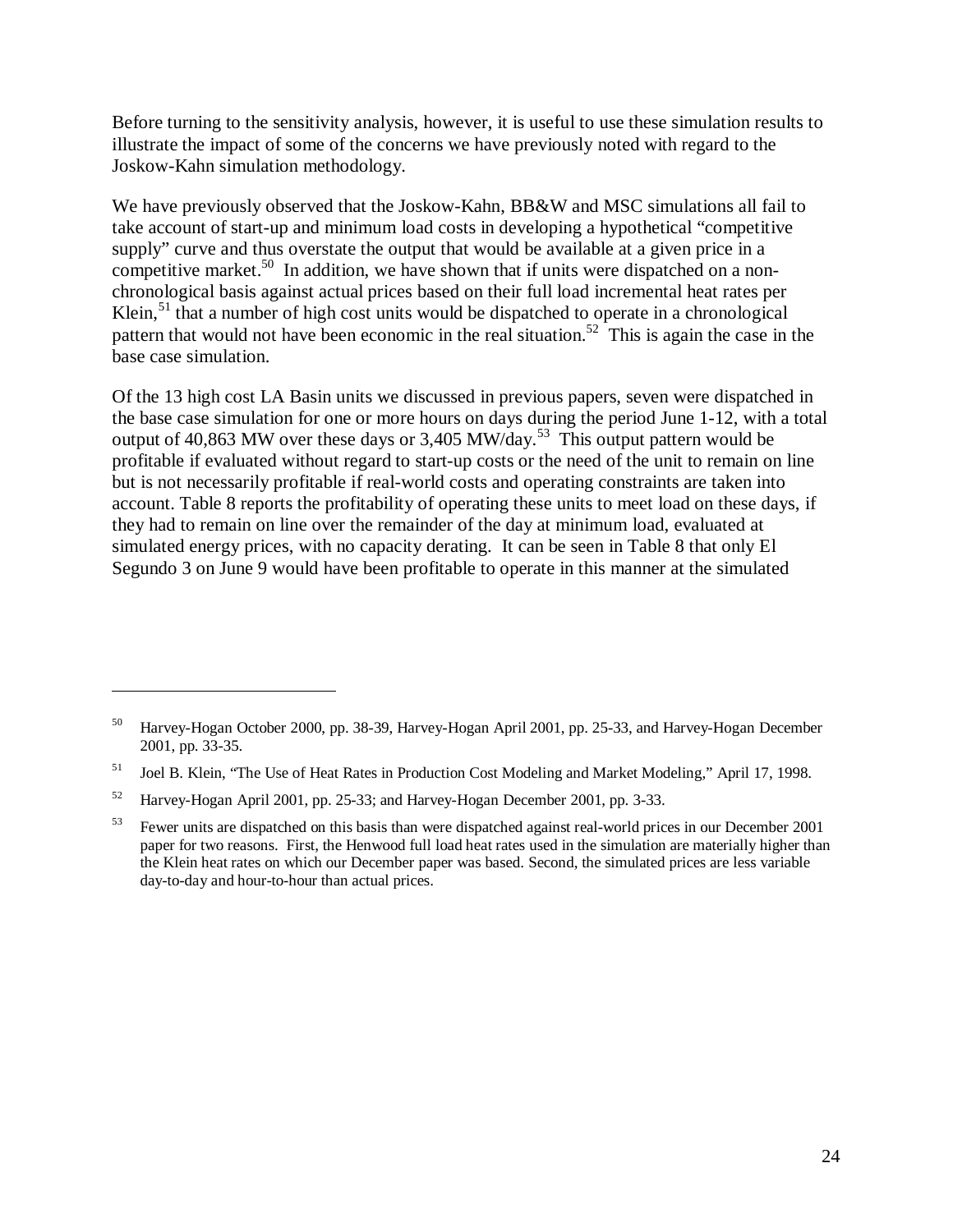**Simulated Daily Output of Select Units (Using Derated Capacities)**<br>Units are fully dispatched if market price is greater than or equal to unit cost. **Simulated Daily Output of Select Units (Using Derated Capacities) Units are fully dispatched if market price is greater than or equal to unit cost.**

|           |       |                                |                |               | p       | Þ            | P            |          |               |               |          |                    |                    |                    |
|-----------|-------|--------------------------------|----------------|---------------|---------|--------------|--------------|----------|---------------|---------------|----------|--------------------|--------------------|--------------------|
| Date      |       | Alamitos Alamitos Alamito<br>Ν | ā<br>S         | Alamitos<br>4 | Segundo | Segundo<br>2 | Segundo<br>S | Etiwanda | Etiwanda<br>2 | Etiwanda<br>S | Etiwanda | Redondo<br>Beach 5 | Redondo<br>Beach 6 | <b>Total Daily</b> |
|           |       |                                |                |               |         |              |              |          |               |               | 4        |                    |                    | Output             |
| 6/1/2000  |       |                                |                |               |         |              | 1,542        |          |               |               |          |                    |                    | 1,541.6            |
| 6/2/2000  |       |                                |                |               |         |              | <b>233</b>   |          |               |               |          |                    |                    | 1,233.3            |
| 6/3/2000  |       |                                |                |               |         |              | 1,233        |          |               |               |          |                    |                    | 1,233.3            |
| 6/4/2000  |       |                                |                |               |         |              | 308          |          |               |               |          |                    |                    | 308.3              |
| 6/5/2000  |       |                                |                |               |         |              | 1,542        |          |               |               |          |                    |                    | 1,541.6            |
| 6/6/2000  |       |                                | 58             | 586           |         |              | 3,392        |          |               | 586           | 293      |                    |                    | 5,444.6            |
| 6/7/2000  |       |                                | $\mathbf{S}$   | 586           |         |              | 3,392        |          |               | 293           | 293      |                    |                    | 4,857.2            |
| 6/8/2000  |       |                                | Ξ              | 171           |         |              | 3,700        |          |               | 878           | 293      |                    |                    | 7,220.4            |
| 6/9/2000  |       |                                | i'ie           | 1,757         | 157     |              | 3,392        |          |               | 1,171         | 878      | 157                |                    | 9,279.1            |
| 6/10/2000 |       |                                |                |               |         |              | 3,083        |          |               |               |          |                    |                    | 3,083.2            |
| 6/11/2000 |       |                                |                |               |         |              | 308          |          |               |               |          |                    |                    | 308.3              |
| 6/12/2000 |       |                                | 58             | 586           |         |              | 2,467        |          |               | 586           | 586      |                    |                    | 4,812.4            |
| 6/13/2000 | ,074  | .267                           | 3,24           | 3,220         | ,256    | ZZ.          | 3,700        | 846      | 841           | 2,928         | 2,635    | 1,256              | 1,259              | 24,698.1           |
| 6/14/2000 | 1,687 | 1,743                          | 3,83           | 3,806         | 1,727   | 1,618        | 4,625        | 1,329    | 1,321         | 3,806         | 3,806    | 1,727              | 1,731              | 32,754.9           |
| 6/15/2000 | 767   | 950                            | 2,35           | 2,342         | 942     | 736          | 3,700        | 604      | 601           | 2,342         | 2,342    | 942                | 944                | 19,568.4           |
| 6/16/2000 |       |                                | 1,47           | 1,464         |         |              | 3,392        |          |               | 1,171         | 878      |                    |                    | 8,377.7            |
| 6/17/2000 |       |                                |                |               |         |              | 308          |          |               |               |          |                    |                    | 308.3              |
| 6/18/2000 |       |                                |                |               |         |              | 308          |          |               |               |          |                    |                    | 308.3              |
| 6/19/2000 |       | 158                            | $\frac{8}{2}$  | 878           | 314     | 147          | 1,850        |          |               | 586           | 586      | 157                | 157                | 5,716.9            |
| 6/20/2000 |       | 317                            | 1,47           | 1,464         | 628     | 147          | 3,392        |          |               | 1,171         | 1,171    | 314                | 157                | 10,233.6           |
| 6/21/2000 | 614   | 792                            | 2,35           | 2,342         | 785     | 736          | 3,392        | 483      | 601           | 2,049         | 2,049    | 785                | 787                | 17,770.6           |
| 6/22/2000 | 307   | 317                            | 1,76           | 1,757         | 314     | 294          | 2,775        | 121      | 240           | 1,757         | 1,171    | 314                | 315                | 11,448.2           |
| 6/23/2000 |       |                                | $\mathbb{S}^2$ | 878           |         |              | 3,083        |          |               |               |          |                    |                    | 4,256.1            |
| 6/24/2000 |       |                                |                |               |         |              | 308          |          |               |               |          |                    |                    | 308.3              |
| 6/25/2000 |       |                                |                |               |         |              | 617          |          |               |               |          |                    |                    | 616.6              |
| 6/26/2000 | 1,074 | 1,267                          | 3,53           | 3,513         | 1,413   | 1,177        | 4,008        | 846      | 961           | 3,513         | 3,513    | 1,256              | 1,259              | 27,334.7           |
| 6/27/2000 | 1,534 | 1,743                          | 3,53           | 3,513         | 1,727   | 1,471        | 4,625        | 208      | 1,201         | 3,513         | 3,513    | 1,727              | 1,731              | 31,040.6           |
| 6/28/2000 | 1,380 | 1,426                          | 3,53           | 3,513         | 570     | 1,324        | 4,625        | 1,087    | 1,081         | 3,513         | 3,220    | 1,570              | 1,416              | 29,260.9           |
| 6/29/2000 | 1,074 | 1,267                          | 3,24           | 3,513         | 1,256   | 1,030        | 4,625        | 846      | 841           | 2,928         | 2,928    | 1,256              | 1,259              | 26,061.5           |
| 6/30/2000 | 153   | 475                            | 1,47           | 1,464         | 471     | 147          | 3,700        | 121      | 120           | 1,464         | 1,464    | 471                | 315                | 11,837.5           |

**Table 7**

25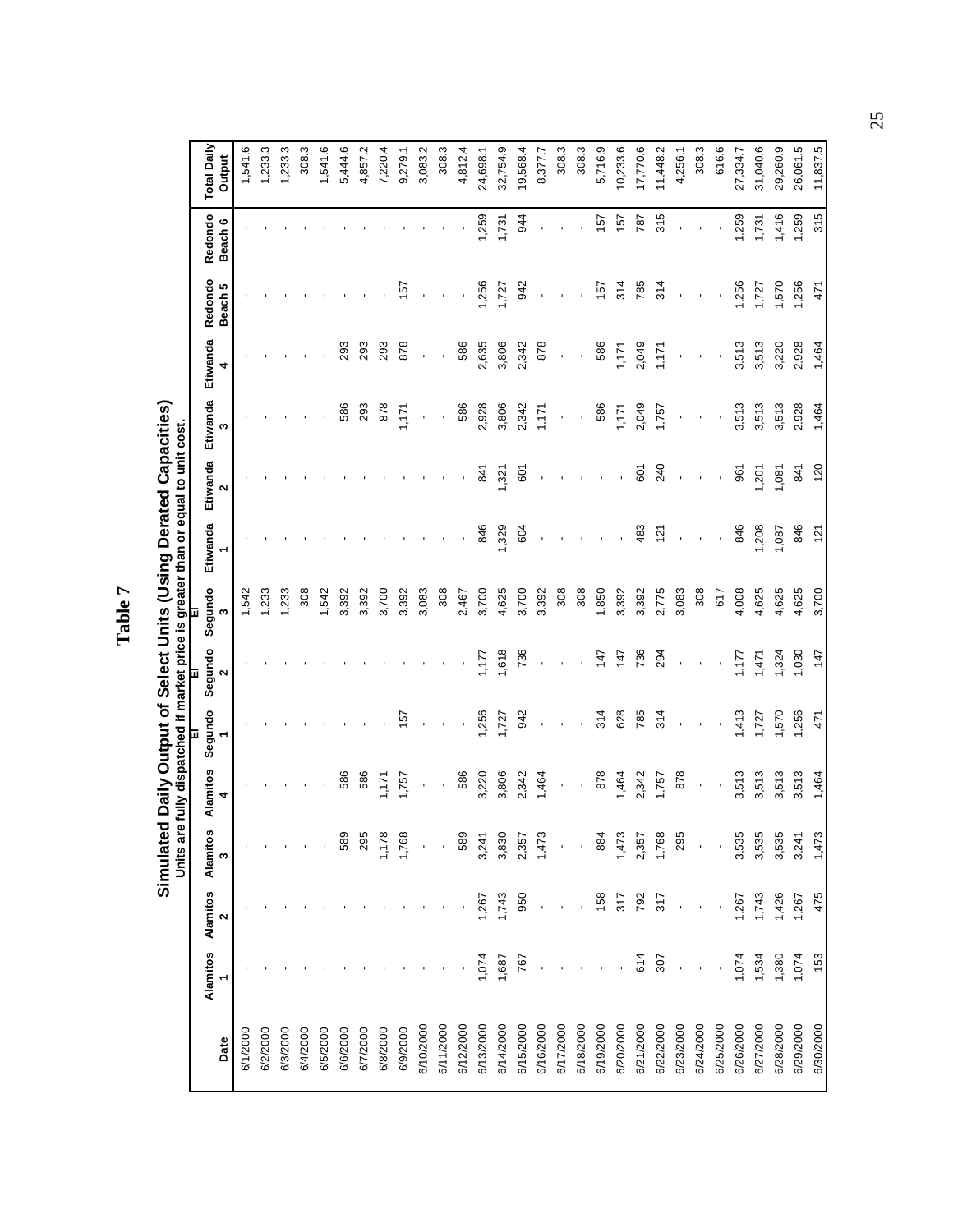| ∞       |
|---------|
| ◡       |
| r<br>C. |
| ь<br>۰  |

Unit Profitability Analysis: Energy Revenues from Base Case Simulation, Prices Capped at \$750, Output Capped at Non-Derated Capacity, No AS Revenues **Unit Profitability Analysis: Energy Revenues from Base Case Simulation, Prices Capped at \$750, Output Capped at Non-Derated Capacity, No AS Revenues**

| Date                                                                                                                          | Alamitos <sub>1</sub> | Alamitos <sub>2</sub> | s<br>Alamitos   | 4<br>Alamitos  | El Segundo 1 | El Segundo 2 | El Segundo 3 | 4<br>El Segundo | Etiwanda   | 2<br>Etiwanda | n<br>Etiwanda | 4<br>Etiwanda | Redondo<br>Beach 5 | Redondo<br>Beach 6 |
|-------------------------------------------------------------------------------------------------------------------------------|-----------------------|-----------------------|-----------------|----------------|--------------|--------------|--------------|-----------------|------------|---------------|---------------|---------------|--------------------|--------------------|
| 6/1/2000                                                                                                                      | <b>SFF</b>            | <b>SFF</b>            | bH<br>O         | bt<br>5        | b<br>5       | b<br>5       | (25, 421)    | 10,597          | 齿          | 농             | <b>FF</b>     | <b>SFF</b>    | bt<br>0            | b<br>5             |
| 6/2/2000                                                                                                                      | ΟFF                   | ΟFF                   | <b>UFF</b>      | <b>UFF</b>     | <b>UFF</b>   | <b>UFF</b>   | (28, 702)    | 2,825           | 齿          | <b>UFF</b>    | <b>UFF</b>    | <b>UFF</b>    | <b>UFF</b>         | 出<br>0             |
| 6/3/2000                                                                                                                      | ΟFF                   | ΟFF                   | ÖFF             | <b>UFF</b>     | <b>UFF</b>   | 齿            | (28, 647)    | 716             | 齿          | bH            | <b>UFF</b>    | ÖFF           | <b>UFF</b>         | 出<br>0             |
| 6/4/2000                                                                                                                      | <b>UFF</b>            | <b>UFF</b>            | <b>UFF</b>      | <b>UF</b>      | <b>UFF</b>   | <b>UF</b>    | (34,241)     | (4,892)         | to         | <b>UFF</b>    | <b>UFF</b>    | <b>UFF</b>    | <b>UFF</b>         | <b>UF</b>          |
| 6/5/2000                                                                                                                      | <b>OFF</b>            | ΟFF                   | <b>UFF</b>      | <b>UFF</b>     | <b>FF</b>    | <b>UF</b>    | (25, 577)    | 12,331          | to         | 齿             | <b>UFF</b>    | <b>UFF</b>    | <b>UFF</b>         | they               |
| 6/6/2000                                                                                                                      | <b>UFF</b>            | <b>UFF</b>            | ତ୍ର<br>(50, 18) | (40, 774)      | <b>DFF</b>   | 齿<br>0       | (11,398)     | 21,132          | 占          | 齿             | (41, 821)     | (38, 696)     | <b>UFF</b>         | <b>UFF</b>         |
| 6/7/2000                                                                                                                      | <b>UFF</b>            | <b>UFF</b>            | (52, 238)       | (40, 662)      | <b>UFF</b>   | 片<br>0       | (6,477)      | 25,255          | 占          | bH            | (43, 313)     | (38, 406)     | <b>UFF</b>         | <b>UF</b>          |
| 6/8/2000                                                                                                                      | <b>DEF</b>            | b                     | (46,051)        | (37, 433)      | <b>UFF</b>   | 片<br>05      | (4,250)      | 26,166          | 齿          | <b>SEP</b>    | (40, 427)     | (39, 084)     | <b>UFF</b>         | FF<br>5            |
| 6/9/2000                                                                                                                      | OFF                   | <b>DEF</b>            | (37, 491)       | (29, 698)      | (27, 681)    | 片<br>0       | 442          | 30,828          | 片<br>0     | <b>SEP</b>    | (34, 639)     | (32, 870)     | (36, 533)          | t<br>5             |
| 6/10/2000                                                                                                                     | <b>DEF</b>            | <b>DEF</b>            | <b>UFF</b>      | <b>UFF</b>     | <b>OFF</b>   | <b>UFF</b>   | (17, 458)    | 10,963          | UH         | <b>DEF</b>    | <b>OFF</b>    | <b>UFF</b>    | OFF                | <b>UFF</b>         |
| 6/11/2000                                                                                                                     | ÖFF                   | <b>UFF</b>            | <b>UFF</b>      | <b>UFF</b>     | <b>UFF</b>   | <b>UFF</b>   | (34, 148)    | (6, 147)        | UH         | ÖFF           | <b>UFF</b>    | <b>UFF</b>    | ÖFF                | <b>UFF</b>         |
| 6/12/2000                                                                                                                     | ÖFF                   | ÖFF                   | (50, 657)       | (41, 239)      | OFF          | bH<br>5      | (15, 913)    | 17,302          | 片<br>0     | <b>UFF</b>    | (42, 286)     | (38, 057)     | <b>UFF</b>         | UFF                |
| 6/13/2000                                                                                                                     | 147,190               | 162,875               | 333,395         | 336,956        | 166,973      | 146,897      | 386,538      | 417,230         | 116,207    | 118,522       | 332,825       | 330,524       | 156,301            | 155,381            |
| 6/14/2000                                                                                                                     | 572,001               | 600,197               | Ŏ,<br>1,140,57  | 1,138,355      | 602,535      | 553,351      | ,234,139     | ,257,426        | 449,712    | 451,050       | 1,135,559     | 1,132,328     | 591,084            | 590,836            |
| 6/15/2000                                                                                                                     | 194,908               | 212,191               | 413,557         | 417,777        | 214,373      | 191,368      | 473,290      | 500,122         | 154,264    | 155,852       | 415,776       | 415,936       | 204,221            | 203,625            |
| 6/16/2000                                                                                                                     | <b>UFF</b>            | <b>UFF</b>            | (40, 701)       | (32, 502)      | <b>UFF</b>   | FF           | (1,865)      | 36,263          | the        | <b>UFF</b>    | (35, 655)     | (33, 886)     | <b>UFF</b>         | 片<br>0             |
| 6/17/2000                                                                                                                     | <b>UFF</b>            | OFF                   | <b>UFF</b>      | <b>UFF</b>     | <b>UFF</b>   | 齿<br>0       | (34, 195)    | (1,743)         | <b>UF</b>  | <b>FF</b>     | <b>UFF</b>    | <b>UFF</b>    | <b>UFF</b>         | 片<br>0             |
| 6/18/2000                                                                                                                     | OFF                   | OFF                   | <b>UFF</b>      | ΟFF            | OFF          | <b>UFF</b>   | (34, 618)    | (8,281)         | UH         | OFF           | <b>OFF</b>    | OFF           | OFF                | <b>UFF</b>         |
| 6/19/2000                                                                                                                     | <b>UFF</b>            | (28, 832)             | (ec<br>(44, 30) | (35, 316)      | (27,050)     | (31, 934)    | (13, 256)    | 13,908          | 片<br>0     | <b>FF</b>     | (38, 151)     | (33, 921)     | (36, 990)          | (37, 602)          |
| 6/20/2000                                                                                                                     | ÖFF                   | (26, 835)             | (32, 338)       | (24, 191)      | (23, 250)    | (30, 992)    | 10,833       | 44,380          | 齿          | <b>UFF</b>    | (27, 344)     | (24, 471)     | (34, 539)          | (36, 659)          |
| 6/21/2000                                                                                                                     | 52,496                | 65,347                | 145,133         | 151,021        | 68,125       | 55,997       | 190,560      | 220,267         | 42,444     | 45,358        | 147,391       | 148,229       | 58,233             | 57,409             |
| 6/22/2000                                                                                                                     | (32, 338)             | (23, 374)             | ନ୍ତ<br>(25,09)  | (17, 376)      | (21, 995)    | (26, 759)    | 10,039       | 44,124          | (24, 803)  | (22, 128)     | (19,059)      | (19, 924)     | (31, 107)          | (31, 812)          |
| 6/23/2000                                                                                                                     | <b>UFF</b>            | <b>UFF</b>            | (53,904)        | (40, 553)      | <b>UFF</b>   | <b>UFF</b>   | (10, 291)    | 23,550          | <b>UFF</b> | <b>UFF</b>    | <b>UFF</b>    | <b>UFF</b>    | <b>UFF</b>         | <b>UFF</b>         |
| 6/24/2000                                                                                                                     | <b>UFF</b>            | <b>UFF</b>            | <b>UFF</b>      | 5 <sup>2</sup> | <b>UFF</b>   | 片<br>05      | (34, 322)    | 4,036           | <b>UF</b>  | <b>UFF</b>    | <b>UFF</b>    | <b>UFF</b>    | <b>UFF</b>         | <b>UF</b>          |
| 6/25/2000                                                                                                                     | <b>UFF</b>            | <b>UFF</b>            | <b>UFF</b>      | <b>UFF</b>     | <b>UFF</b>   | <b>UFF</b>   | (33, 852)    | 2,111           | <b>UFF</b> | <b>UFF</b>    | <b>OFF</b>    | <b>OFF</b>    | <b>OFF</b>         | <b>UFF</b>         |
| 6/26/2000                                                                                                                     | 504,195               | 531,663               | 1,012,408       | 1,011,366      | 533,507      | 489,390      | ,098,062     | 1,123,499       | 397,503    | 399,067       | 008,729       | 1,006,176     | 521,747            | 521,661            |
| 6/27/2000                                                                                                                     | 641,207               | 672,795               | 1,269,971       | ,267,329       | 674,476      | 619,685      | ,370,755     | ,394,021        | 504,555    | 505,316       | 264,692       | ,262,139      | 663,025            | 662,941            |
| 6/28/2000                                                                                                                     | 586,457               | 615,252               | 1,165,362       | 1,163,370      | 617,655      | 567,136      | 1,262,080    | 1,293,478       | 461,752    | 462,516       | 1,160,733     | 1,157,076     | 606,463            | 605,050            |
| 6/29/2000                                                                                                                     | 472,318               | 498,562               | 946,149         | 947,668        | 499,617      | 457,571      | 1,035,204    | 1,064,119       | 372,418    | 373,211       | 941,797       | 940,601       | 488,946            | 488,785            |
| 6/30/2000                                                                                                                     | (36, 339)             | (25, 335)             | (29, 638)       | (21,508)       | (23, 205)    | (30, 589)    | 12,331       | 42,440          | (26, 660)  | (25,000)      | (23, 032)     | (20, 837)     | (32, 577)          | (34, 800)          |
| "OFF" means the unit would not have been dispatched in any hour based on its full load dispatch price and the simulated price |                       |                       |                 |                |              |              |              |                 |            |               |               |               |                    |                    |

If Simulated Price < Dispatch Price then Min Block Revenues minues Min Block Costs (average heat rate). If Simulated Price >= Dispatch Price then Full Load Revenues minus Full Load Costs (average heat rate). If Simulated Price < Dispatch Price then Min Block Revenues minues Min Block Costs (average heat rate).If Simulated Price >= Dispatch Price then Full Load Revenues minus Full Load Costs (average heat rate).

Profit calculations, by hour, summed over the day:

Profit calculations, by hour, summed over the day: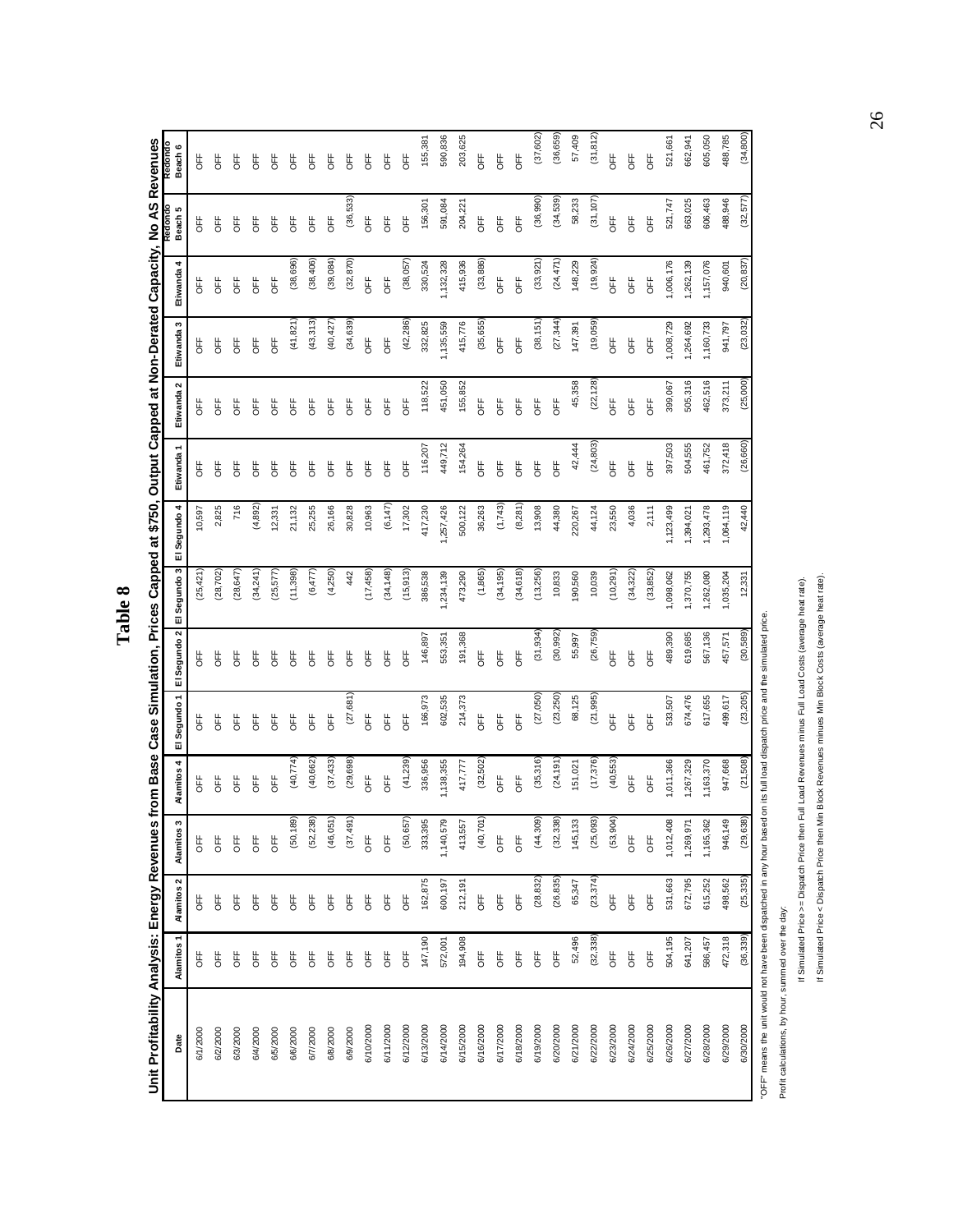prices, so 3,123 MW were dispatched uneconomically. Of course at the real prices, the operation of some of these units would have been profitable, but that does not contradict the argument that the simulated prices underestimate competitive prices during some of the high-priced hours. Conversely, units are also dispatched off in the simulation during individual low-priced hours in a manner that would not be feasible in actual operation as the plants would need to be kept on at minimum load, increasing supply at a given hourly price. The two effects need not cancel out. A simulation that accounts for start-up and minimum load costs and other operating inflexibilities would address this understatement, but this would be a more complicated analytical effort that would require a much more elaborate scheduling and dispatch methodology.<sup>54</sup>

Similarly, ten of these units were dispatched in the base case simulation during one or more days over the period June 16-June 20, accounting for a total output of 24,945 MW over this period, or 4,989 MWh/day. It can be seen in Table 8 that only the output of El Segundo 3 on June 20 would have been profitable at the simulated prices, so the uneconomic dispatch was 4,311  $MWh/day.<sup>55</sup>$ 

Finally, all 13 units were dispatched over the period June 22-June 25 for a total of 16,629 MW, or 4,157 MW/day, almost all of which was dispatched on June 22, and only El Segundo 3 would have been profitable on any of these days if the unit were required to remain on line at minimum load during the other hours. The uneconomic dispatch therefore was 3,464 MWh/day, and was concentrated on June 22.<sup>56</sup>

It is also informative to compare the pattern of daily average prices between the real-world and the base-case simulation as portrayed in Figure 9. It can be seen that the simulated price generally moves with the real-time price but has materially lower peaks over the days June 13- 15, June 21, and June 26-29.

<sup>&</sup>lt;sup>54</sup> These calculations do not take account of possible ancillary service revenues, which are not included in the simulation. If it is assumed that capacity not dispatched to provide energy would be available to provide reserves up to the ramp limit, and would be priced at the average of the day-ahead spinning and non-spinning reserve prices, then Alamitos 4 and El Segundo 3 would have been profitable to operate on June 12 (Table 25, at end of document). The uneconomic output over June 1-12 in the simulation would then have been 34,420 MWh or 2,868 MWh/day.

<sup>&</sup>lt;sup>55</sup> As above, these calculations do not take account of possible ancillary service revenues, which are not included in the simulation. If it is assumed that capacity not dispatched to provide energy would be available to provide reserves up to the ramp limit, and would be priced at the average of the day-ahead spinning and non-spinning reserve prices, then the units dispatched to operate on June 16 in the simulation could have done so profitably (see Table 25). The uneconomic output over June 17-20 in the simulation would then have been 13,176 MWh or 3,294 MWh/day.

<sup>56</sup> Once again, these calculations do not take account of possible ancillary service revenues, which are not included in the simulation. If it is assumed that capacity not dispatched to provide energy would be available to provide reserves up to the ramp limit, and would be priced at the average of the day-ahead spinning and nonspinning reserve prices, then many of the units dispatched to operate on June 22 in the simulation could have done so profitably, and it might have been economic for some of the remaining plants to remain on line to earn ancillary service revenues on June 23 (i.e., Alamitos 3 and 4). The remaining uneconomic output on Etiwanda 2 and 3 on June 22 would have been 1,997 MWh (see Table 25).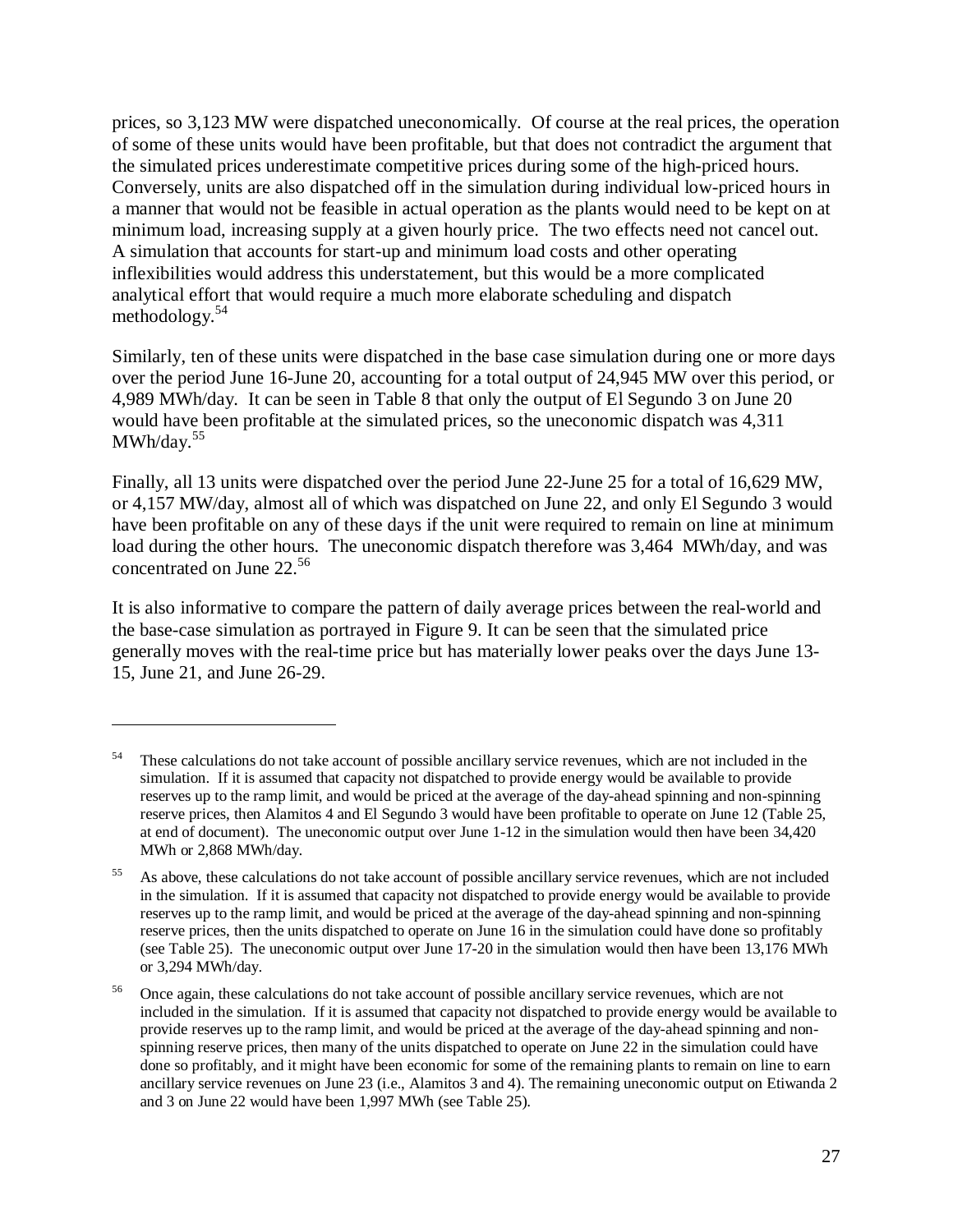

**Figure B-23 Figure 9 Comparison of Daily Average Prices Comparison of Daily Average Prices**

### **D. Sensitivity Analysis**

Without going to a full dynamic multi-price simulation methodology to account for the many relevant features of an electricity system, we can use sensitivity tests of the static single-price simulation methodology to gain some insight about the likely magnitude of the effects of the simulation simplifications. The tests address the simplifying assumptions and some of their interactions in determining the market-clearing price.

There are several potentially important assumptions embodied in the replicated simulation results. While we lack the data required to assess the impact of some of these assumptions, an important purpose of this paper is to assess the practical significance of those simplifying assumptions that we are able to vary. A complicating factor in providing this sensitivity analysis is that it is anticipated that the effects of variations in assumptions will not necessarily be linear, hence we cannot simply compute a few cases and sum the effects to assess their cumulative impact. We have attempted to balance computational complexity with informational needs by calculating prices for all of the permutations and combinations of certain assumptions (hydro capacity, reserve requirements, environmental limits (e.g., delta dispatch), NUG outages and regulated unit output, and undertaken a much more limited set of price calculations for some of the other sensitivity assumptions. As noted above, all of the sensitivity analyses are based on an import supply curve calibrated against real-time prices.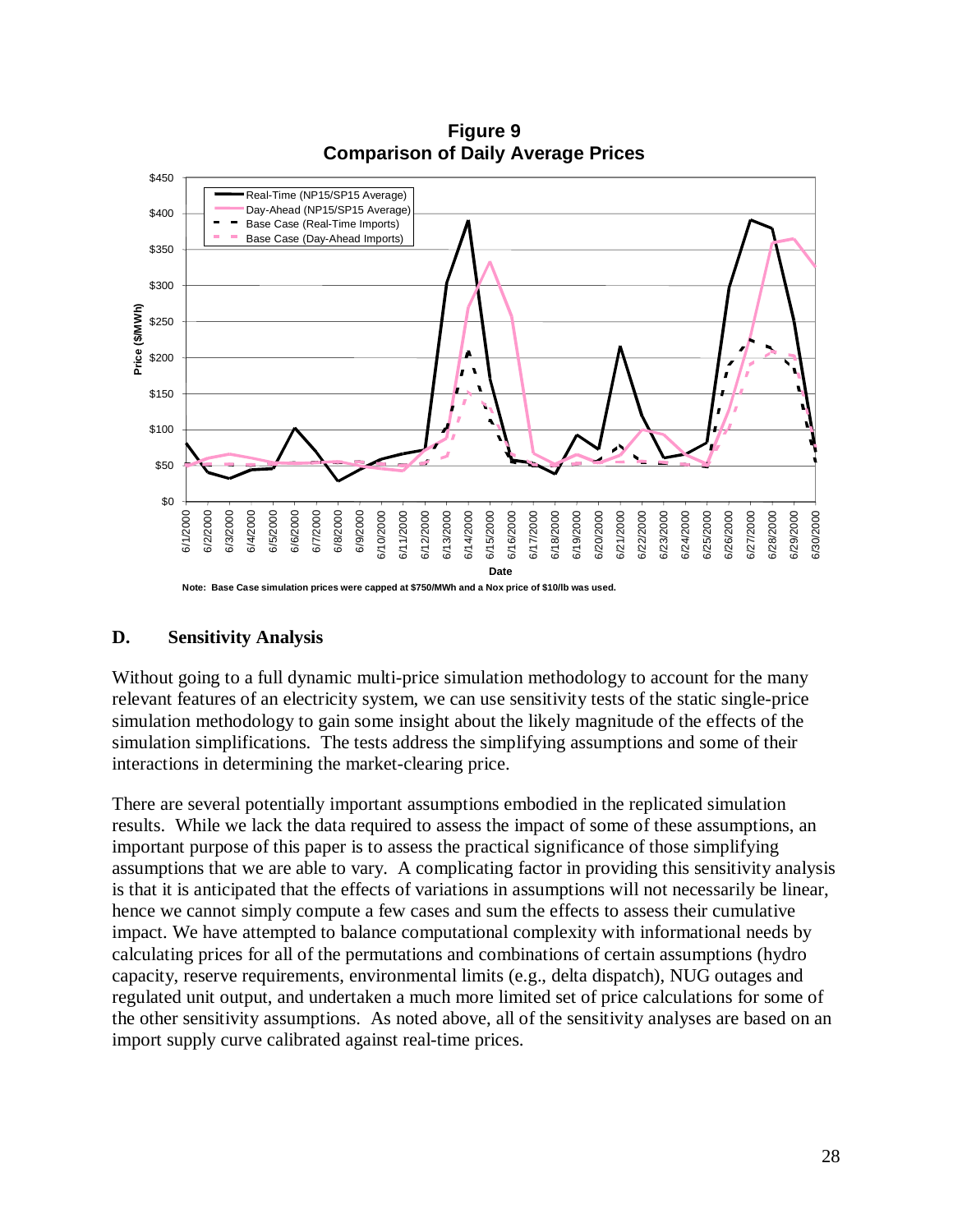#### Reserves

 $\overline{a}$ 

The first of the sensitivity analyses we have undertaken concerns the level and method of accounting for reserves in the Joskow-Kahn simulations. Although the original Joskow-Kahn simulations assumed an overall CAISO ancillary services requirement of 10 percent of load for reserves and upward regulation and dispatched generation based on its offer prices to meet load plus 10 percent, $57$  the later simulations have assumed an overall CAISO ancillary services requirement of only 3 percent (for upward regulation) and dispatched generation to meet load plus 3 percent.<sup>58</sup> As we have pointed out in previous papers,<sup>59</sup> a 3 percent ancillary services requirement is too low and not consistent with the real-world operation of the transmission system, as the CAISO would almost certainly shed load before it would let its operating reserves go to zero. On the other hand, dispatching generation to meet load plus 10 percent based on energy offer prices is likely to overstate energy prices during non-shortage conditions as it in effect requires the CAISO to buy energy to meet its reserve requirements.<sup>60</sup>

Thus, while the assumption of a 3 percent ancillary services requirement is inappropriate, it is not possible to precisely replicate the impact of the CAISO's actual ancillary services requirements in idealized generation stacking models of the kind utilized by Joskow and Kahn, (or BB&W, Mansur or Borenstein and Saravia). Furthermore, reserve data at the detail needed for the simulation model are not available from the ISO. We have therefore examined the impact on the simulated price of several alternative rough representations of CAISO ancillary services requirements, none of which provides a fully accurate portrayal of actual ancillary service requirements but which are intended to roughly bound the appropriate price impacts. These alternatives are:

- R2: Energy is dispatched to meet CAISO real-time load increased by 10 percent to reflect ancillary service requirements.
- R3: Energy is dispatched to meet CAISO real-time load increased by 3 percent to reflect impact of ramping constraints on the cost of energy dispatched to meet load,<sup>61</sup> plus available capacity requirement of load plus 10 percent.

<sup>57</sup> Joskow-Kahn March 2001, p. 11. The 10 percent margin has also been assumed in some other analyses, such as Hildebrandt.

<sup>58</sup> Joskow-Kahn July 2001, pp. 7-8, and Joskow-Kahn February 2002, p. 13.

<sup>59</sup> Harvey-Hogan October 2000, pp.20-25, and Harvey Hogan December 2001, pp. 36-40

<sup>&</sup>lt;sup>60</sup> We made similar observations in Harvey-Hogan April 2001, pp. 15-17.

 $61$  This 3 percent adjustment is consistent with the Joskow-Kahn methodology and provides a very rough adjustment for the extent to which ramping requirements on regulating units or on operating reserves in nonshortage situations require that energy demand be met with energy from units that are out of merit. That is, energy demand is met from internal units with offer prices that are higher than the offer prices of other units that are providing reserves and are not dispatched to meet energy. This adjustment does not account for the extent to which short-term variations in load must be met with higher offer-price quick-ramping units due to an inability of units with lower offer prices to ramp sufficiently quickly to meet the change in load.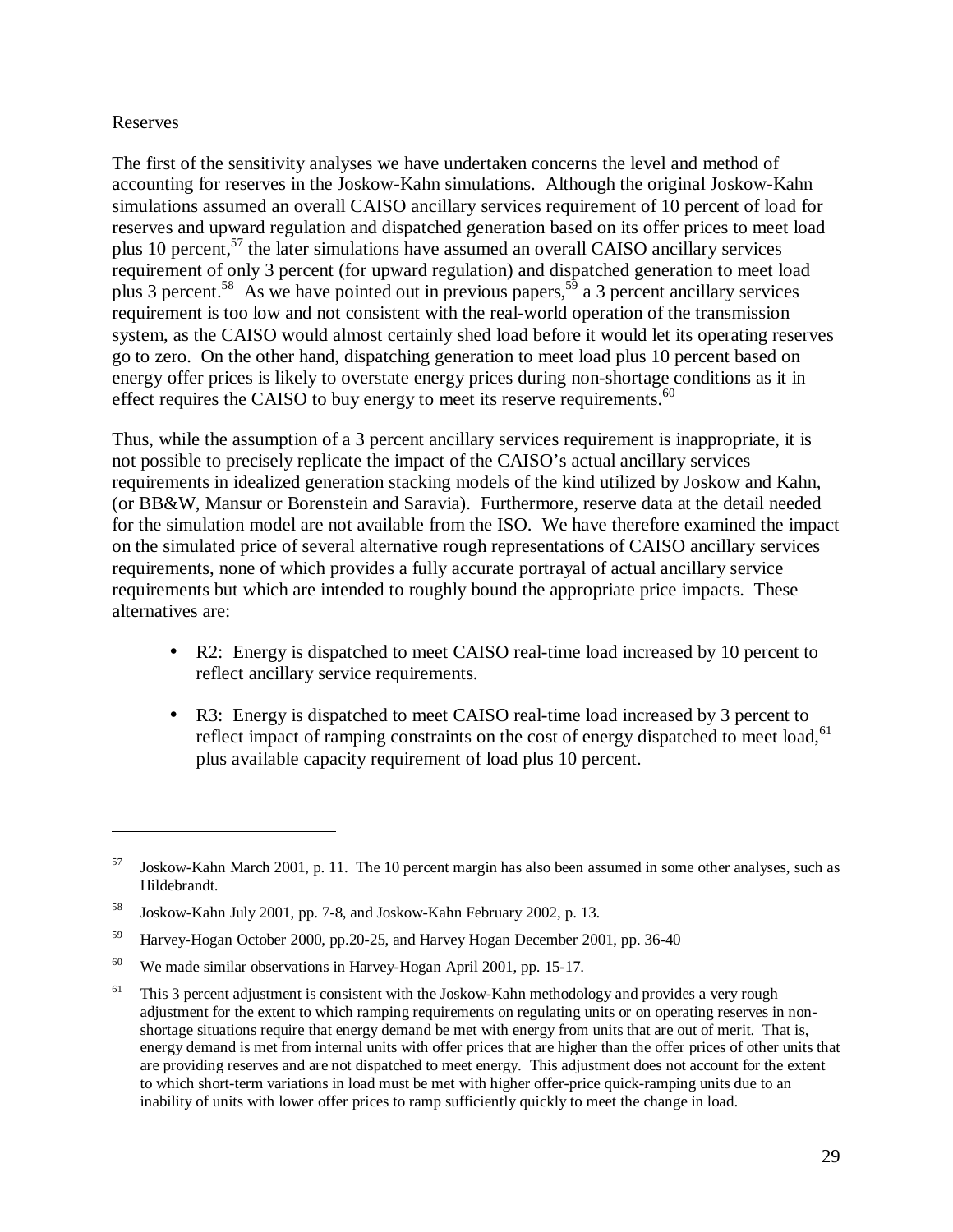- R4: Energy is dispatched to meet CAISO real-time load increased by 3 percent to reflect impact of ramping constraints on the cost of energy dispatched to meet load, plus available capacity requirement (including spinning and non-spinning reserve imports) of load plus 10 percent.
- R5: Energy is dispatched to meet CAISO real-time load increased by 3 percent to reflect impact of ramping constraints on the cost of energy dispatched to meet load, plus an available capacity requirement (including spinning and non-spinning reserve imports plus 500 MW of assumed unloaded hydro capacity) of load plus 10 percent.

The R2 reserve case differs from the base reserve case in that supply is dispatched to meet 110 percent of load, rather than 103 percent. This is consistent with the assumptions used to proxy for CAISO ancillary services requirements in a variety of contexts, including the original Joskow-Kahn simulation, and probably roughly corresponds to the CAISO's actual demand for capacity. Significantly, this measure of demand correctly attributes high prices to true shortage under shortage conditions. On the other hand, as noted above this measure is likely to overstate energy prices during non-shortage conditions as it in effect requires the CAISO to buy energy to meet its reserve requirements. The impact of changing the ancillary service assumption to that utilized in the original Joskow-Kahn simulation, while holding the remainder of the methodology constant, is to raise the simulated price without a \$750 price cap to \$165.69 (well above the actual price). If a \$750 price cap is applied to the hourly prices, the simulated price is \$115.74 (slightly lower than the actual average hourly price but higher than the average lowest INC price).

The R3 reserve case attempts to correct for the potential of case R2 to overstate market prices in non-shortage situations by dispatching energy to meet 103 percent of load as in the base case. The 3 percent margin is taken to roughly reflect the impact of ramping constraints on the cost of the generation required to meet load. In addition the level of total capacity available at this price is calculated, and if the capacity is less than 110 percent of load, the price of energy is raised until sufficient imports are drawn into the market to provide capacity equal to 110 percent of load. In this calculation, capacity is defined as total must take energy plus all available dispatchable capacity, plus import supply at the market clearing price.

This measure identifies hours of capacity shortage without overstating the energy cost of meeting load. We do not have an empirical basis for verifying whether the 3 percent assumption accurately reflects the impact of real-world ramping constraints. In addition, the measure of available capacity is very approximate and may understate the available capacity. Replacing the 10 percent ancillary service requirement with a 3 percent margin in the dispatch, but acquiring imports to maintain an adequate reserve margin results in a simulated uncapped price of \$161.41/MWh. If a \$750/MWh price cap is applied to the hourly prices, the average simulated price is \$111.46/MWh, again relatively close to actual market prices.

The R4 reserve case attempts to better represent available capacity by including in the measure of available capacity (but not in the energy dispatch) the hour ahead schedules for spinning and non-spinning reserve imports. The R4 case further increases the available capacity and the simulated uncapped price falls to \$150.25. If a \$750/MWh price cap is applied to the hourly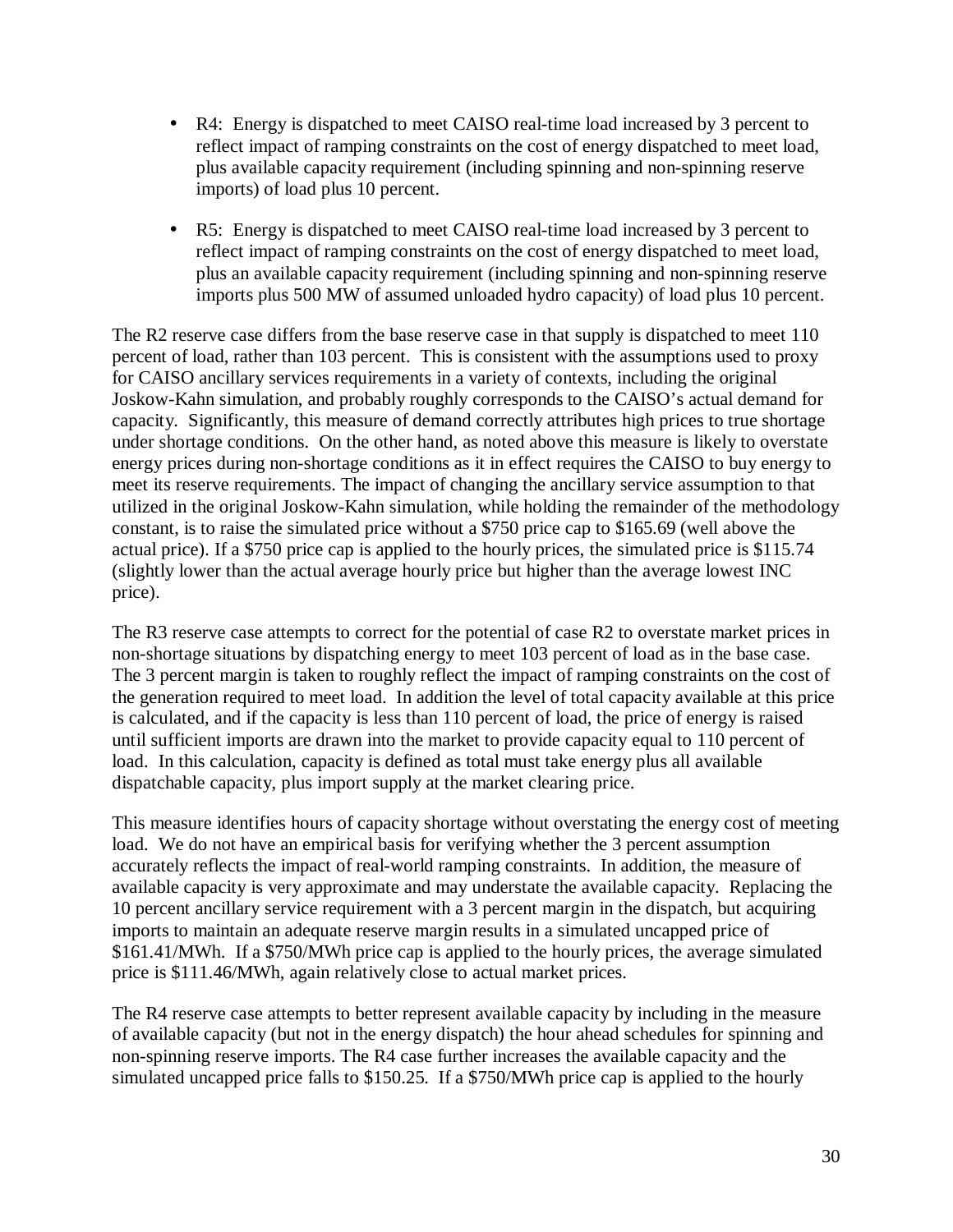prices, the average simulated price is \$106.22, with the average capped price slightly less than real-world price levels.

The R4 reserve case might still understate available capacity to the extent that generation treated as non-dispatchable in the Joskow-Kahn simulation methodology but which is actually dispatchable in the real-world, was providing reserves or regulation. In particular, we have in mind the potential for hydro-generating capacity to have been available in excess of the energy generated from the hydro units. We have no empirical basis for determining this number, but have included in the available capacity in Case R5 a further allowance for 500 MW of unloaded capacity on hydro units (in addition to imported reserves) to provide a sense of the impact of such capacity. The simulated uncapped price falls to \$138.77 in the R5 case, while the simulated price with a \$750 hourly price cap is \$100.94. The capped price is noticeably less than actual prices, but much closer to actual prices than to the prices simulated by Joskow and Kahn.

## Hydro Energy

The second sensitivity case we considered is the level of hydro energy available on peak. Joskow-Kahn assumed in their later papers that 8,500 MW of hydro was available in the highload hours and assumed that 8,000 MW were available in their original paper. We do not know the actual level of hydro energy that was available during the on-peak hours in June 2000, but have included sensitivity cases for a variety of possible levels to permit assessment of the impact of this assumption. The cases evaluated were:

- H1: 8,500 MW maximum
- H2: 8,000 MW maximum
- H3: 7,500 MW maximum
- H4 7,000 MW maximum
- H5: 7,000 MW at \$0, 7001-7500 MW at \$500
- H6: 9,000 MW maximum

Tables 10 and 11 summarize the impact of varying the assumptions regarding the amount of hydro energy available on-peak for the base reserve case and cases R2 and R5. The average uncapped prices reported in Table 10 are generally far above actual price levels.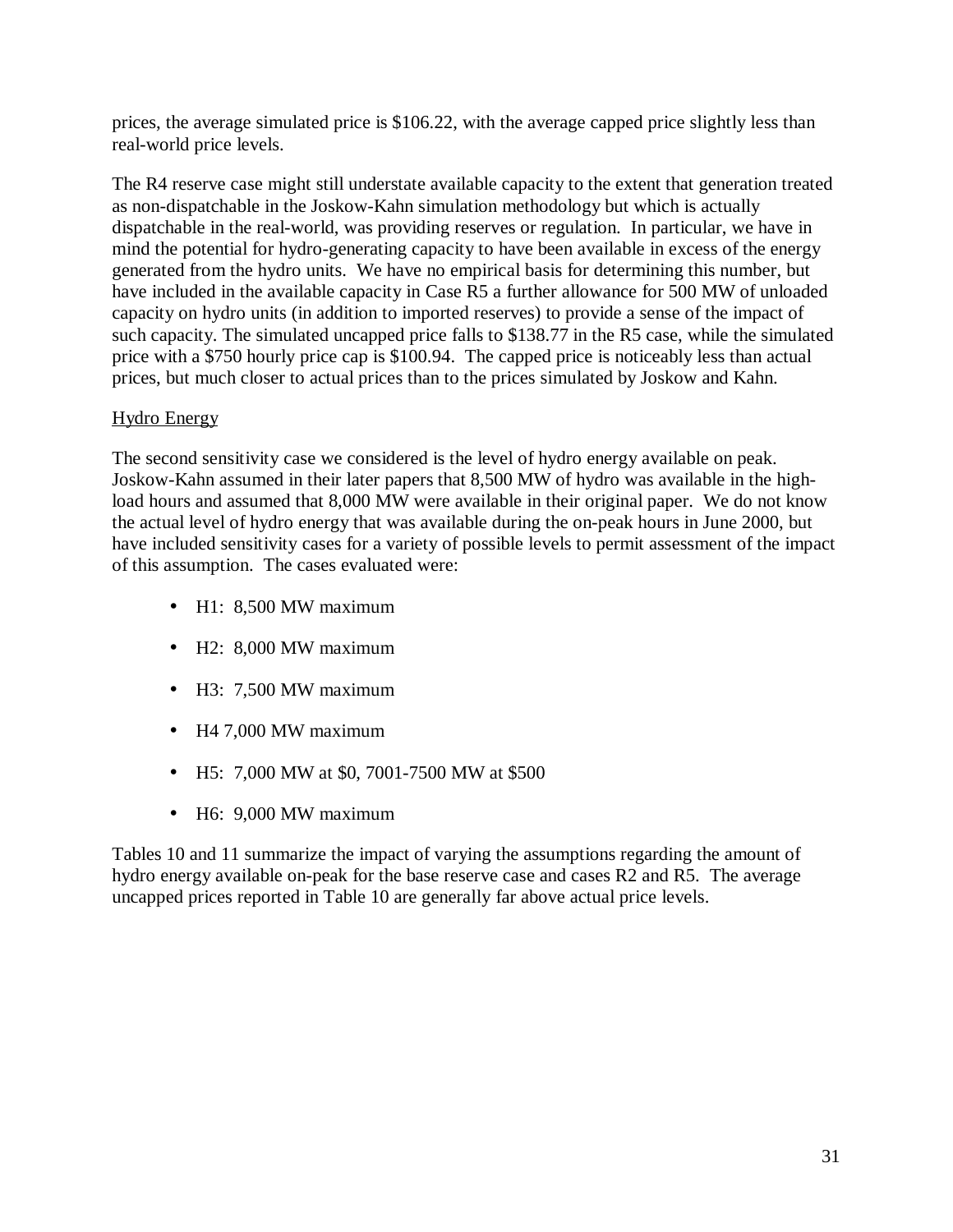|                | Table 10<br><b>HYDRO AND RESERVE CASES</b><br><b>UNCAPPED PRICES</b> |                |                |
|----------------|----------------------------------------------------------------------|----------------|----------------|
|                | R1                                                                   | R <sub>2</sub> | R <sub>5</sub> |
| H <sub>6</sub> | 82.36                                                                | 154.63         | 127.06         |
| H1             | 91.97                                                                | 165.69         | 138.77         |
| H <sub>2</sub> | 103.50                                                               | 178.35         | 150.29         |
| H <sub>3</sub> | 115.27                                                               | 193.01         | 162.22         |
| H <sub>4</sub> | 125.93                                                               | 206.99         | 178.04         |
| H <sub>5</sub> | 118.71                                                               | 197.16         | 162.32         |

The average simulated prices calculated with a \$750 hourly price cap tend to approximate actual prices. In these simulations a 500 MW difference in the amount of hydro energy available in the peak hours tends to reduce prices by about \$5/MWh.

|                                          | Table 11<br><b>HYDRO AND RESERVE CASES</b><br><b>CAPPED PRICES</b> |                |                |
|------------------------------------------|--------------------------------------------------------------------|----------------|----------------|
|                                          | $\mathbf{R}1$                                                      | R <sub>2</sub> | R <sub>5</sub> |
| H <sub>6</sub> (9,000 MW)                | 77.74                                                              | 111.04         | 96.17          |
| H1 (8,500 MW)                            | 82.63                                                              | 115.74         | 100.94         |
| H <sub>2</sub> (8,000 MW)                | 86.95                                                              | 120.87         | 106.26         |
| H3 (7,500 MW)                            | 91.54                                                              | 126.03         | 111.15         |
| H4 (7,000 MW)                            | 96.81                                                              | 131.63         | 117.41         |
| H5 $(7,000 \text{ MW} + 500 \text{ MW})$ | 94.99                                                              | 130.18         | 111.25         |

These simulation results for the alternative hydro cases can be used to illustrate some of the impacts of the assumptions used in the Joskow-Kahn study to determine the availability of hydro power. The allocation of a disproportionate amount of hydro power to the highest load hours during the month, not only allocates hydro power across hours within the day, but also across days. Thus, it can be seen in Figure 12, that the total amount of hydro power available by day varies a great deal from day to day in the base case, with very low levels of hydro power available on some days. As the amount of hydro power assumed to be available in the peak hours is reduced, more hydro power is available on some of the off-peak, particularly weekend, days. It is not clear whether the hydro resources actually had the ability to shift this much energy not only from hour to hour but day to day. It will be seen in the discussion of the sensitivity cases that the very small amount of hydro capacity available on some days under the base case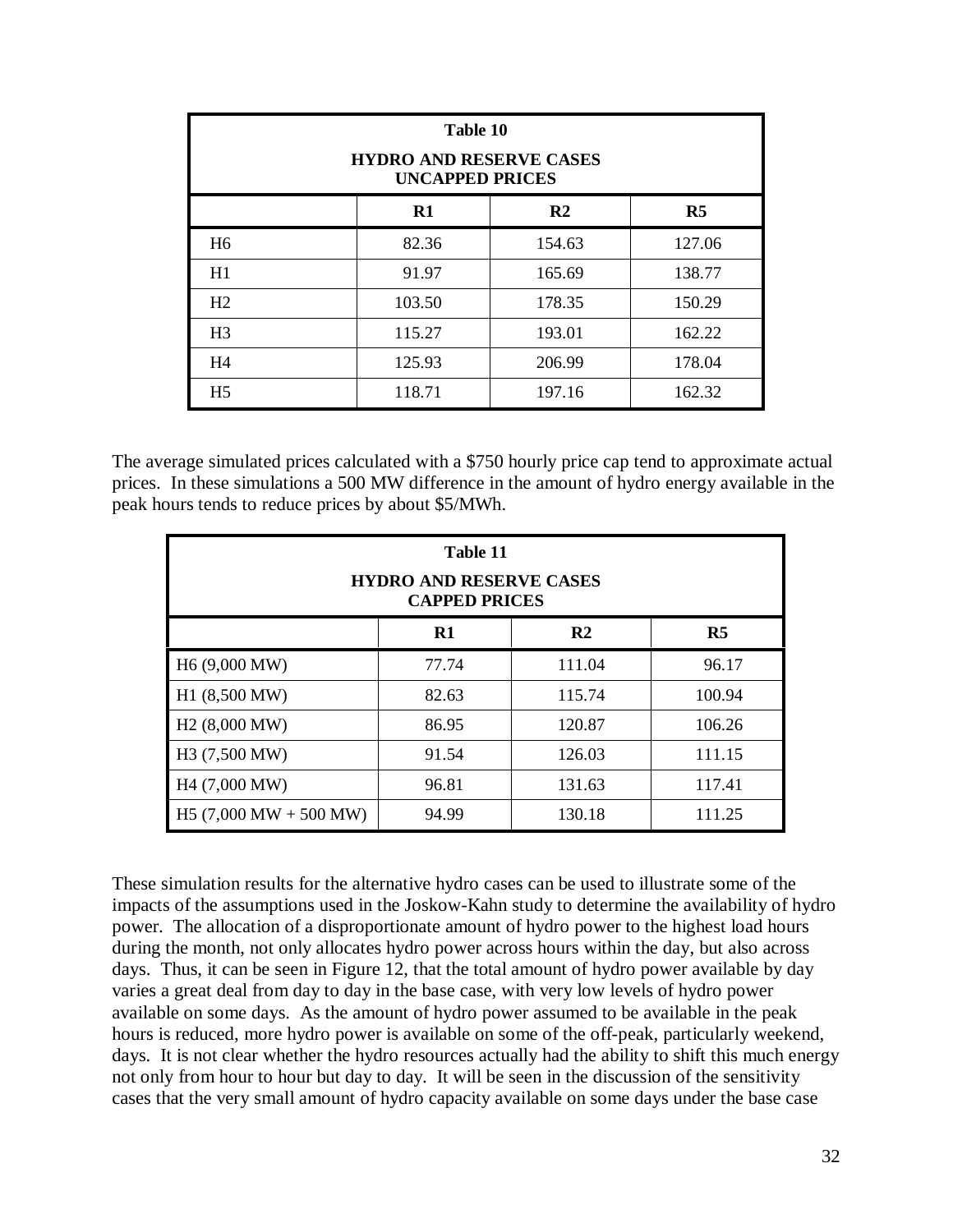hydro assumptions, in conjunction with the assumed very low supply elasticity of imports, results in weekend price spikes in some of the sensitivity cases that did not occur in the actual world.



**Figure B Figure 12**

### Environmental

The third sensitivity factor was for environmental restrictions. These are very difficult to account for because many of these restrictions are not public and we are not sufficiently familiar with their impact to account for their effects. Moreover, those restrictions with which we are familiar (Mirant's Delta Dispatch restriction) had variable impacts that are difficult to model. The delta dispatch restrictions applied to eight of the Mirant generating units in the Bay Area during the period roughly from late May to Mid-July. These restrictions were intended to prevent the discharge of waste water from overheating the river and interfering with fish spawning during this period. During this period, the eight units were not permitted to operate at a level that would result in outlet water temperatures in excess of 86 degrees, except at the specific direction of the CAISO either to maintain local reliability or in emergency conditions. These restrictions resulted in large amounts of capacity being unavailable for dispatch, except during emergency conditions.

The base case E1 is the Joskow-Kahn simulation which does not take account of any environmental restrictions. Case E2 proxies roughly for the impact of the Delta Dispatch restrictions on the Mirant Contra Costa and Pittsburgh units by reducing the capacity of the units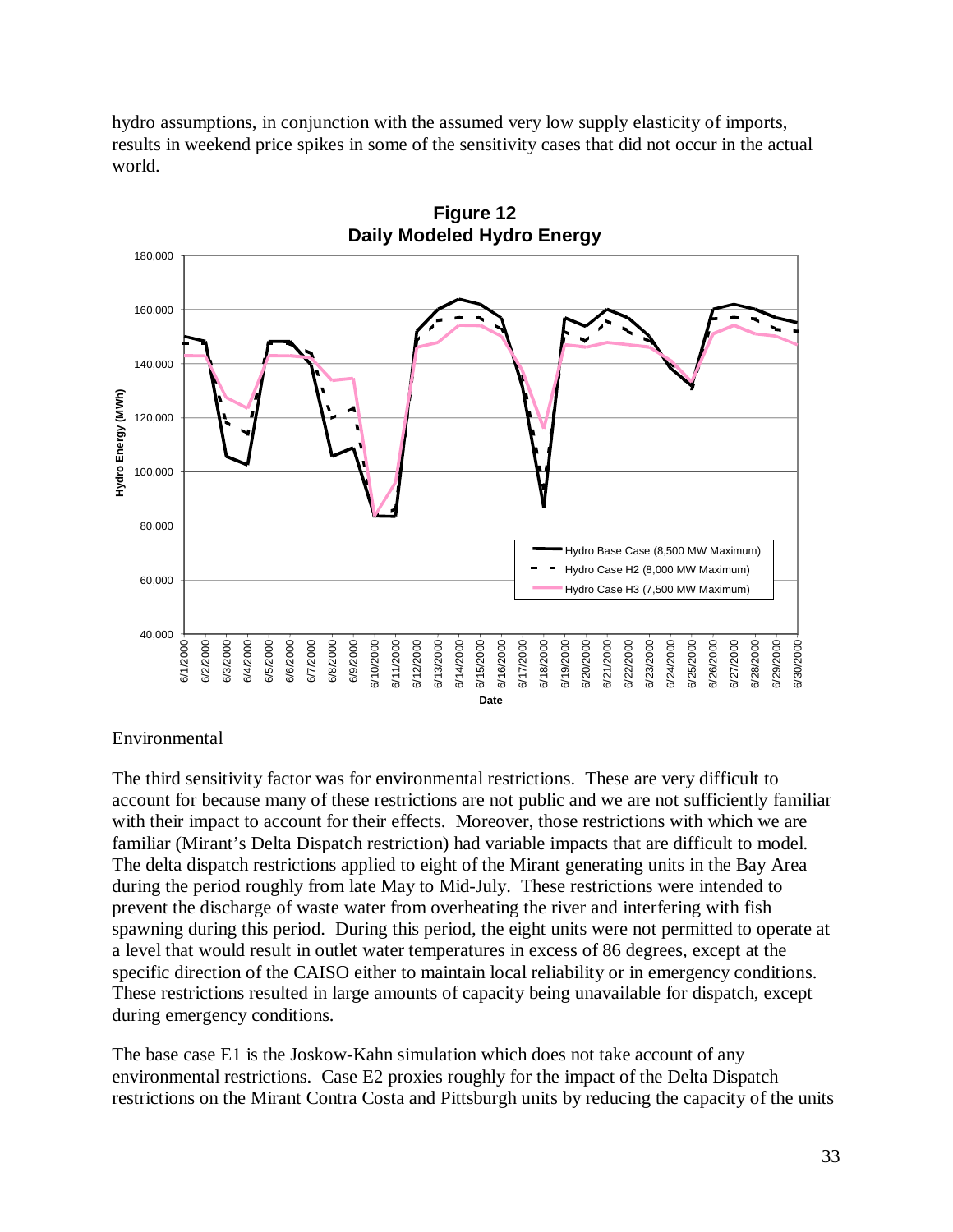subject to Delta Dispatch (Contra Costa 6-7, Pittsburgh 1-6) by 50 percent. This capacity figure is likely too high on most days but may be too low at times. Given the variability of river conditions and tides, it is not apparent that there is any simple rule that would capture the reality of these limits. Case E2 potentially understates capacity on high load days because it does not account for the possibility that the Mirant capacity could sometimes be dispatched in nonemergency (i.e., non-shortage conditions) as a result of intra-zonal congestion (i.e., reliability must-run (RMR) dispatch).

Case E3 attempts to account for the impact of both Delta Dispatch restrictions and RMR dispatch on the Mirant units by setting the output of the Mirant units equal to their actual CEMS output in that hour.<sup>62</sup> The Mirant units are therefore effectively treated as price takers whose output was controlled by the CAISO's RMR desk, which may be an accurate characterization.

Table 13 summarizes the impact of varying the assumptions regarding the impact of environmental restrictions across several reserve cases. To keep the discussion manageable, we have reported results only for the base case hydro assumption and capped prices.<sup>63</sup> It can be seen that the environmental assumptions have a material impact on the simulated capped prices, raising them by an average of \$9 to \$14/MWh even though we are only taking account of the restrictions imposed on a single company (Mirant). This sensitivity case suggests the importance of accounting for environmental restrictions in price simulations.

|                |                           | Table 13<br><b>ENVIRONMENTAL AND RESERVE CASES</b><br><b>CAPPED PRICES</b> |                |  |  |  |  |  |  |
|----------------|---------------------------|----------------------------------------------------------------------------|----------------|--|--|--|--|--|--|
|                | $\mathbf{R}1$             | R <sub>2</sub>                                                             | R <sub>5</sub> |  |  |  |  |  |  |
| E1             | 100.94<br>82.63<br>115.74 |                                                                            |                |  |  |  |  |  |  |
| E2             | 90.48                     | 129.33                                                                     | 111.00         |  |  |  |  |  |  |
| E <sub>3</sub> | 85.92                     | 129.42                                                                     | 109.14         |  |  |  |  |  |  |
|                |                           | All simulations reported use base case hydro assumptions.                  |                |  |  |  |  |  |  |

### Regulated Unit Output

 $\overline{a}$ 

Given that the purpose of the simulation model is to separate the effects of the exercise of market power by generators, the role of generation owned by regulated utilities deserves special attention. As regulated entities and net buyers of electricity, the utilities would have an interest in lower, not higher prices. If anything, these generators would have an incentive to exercise their market power by producing too much, not too little output. It follows, therefore, that the actual output of the utilities is an upper bound on their likely production at the observed prices in

 $62$  The raw hourly CEMS output is scaled down to reflect plant energy use using the June 2000 ratio of total net output reported to the EIA and total gross output reported in the CEMS data.

<sup>&</sup>lt;sup>63</sup> The average simulated uncapped prices for Case E3 and R2 or R5 consistently exceeded \$200/MWh.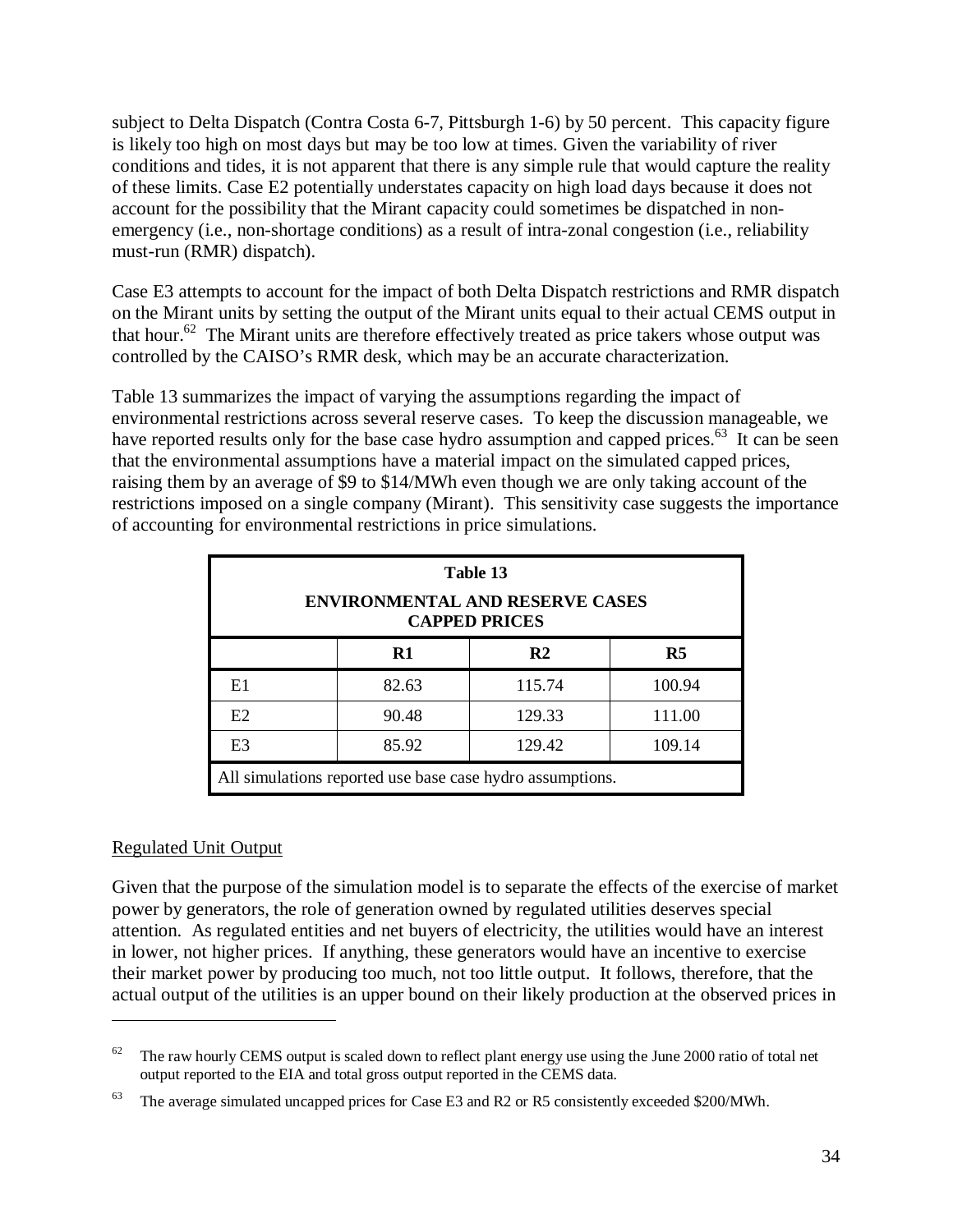a competitive market. Any simulated output in excess of the actual production for these suppliers would be evidence questioning the simulation model rather than evidence of an exercise of market power by the regulated suppliers.

Since the Joskow-Kahn simulation uses the theoretical capacity and estimated costs of utility generation to determine their output, actual prices could exceed the simulated prices because of the outages and bids of the utility generation rather than due to the exercise of market power by the non-utility generators. We attempt to assess the extent to which the Joskow-Kahn simulation model may overstate the supply available from utility generation by capping the output of the utility steam generation in the model based on the hourly CEMS data. The output of gas turbines (GT) is not capped but their capacity is derated as in the base case per NERC EFOR ratings. This is case RUO2/N1.<sup>64</sup> The simulated prices are reported in Table 14 for several alternative sets of reserve and environmental assumptions. It can be seen that the difference between the predicted and actual output of the regulated units accounts for a \$3-\$7 increase in simulated prices across these cases.

|                                                           |                             |        | Table 14<br><b>CAPPED PRICES</b> | <b>REGULATED UNIT NUG OUTPUT CASES</b> |        |        |  |  |
|-----------------------------------------------------------|-----------------------------|--------|----------------------------------|----------------------------------------|--------|--------|--|--|
|                                                           | R5<br>$R1$<br>$\mathbf{R}2$ |        |                                  |                                        |        |        |  |  |
| Case                                                      | E1                          | E3     | E1                               | E <sub>3</sub>                         | E1     | E3     |  |  |
| <b>Base</b>                                               | 82.63                       | 85.92  | 115.74                           | 129.42                                 | 100.94 | 109.14 |  |  |
| RUO2/N1                                                   | 85.90                       | 89.89  | 122.31                           | 137.07                                 | 105.16 | 115.32 |  |  |
| RUO2/N2                                                   | 93.08                       | 99.68  | 142.21                           | 157.58                                 | 120.40 | 129.43 |  |  |
| RUO2/N3                                                   | 98.09                       | 107.53 | 148.71                           | 167.12                                 | 125.08 | 135.24 |  |  |
| All simulations reported use base case hydro assumptions. |                             |        |                                  |                                        |        |        |  |  |

### NUG Outages

 $\overline{a}$ 

A further category of sensitivity analysis concerns the availability of non-utility generation. Joskow-Kahn model the impact of outages by proportionately derating all units. The methodology employed in the Joskow-Kahn simulation model tends to understate prices by overstating the available capacity. There are four reasons for this. First, in the actual operating world outages are often lumpy, so the impact of outages on the available capacity is less smooth than in the Joskow-Kahn simulation. The assumption that outages are proportionate therefore tends to increase the available capacity in shortage hours, and indeed less capacity would be needed and prices lower for any given level of capacity in such a world.

 $64$  Since no CEMS data are available for Hunters Point Units 2 and 3, their output is not capped, but their capacity is derated as in the base case.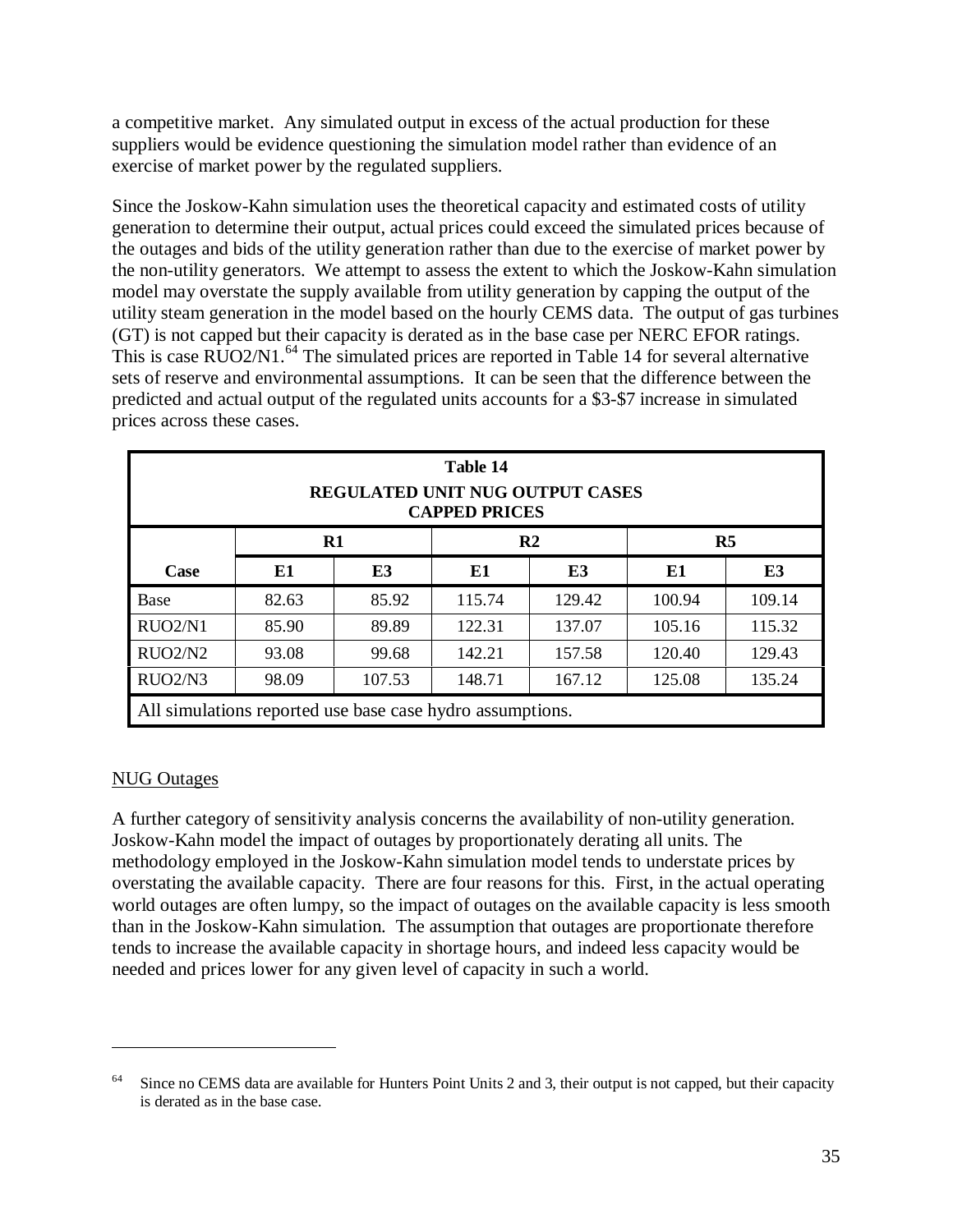Second, this methodology cannot distinguish between the possibility that actual prices are higher than simulated prices because actual outages and deratings exceeded those that would be predicted by the NERC data and the possibility that suppliers raised prices by exercising market power. Third, their model does not take account of start-up and minimum load costs, so it is possible to meet incremental load during individual simulation hours with the output of steam units that would not be economic to start-up or keep on line over night in the actual world. We showed above that many units were dispatched to meet load in the base case that could not profitably operate if start-up and minimum-load costs are accounted for.

Fourth, their simulation model (and most production costing models) also assumes perfect foresight in a non-chronological model, i.e., their simulation assumes that steam units can be instantly started to meet load, and that demand is never misforecasted. Thus steam units are never off-line during high load conditions nor on-line during low load conditions. This is case N1.

In practice, however, there was a substantial element of unpredictability to real-time prices during June 2000. The difference between day-ahead PX prices in NP-15 and the real-time imbalance price had a mean absolute value of \$148, and a standard error of \$236, while the figures were an absolute value of \$136 in SP-15 and a standard error of \$221. Modeling a world that had this degree of uncertainty as one in which suppliers had perfect foresight in scheduling their units on- and off-line is a non-trivial assumption. Moreover, this variation between dayahead and real-time prices was not simply hour-to-hour variations that cancelled out over the day. The difference between the average on-peak (16-hour block) weekday NP-15 day-ahead PX and real-time ISO price differed by \$20/MWh on 19 of the 22 week days during June 2000. The similar statistic for SP-15 was 18 out of 22 weekdays.

On balance, these assumptions in the Joskow-Kahn simulation tend to depress the level of simulated prices relative to actual prices absent the exercise of market power. We have analyzed two alternative cases to provide an assessment of the potential impact on the simulated price of these simplifications. One alternative approach is to use the actual on-line off-line status of nonutility steam units, per the CEMS database, to determine their availability. Thus, only units that were on-line in each hour in the actual world can be dispatched to meet load in this case. This is case N2. This case, therefore, controls for the operating status of these generators, and prices will be higher in the simulation to the extent that steam units were off-line in the real-world due to outages, start-up costs, or misforecasted demand. This case cannot distinguish between generators that were off-line because of outages, higher than anticipated load, problems coming on line, or as a result of physical withholding. If steam units were in reality off-line as a result of physical withholding, this sensitivity case overstates the competitive price level. Conversely, however, if these units were off-line in reality because of outages or unpredictable demand, then the Joskow-Kahn simulation methodology understates the competitive price level. GTs are assumed to be available in this simulation in every hour regardless of their on/off status in the real world.

Case N2 accounts for forced unit outages but makes no allowance for unit deratings. It therefore still has the potential to overstate the capacity actually available to the CAISO. Case N3 attempts to account for this possibility by excluding off-line units and derating on-line units to reflect NERC derating data. Thus, steam units are on line if they were on line in real-time and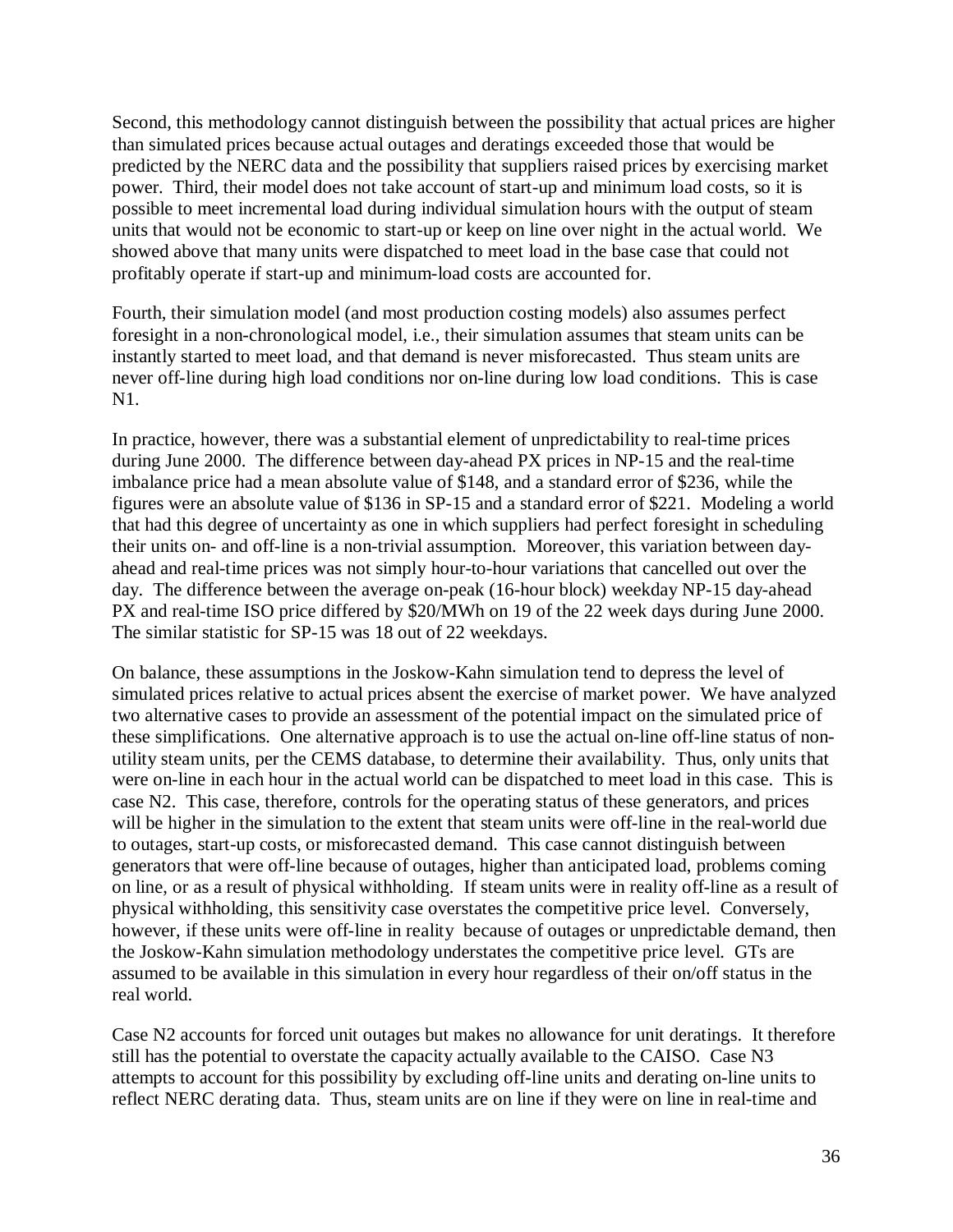are derated based on (EFOR-FOR)/(1-FOR) while, as in Cases N1 and N2, GTs are assumed to be available regardless of their on/off status per the EFOR rating.

Table 14 also reports the results of the N2 and N3 cases, both in conjunction with the RUO2 case for regulated unit output. It can be seen that taking account of the actual on off status of the NUG units has a material impact on simulated prices under either of the environmental assumptions and all of the cases which take account of actual CAISO reserve requirements. The simulated prices in these cases are generally consistent with actual prices, but noticeably higher than the actual price level in the 10 percent ancillary service requirement case (R2). It appears to us that this sensitivity case has a rather material impact on the simulated price level, suggesting that it is important that simulations take account of these considerations. As we noted above, the high prices simulated could reflect the impact of the exercise of market power through physical withholding, but it needs to be shown that such physical withholding actually occurred in order to infer that market power was exercised. Were the units that were off-line outaged? Were the outages legitimate? Were the units off-line because forward prices were in fact inadequate to support operation? Were the units off-line because the demand forecast was wrong and they could not come on-line in time? One cannot conclude that market power was or was not exercised through physical withholding without answering these questions.

None of these cases fully capture the reality of uncertain outages. The approach of proportionately derating all units for their expected outages tends to understate prices as we have pointed out in prior papers. In addition, if real-world outages differ from expected outages (as they might have in 2000 due to hard use), then the simulation would misstate prices. Moreover, the outage data varies in the NERC data only with capacity, making no allowance for age, level of use, cycling versus base-load status, etc.

One interesting feature of these cases is that the 8,500 MW and 9,000 MW on peak hydro cases tend to result in extremely high uncapped prices, as shown in Table 15, that are little different or even higher than the prices simulated assuming lower on-peak hydro. The reason for this is that the assumption that so much water is used to generate energy in the high load hours, reduces the amount of energy available in the mid load level hours. This effect combined with the low actual real-time import levels in these hours<sup>65</sup> and the actual off status of the NUG units produces extreme shortages in some of the mid-load off-peak hours, leading to extreme price spikes. The impact of these shortages on the capped prices is less pronounced, but it can be seen that even the average capped price sometimes increases with the availability of more hydro-energy on peak. These outcomes might be an artifact of the Joskow-Kahn hydro assumptions, either because the quantity assumed to be available on peak is in excess of actual availability, or the assumption that hydro energy is a price taker and simply allocated to certain hours.

In hours with a low level of actual real-time imports, a large price increase is required to meet load.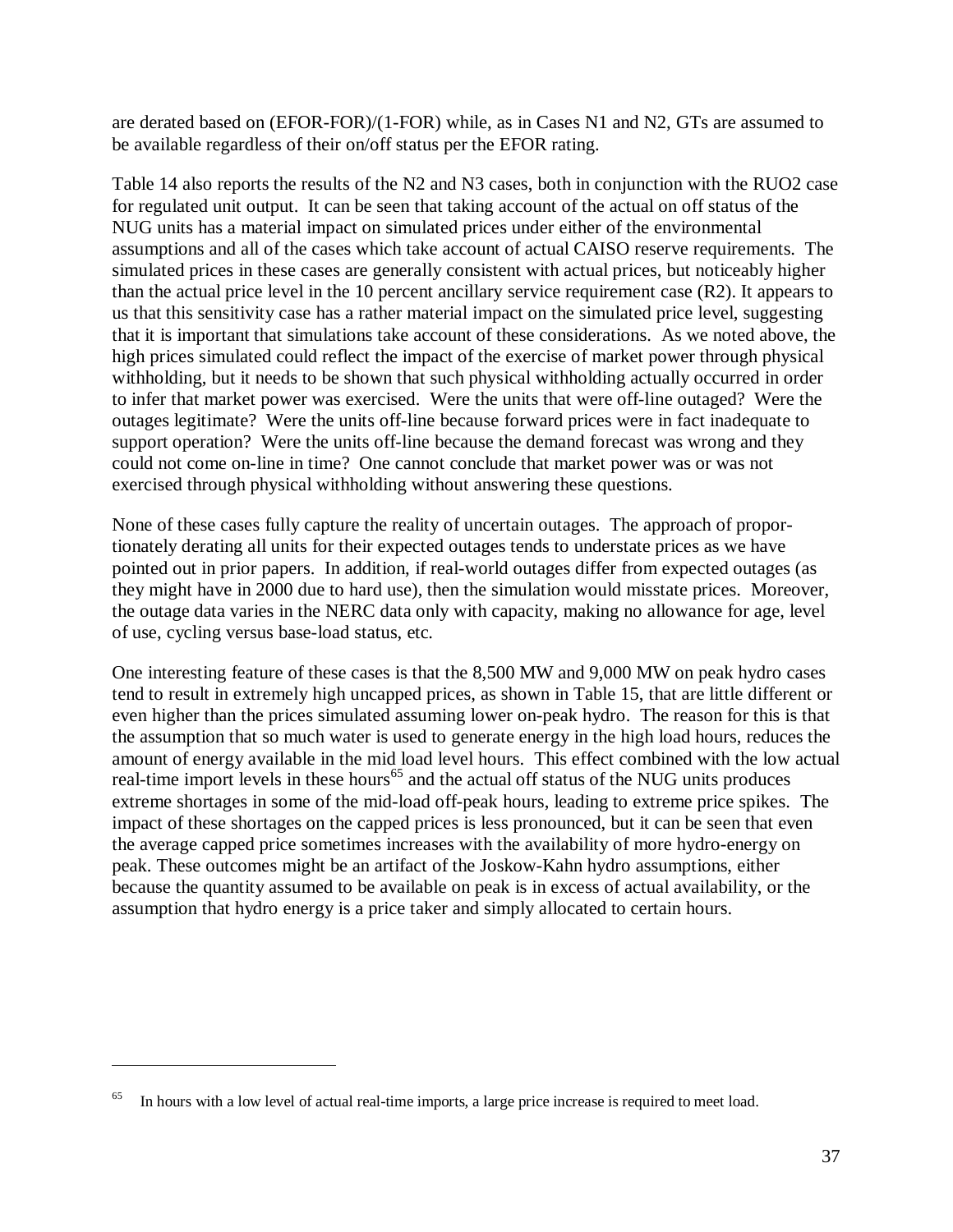|                           | Table 15<br><b>RUO2/N3/E3</b> |                |        |
|---------------------------|-------------------------------|----------------|--------|
|                           | $\mathbf{R}1$                 | R <sub>2</sub> | R5     |
|                           | <b>Uncapped Prices</b>        |                |        |
| H1 (8,500 MW)             | 135.76                        | 278.16         | 206.72 |
| H <sub>6</sub> (9,000 MW) | 126.78                        | 282.42         | 210.81 |
| H <sub>2</sub> (8,000 MW) | 140.72                        | 279.79         | 220.43 |
| H3 (7,500 MW)             | 147.22                        | 280.52         | 216.11 |
|                           | \$750 Price Cap               |                |        |
| H1 (8,500 MW)             | 107.53                        | 167.12         | 135.24 |
| H <sub>6</sub> (9,000 MW) | 104.40                        | 171.62         | 139.19 |
| H <sub>2</sub> (8,000 MW) | 108.92                        | 166.78         | 139.53 |
| H3 (7,500 MW)             | 112.74                        | 167.10         | 137.11 |

One of the simplifications of the Joskow-Kahn model is that it does not take account of intra- or inter-zonal congestion. While there was generally not a great deal of inter-zonal congestion during June 2000, it was not entirely absent and could affect comparisons between actual and simulated prices. As a further sensitivity test, we have reported in Table 16 the average simulated prices for the hours in which there was no inter-zonal congestion in the actual world. Comparisons between actual and simulated prices for these hours would control for the direct effects of the failure to model congestion in the simulation, although there would still be potential indirect dynamic effects between congested and uncongested hours. Actual real-time prices were slightly lower in these hours than in all hours, averaging \$109.50 with an average lowest INC price of \$94.11, which is again in the range of the prices simulated in the R2 and R5 reserve cases.

|                                                           | <b>CAPPED PRICES: AVERAGE DURING REAL-WORLD UNCONGESTED HOURS</b> |       | Table 16 | <b>REGULATED UNIT NUG OUTPUT CASES</b> |        |        |  |
|-----------------------------------------------------------|-------------------------------------------------------------------|-------|----------|----------------------------------------|--------|--------|--|
|                                                           | R1<br>R <sub>2</sub><br>R <sub>5</sub>                            |       |          |                                        |        |        |  |
| Case                                                      | E1                                                                | E3    | E1       | E3                                     | E1     | E3     |  |
| Base                                                      | 74.15                                                             | 76.96 | 101.83   | 114.67                                 | 89.69  | 97.11  |  |
| RUO2/N1                                                   | 76.69                                                             | 80.10 | 107.01   | 121.21                                 | 92.55  | 101.86 |  |
| RUO2/N2                                                   | 83.07                                                             | 89.33 | 125.70   | 140.50                                 | 106.15 | 114.81 |  |
| RUO2/N3                                                   | 87.44                                                             | 96.54 | 131.47   | 149.33                                 | 110.19 | 119.93 |  |
| All simulations reported use base case hydro assumptions. |                                                                   |       |          |                                        |        |        |  |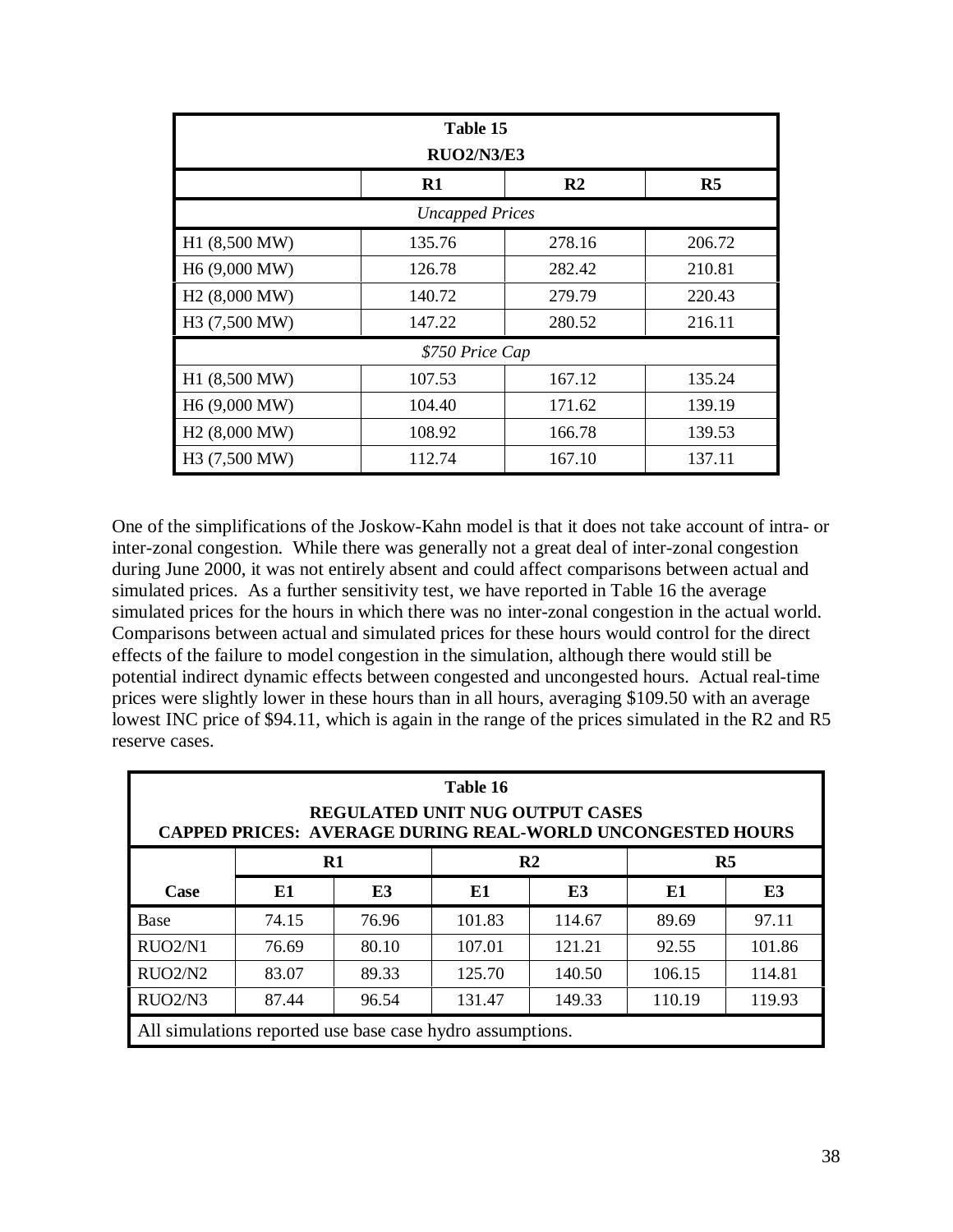Throughout these sensitivity cases, we have maintained Joskow-Kahn's assumed .33 elasticity for imports. We have observed in prior papers that this elasticity is an important assumption that lacks empirical support.<sup>66</sup> It therefore seems useful to provide some assessment of the impact of alternative assumptions regarding import elasticities. We have therefore repeated the price simulation with an assumed import elasticity of .75. We slightly reduced the magnitude of the simulation effort by restricting this simulation to cases: R1, R2, R5, H1-H6, E1, E3, RUO1, RUO2, N1 and N3.

It can be seen by comparing Table 14 and Table 17 that the impact of assuming a higher import elasticity is generally to raise the average simulated price, but for some of the more high priced cases, the higher assumed import elasticity lowers the average simulated price. These mixed price impacts reflect the two countervailing effects of changes in import elasticities. On the one hand, a higher import elasticity means that an increase in internal California supply in the simulation relative to the real-world produces less of a decline in the market clearing price, while conversely reduced internal California supply relative to the actual world requires smaller price increases in order to attract sufficient imports to close the gap.

|                                  |        |        | Table 17<br>.75 IMPORT ELASTICITY<br><b>CAPPED PRICES</b> |               |        |        |
|----------------------------------|--------|--------|-----------------------------------------------------------|---------------|--------|--------|
|                                  | R1     |        |                                                           | $\mathbf{R2}$ | R5     |        |
| Case                             | E1     | E3     | E1                                                        | E3            | E1     | E3     |
|                                  |        |        | H1                                                        |               |        |        |
| RUO1/N1                          | 91.78  | 95.28  | 116.61                                                    | 127.34        | 105.74 | 111.52 |
| RUO2/N3                          | 105.04 | 111.40 | 137.53                                                    | 150.41        | 123.09 | 128.63 |
|                                  |        |        | H2                                                        |               |        |        |
| RUO1/N1                          | 95.57  | 99.23  | 120.59                                                    | 129.03        | 109.54 | 114.14 |
| RUO <sub>2</sub> /N <sub>3</sub> | 106.64 | 112.93 | 140.53                                                    | 148.39        | 123.87 | 131.39 |
|                                  |        |        | H <sub>3</sub>                                            |               |        |        |
| RUO1/N1                          | 99.38  | 103.28 | 123.79                                                    | 129.49        | 113.06 | 117.81 |
| RUO2/N3                          | 110.35 | 114.61 | 136.86                                                    | 146.67        | 123.27 | 128.55 |

As a further sensitivity test, the price simulation was repeated with an assumed import elasticity of 1.5. The change in assumed elasticity again had a mixed effect, tending to raise the average price if it was less than \$120 and lower it if the average price exceeded \$120 (see Table 18). This result reflects the fact that the more elastic the import supply curve, the less impact variations in

While the elasticity estimate assumed by Joskow and Kahn is loosely tied to results reported in BB&W, (Joskow-Kahn March 2001, p. 12, Joskow-Kahn February 2002, p. 15) the BB&W methodology for estimating import supply curves is itself (see Harvey-Hogan October 2000, pp. 35-36) poorly described and of uncertain validity.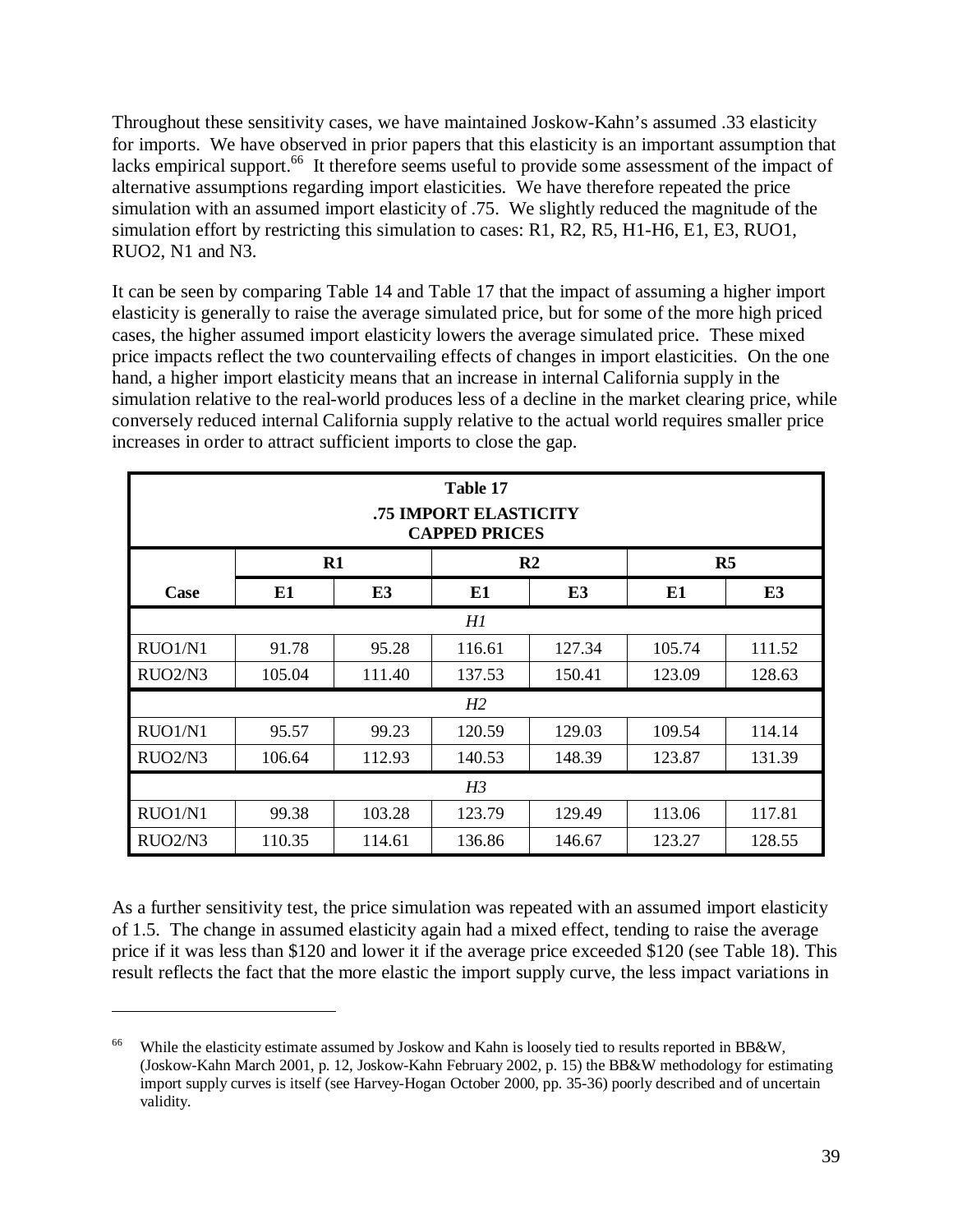other supplies or assumed loads have on the market clearing price. Nevertheless, it is noteworthy that the base case simulated price ranges from \$82.63 at an elasticity of .33, to \$91.78 at an elasticity of .75, to \$99.22 at an elasticity of 1.5, so it is important in simulating prices to either base the analysis upon reliable estimates of this parameter or to allow for a range of values in sensitivity cases.

|                                  |        |                | Table 18<br><b>1.5 IMPORT ELASTICITY</b><br><b>CAPPED PRICES</b> |               |        |        |
|----------------------------------|--------|----------------|------------------------------------------------------------------|---------------|--------|--------|
|                                  | $R1$   |                |                                                                  | $\mathbf{R}2$ | R5     |        |
| Case                             | E1     | E <sub>3</sub> | E1                                                               | E3            | E1     | E3     |
|                                  |        |                | H1                                                               |               |        |        |
| RUO1/N1                          | 99.22  | 102.79         | 118.00                                                           | 126.26        | 109.92 | 114.51 |
| RUO <sub>2</sub> /N <sub>3</sub> | 110.25 | 115.16         | 131.92                                                           | 142.19        | 121.85 | 125.81 |
|                                  |        |                | H <sub>2</sub>                                                   |               |        |        |
| RUO1/N1                          | 102.30 | 105.90         | 120.88                                                           | 127.29        | 112.41 | 115.97 |
| RUO <sub>2</sub> /N <sub>3</sub> | 110.10 | 116.07         | 133.67                                                           | 139.13        | 122.56 | 127.52 |
|                                  |        |                | H <sub>3</sub>                                                   |               |        |        |
| RUO1/N1                          | 105.31 | 108.96         | 122.95                                                           | 127.12        | 114.65 | 118.33 |
| RUO <sub>2</sub> /N <sub>3</sub> | 113.62 | 116.70         | 131.09                                                           | 138.11        | 121.81 | 125.35 |

These are only two sensitivity cases, and it might be more realistic to assume higher price elasticities of import supply at low market prices than at high market prices.

The N2 and N3 cases overstate the competitive level of prices to the extent that the simulation does not include the minimum load block outputs of units that are on-line but out of merit. Taking account of minimum load blocks in this manner would be desirable but would require a more complex simulation tool than Joskow and Kahn or we have utilized. As a rough test of the impact of these considerations, the average real-time, and simulated prices have been calculated separately for the peak and on-peak hours. The overstating of market prices in the simulation due to omitting the minimum load block of units on line as a result of start-up and minimum load costs or operating inflexibilities should be concentrated in the off-peak hours. These results are portrayed in Table 19.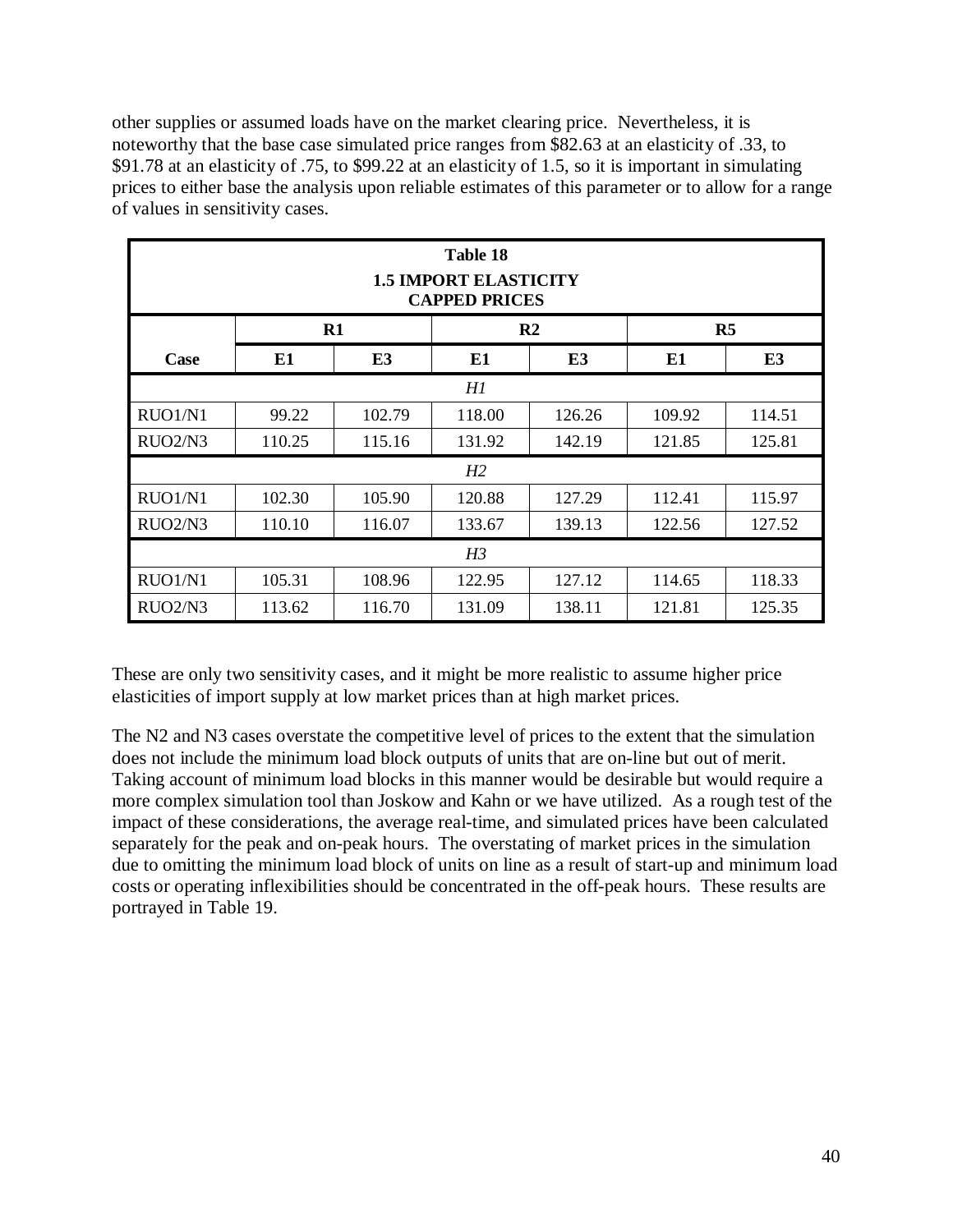|                         |              | Table 19<br>PEAK OFF-PEAK SENSITIVITY<br><b>CAPPED PRICES</b> |                  |                             |
|-------------------------|--------------|---------------------------------------------------------------|------------------|-----------------------------|
|                         | <b>SP-15</b> | <b>NP-15</b>                                                  | <b>Base Case</b> | <b>RU02/N3/</b><br>E3/R5/H1 |
| Average                 | 121.95       | 131.55                                                        | 82.63            | 135.24                      |
| On-Peak Average         | 191.59       | 201.40                                                        | 117.02           | 213.42                      |
| <b>Off-Peak Average</b> | 55.33        | 64.73                                                         | 49.73            | 60.45                       |

It is seen that the simulated on-peak prices for the RUO2/N3/E3/R5/H1 case are also consistent with actual on-peak prices, as are the off-peak prices. The lack of impact of RMR and minimum load schedules in the off-peak hours may be attributable to the fact that load is generally in the relatively flat portion of the supply curve in these hours so that forcing a little additional supply into the supply curve had little impact on the actual market-clearing price.

Figure 20 portrays the average daily actual real-time price, the base case simulated price and the simulated price using the R5 reserve assumptions, E3 environmental assumptions, RUO2 regulated unit output assumptions, N3 NUG outage assumptions and the H2 and H3 hydro assumptions. It is seen that the simulated prices under the latter assumptions, generally closely parallel actual real-time prices.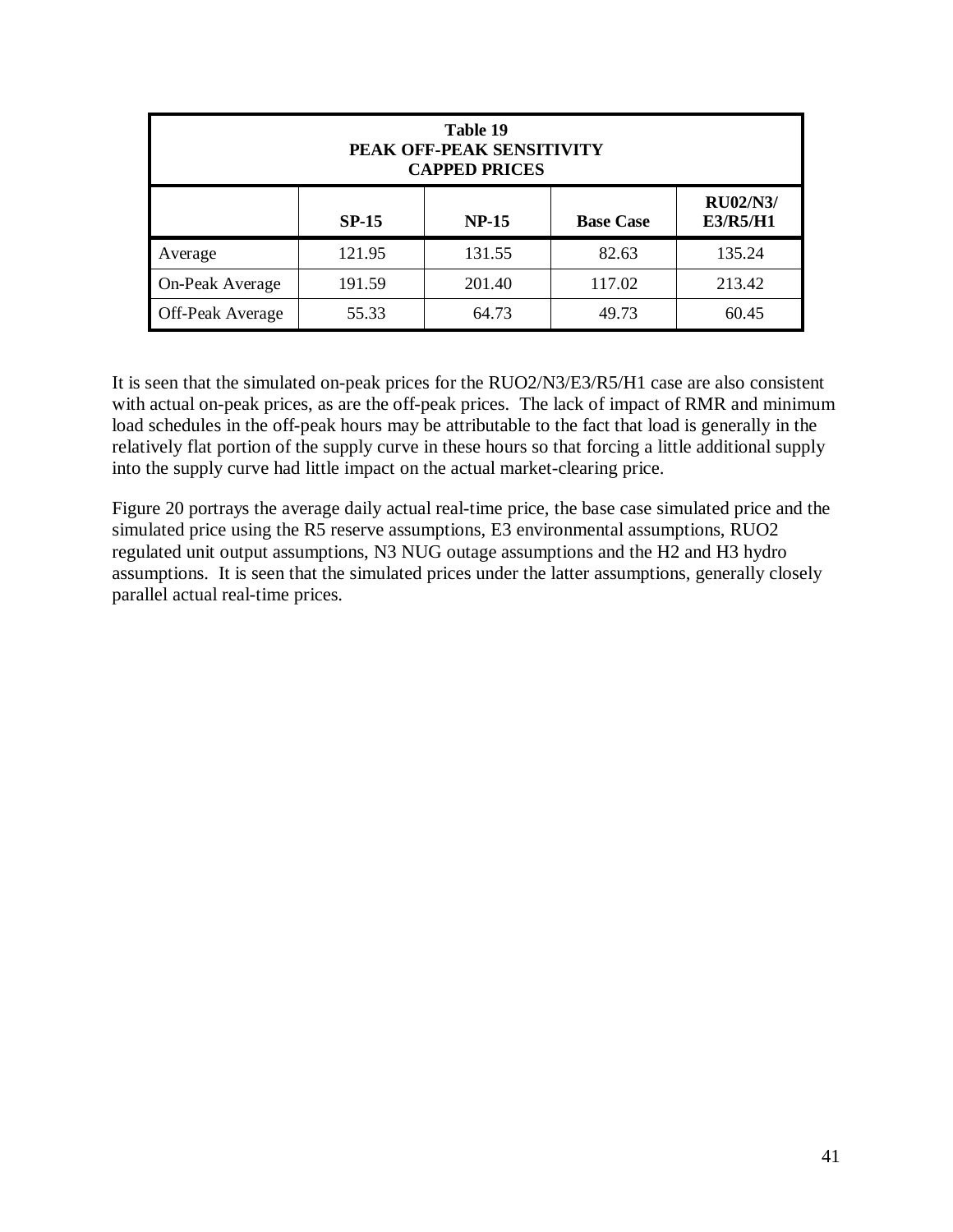

**Figure 20 Comparison of Daily Average Prices (w/ \$750 Price Cap, \$10 NOx)**

It is noteworthy, however, that the simulated prices are noticeably higher than actual real-time prices during the period June 8-10. In examining the reasons for the high simulated prices on these days, it turns out that these days are middle of the load stack days (i.e., the hours are in the  $4<sup>th</sup>$  and  $5<sup>th</sup>$  load deciles), and as the assumed level of on-peak hydro energy is increased, the amount of hydro available during many of the hours on these days falls; recall Figure 12 above. As a result, the simulated prices are higher than actual prices for the H1, H2, H3 and H6 hydro cases (9,000-8,000 MW available on peak) but closely parallel actual prices for the H5 hydro case and closely parallel prices on the  $8<sup>th</sup>$  and  $9<sup>th</sup>$  but not the  $10<sup>th</sup>$  in the H4 hydro case. Real hydro resource management is more complex than the allocation assumed in the Joskow-Kahn model.

It is also informative to analyze the pattern of shortages in the simulation. The simulation based on the R5 reserve case, H2 hydro, E3 environmental, regulated unit output RUO2 and NUG outage case N3 identifies 68 hours of reserve shortage at a price of \$750. The simulated shortage exceeded 1,000 MW in 48 of these hours, and exceeded 500 MW in 57 of these hours, suggesting that a lot of additional capacity would have been purchased at the price cap price had it been offered. At least in retrospect, it would not have been profitable to withhold marginal capacity in such a world as it all could have been sold at the price cap price.

This 68 hours of simulated reserves shortage exceeds the actual 35 hours of stage 1 emergency during June 2000, but the calculation of shortage hours in our simulation does not include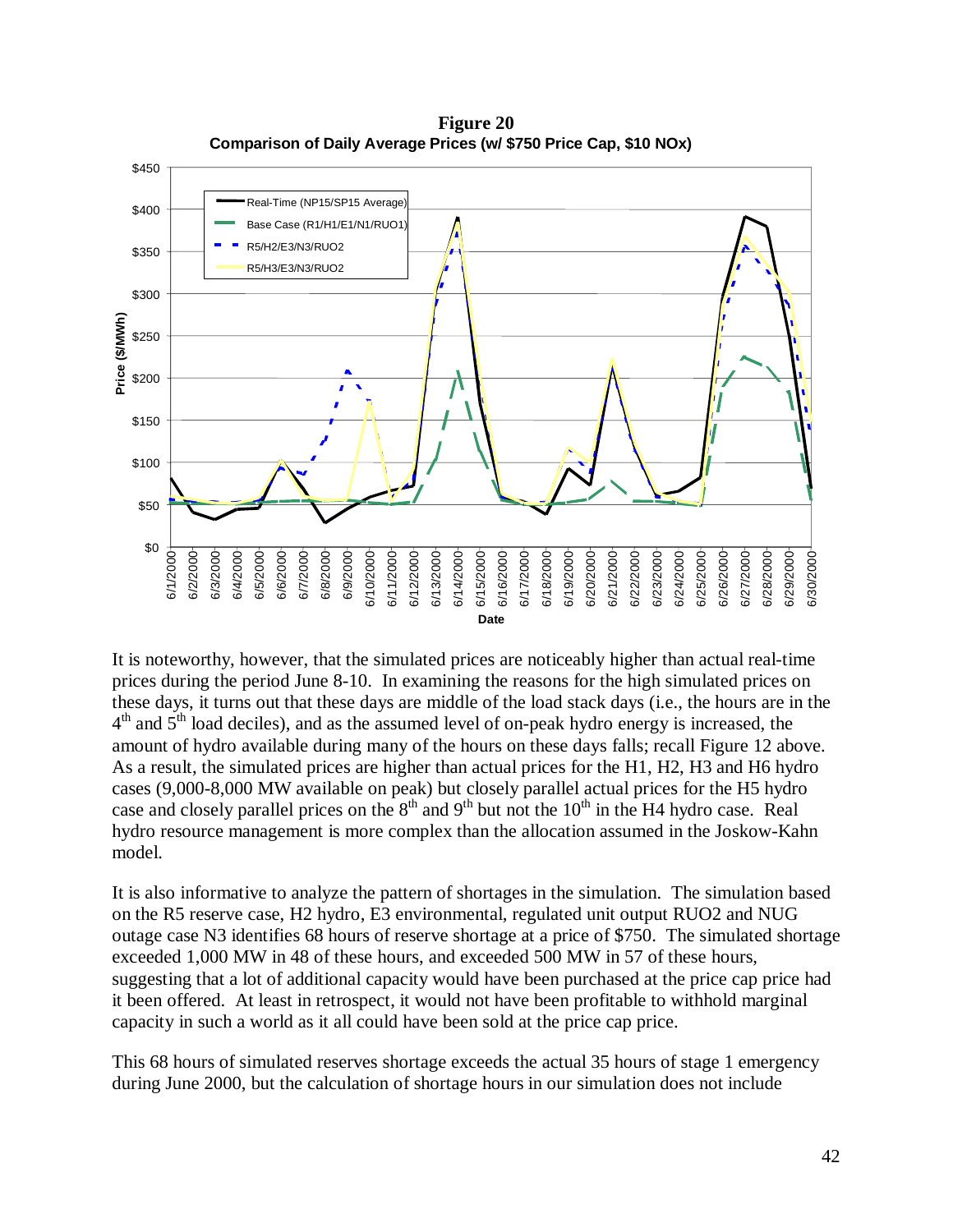additional out of market energy that the CAISO may have purchased at prices above \$750, reducing the number of shortage hours.

The same cases estimated with an assumed import elasticity of .75 led to 51 hours of shortage, including 40 hours with a shortage of 1,000 MW or more and 48 hours with a shortage of 500 MW or more. Changes in assumptions regarding the level of on-peak hydro power also affect the number of simulated shortage hours.

A complete set of simulation results for an assumed import elasticity of .33 and NOx allowance prices of \$10, \$20, \$30 and \$40/lb. is appended as Table 25. It can be seen that the impact of higher NOx allowance prices is much less in our simulation results than in those of Joskow and Kahn. This may reflect their use of SCE rather than Henwood emissions data for some of these units. Somewhat reduced sets of simulation results for assumed import elasticities of .75 and 1.50 and an assumed NOx allowance price of \$10/lb. are appended as Tables 26 and 27.

These simulation results suggest that more detailed simulation models, more firmly grounded in actual data would be necessary to distinguish between competitive and shortage explanations for the historical level of electricity prices in California during June 2000 based on the simulation methodology. The apparent sensitivity to assumptions and unknowns reveals a range of error that is both substantial and material. Given these sensitivities, and the many real complications in the electricity system set aside in the simplifications of the model, it is not possible to separate out the effect of the evidence of the exercise of market power and the errors in the model. The margin of error is larger than the effect being estimated.

None of these simulations is a full description of reality and all contain simplifications that may understate or overstate the competitive level of prices. Thus, the range of uncertainty around the level of competitive prices is even greater than indicated by these simulation results. First, the simulations can overstate the competitive level of prices because none of these cases fully take account of the impact of RMR contracts in depressing prices by scheduling RMR units on at minimum load or dispatching units out of merit.<sup>67</sup> Second, the level of reserves available on online steam and hydro units may be over or understated and the reserve requirements themselves may be over- or understated from hour to hour. Third, the simulation does not account for the impact of transmission congestion, which could either depress or increase actual prices. Fourth, the simulation may understate the competitive price level because we have not accounted for the impact of environmental restrictions on generators other than Mirant. Fifth, none of the forced outage and derating adjustments are specific to the specific units in the model or take account of the actual level of use during June 2000. Sixth, the CAISO capacities used in some cases overstate or understate unit capabilities and the Henwood heat rate and variable O&M cost data may over- or understate the true values. Seventh, the output of the regulatory must-take and hydro generation is based on monthly averages and various approximations that may misstate average output and certainly misstate hour-to-hour variations in output. Eighth, while some cases (RU02 and N3) account for the impact of start-up costs minimum load costs, and operating

 $67$  Data on RMR schedules and dispatch instructions is not public to our knowledge. Case E3 accounts for the impact of Delta dispatch restrictions and RMR instructions on the output of the Mirant units, but not on other market participants.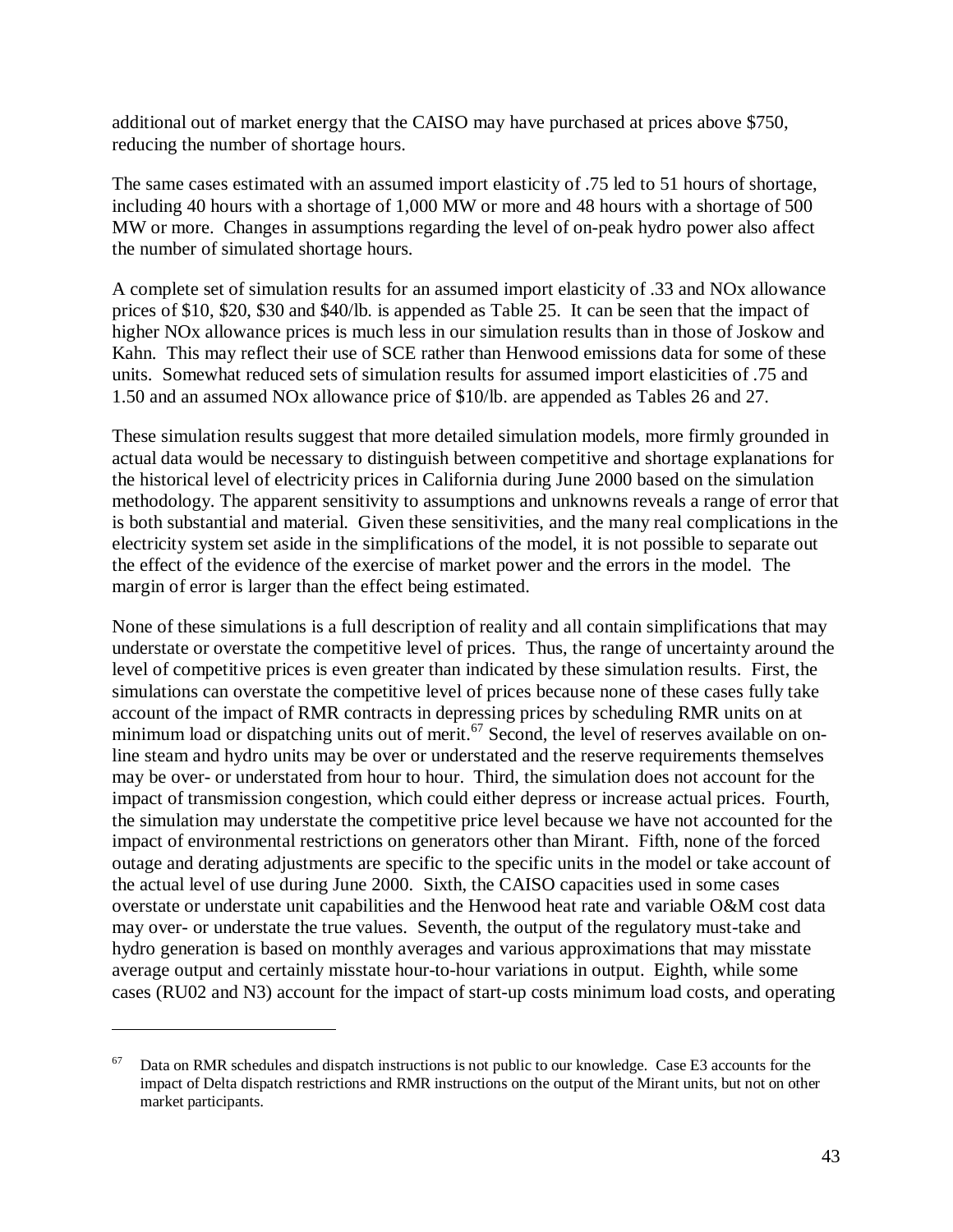inflexibilities in limiting supply, none fully account for the impact of these factors in keeping units on-line in low-prices power.<sup>68</sup> Ninth, the simulation model presumes that prices are not only determined competitively, but in an efficiently structured market, with perfect communications and perfect dispatch. To the extent that the actual prices are affected by the actual CAISO price determination rules, that the CAISO's dispatch was not perfect, that there were breakdowns in the transfer of data and instructions, actual prices may have been elevated by factors that are unrelated to the exercise of market power. Tenth, none of these simulations models adequately account for the chaos of real-time operations. In the simulations there are no surprises. Table 21 reports the mean, median and variance in load and prices for the 10 load deciles. It is noteworthy that the variation within these deciles tends to be materially lower in the simulated models than in the real-world, aside from the highest deciles, and dramatically lower in the base case simulation. In essence, virtually none of the variation in real-time prices at a given load level is explained by the factors accounted for in the base case simulation. If the difference between the base case simulated price and actual prices is accounted for by the exercise of market power, then there ought to be some explanation of how market power accounts for the enormous variation in actual prices, and thus deviation from simulated prices, at a given load level.

It can be seen that some of the sensitivity cases reported in Table 21 have much higher than actual prices and much higher than actual price variances for the load decile 5. Load decile 5 is the decile in which the available hydro tends to fall as the amount of hydro assumed on peak rises. It can be seen that if the on-peak hydro is assumed to be 7,500 (case H3) rather than 8,000 or 8,500, the increase in hydro available in decile 5 moderates the simulated prices and both they and the variance of prices is greatly reduced.

Overall, however, Table 21 suggests that much of the variation in market forces that is driving real-time prices is not included either in the base case simulation or in the sensitivity cases and that a good portion of the price volatility in some of the sensitivity cases arises from the simplified hydro modeling.

The comparison of on-peak and off-peak prices should account in part for this, but some on-peak hours are lowprice hours.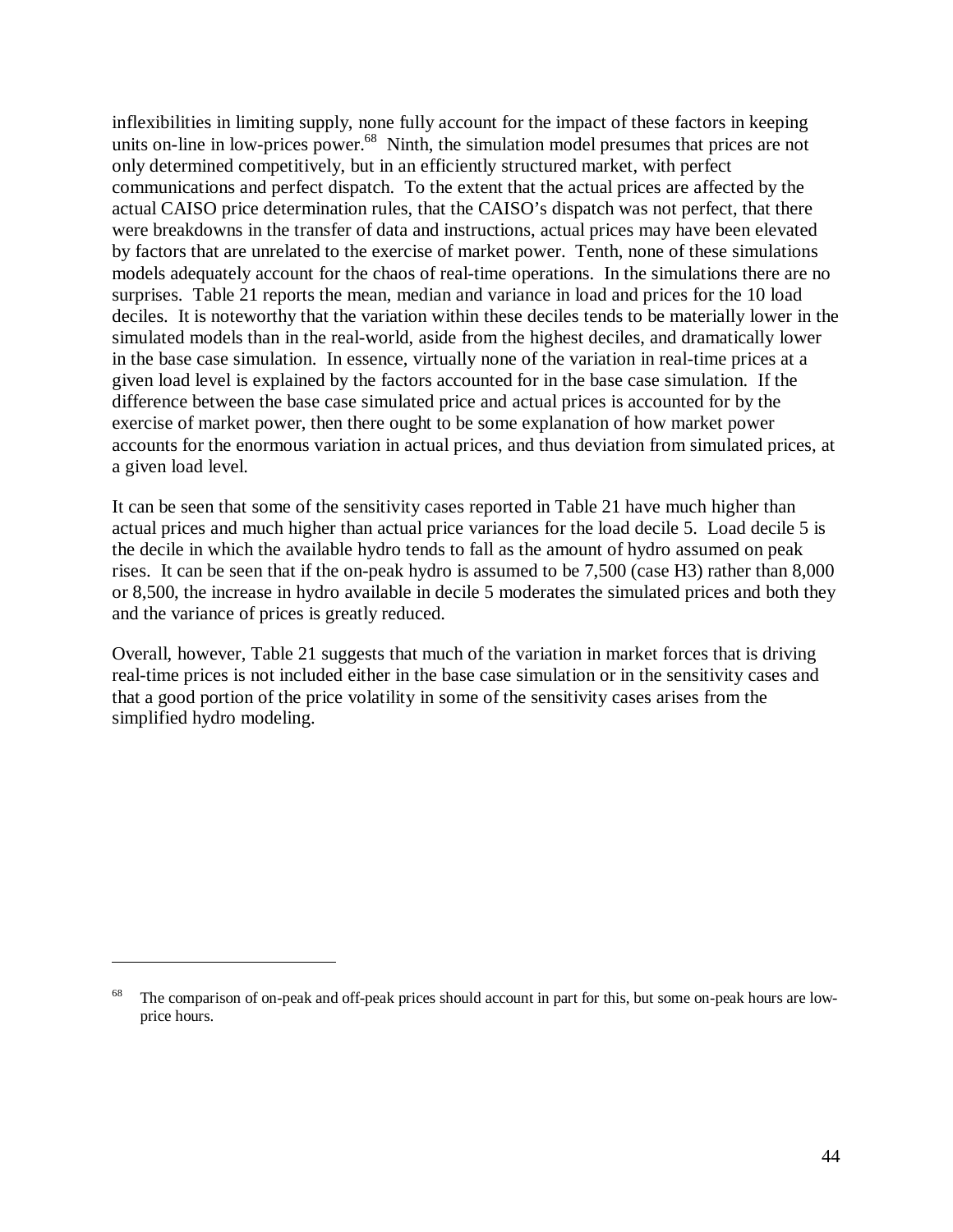|             |                        | (103% of Load and<br>Modeled Load | Real-Time NP15 | Real-Time SP15 | <b>Base Case Price</b> |                   | R5H1E3N3RUO2_10 R5H2E3N3RUO2_10 R5H3E3N3RUO2_10 |                   |
|-------------|------------------------|-----------------------------------|----------------|----------------|------------------------|-------------------|-------------------------------------------------|-------------------|
| Decile*     | Statistic Type         | Losses)                           | Price (\$/MWh) | Price (\$/MWh) | $(5750 \text{ Cap})$   | Price (\$750 Cap) | Price (\$750 Cap)                               | Price (\$750 Cap) |
| $\tilde{c}$ | Mean                   | 41,904.14                         | 550.82         | 542.78         | 345.65                 | 582.97            | 600.08                                          | 613.98            |
|             | Median                 | 41,840.79                         | 749.00         | 735.50         | 244.83                 | 750.00            | 750.00                                          | 750.00            |
|             | Variance**             | 1,624,489.01                      | 73,597.52      | 72,627.77      | 74,756.55              | 66,593.27         | 61,922.67                                       | 57,062.17         |
| თ           | Mean                   | 38,162.97                         | 194.74         | 183.20         | 66.26                  | 180.72            | 217.82                                          | 253.75            |
|             | Median                 | 38,207.80                         | 110.83         | 110.83         | 61.56                  | 76.70             | 100.77                                          | 130.53            |
|             | /ariance**             | 859,659.16                        | 37,563.58      | 30,419.76      | 192.10                 | 37,051.98         | 48,800.38                                       | 54,631.51         |
| ∞           | Mean                   | 35,591.99                         | 120.23         | 111.15         | 56.58                  | 73.44             | 80.70                                           | 92.56             |
|             | Median                 | 35,623.89                         | 83.78          | 82.73          | 55.63                  | 61.48             | 62.12                                           | 63.83             |
|             | Variance**             | 350,109.18                        | 18,905.06      | 15,920.92      | 10.67                  | 5,447.07          | 9,192.43                                        | 12,633.47         |
| N           | Mean                   | 33,570.36                         | 75.00          | 71.98          | 53.42                  | 55.88             | 57.01                                           | 58.96             |
|             | Median                 | 33,604.69                         | 73.54          | 77.77          | 53.95                  | 55.63             | 57.31                                           | 59.15             |
|             | Variance**             | 384,710.54                        | 3,983.37       | 4,064.06       | 15.66                  | 26.19             | 25.96                                           | 51.66             |
| ဖ           | Mean                   | 31,552.46                         | 66.90          | 52.78          | 53.86                  | 57.34             | 54.19                                           | 55.28             |
|             | Median                 | 31,514.67                         | 67.11          | 56.36          | 53.98                  | 57.33             | 54.05                                           | 55.16             |
|             | Variance**             | 282,022.67                        | 8,661.17       | 2,401.55       | 24.95                  | 40.93             | 35.91                                           | 37.29             |
| Ю           | Mean                   |                                   | 54.56          | 53.26          | 56.31<br>54.74         | 159.84            | 143.31                                          | 54.37             |
|             | Median                 | 29,526.09<br>29,380.75            | 56.02          | 55.99          |                        | 61.56             | 59.27                                           | 53.76             |
|             | Variance <sup>**</sup> | 399,955.00                        | 2,369.97       | 2,236.31       | 16.04                  | 54,425.46         | 48,042.32                                       | 10.85             |
| 4           | Mean                   | 27,411.97                         | 76.52          | 64.53          | 53.24                  | 95.47             | 95.47                                           | 95.47             |
|             | Median                 | 27,481.75                         | 60.87          | 49.85          | 53.45                  | 55.16             | 55.16                                           | 55.16             |
|             | Variance <sup>**</sup> | 533,002.41                        | 10,986.02      | 5,562.93       | 6.33                   | 20,561.54         | 20,561.54                                       | 20,561.54         |
| ო           | Mean                   | 25,041.32                         | 66.56          | 57.46          | 49.38                  | 51.19             | 51.19                                           | 51.19             |
|             | Median                 | 24,945.41                         | 64.51          | 58.77          | 50.20                  | 52.46             | 52.46                                           | 52.46             |
|             | Variance <sup>**</sup> | 438,712.82                        | 2,756.88       | 1,159.48       | 22.28                  | 27.54             | 27.54                                           | 27.54             |
| 2           | Mean                   | 23, 193.91                        | 49.16          | 41.21          | 46.41                  | 48.20             | 48.20                                           | 48.20             |
|             | Median                 | 23,205.64                         | 54.32          | 45.15          | 46.38                  | 49.75             | 49.75                                           | 49.75             |
|             | Variance**             | 266,287.47                        | 940.90         | 867.26         | 36.27                  | 44.00             | 44.00                                           | 44.00             |
|             | Mean                   | 21,366.53                         | 60.99          | 41.12          | 45.21                  | 47.33             | 47.33                                           | 47.33             |
|             | Median                 | 21,454.40                         | 63.67          | 48.21          | 45.52                  | 49.27             | 49.27                                           | 49.27             |
|             | Variance <sup>**</sup> | 432,665.60                        | 578.88         | 686.69         | 21.68                  | 26.70             | 26.70                                           | 26.70             |
|             | Total Mean             | 30,732.18                         | 131.55         | 121.95         | 82.63                  | 135.24            | 139.53                                          | 137.11            |
|             | <b>Total Median</b>    | 30,662.00                         | 71.80          | 66.72          | 53.95                  | 57.19             | 55.63                                           | 55.16             |
|             | Total Variance**       | 40,791,861.27                     | 37,310.89      | 34,992.37      | 15,249.35              | 42,809.16         | 45,168.48                                       | 43,341.67         |

Load and Price Data by Decile for June 2000 **Load and Price Data by Decile for June 2000**

**Table 21**

" The definition of load deciles is consistent with Joskow-Kahn (10 = Highest, 1 = Lowest)<br>\*\* Population variance.<br>\*\* Population variance. \* The definition of load deciles is consistent with Joskow-Kahn (10 = Highest, 1 = Lowest) \*\* Population variance.

45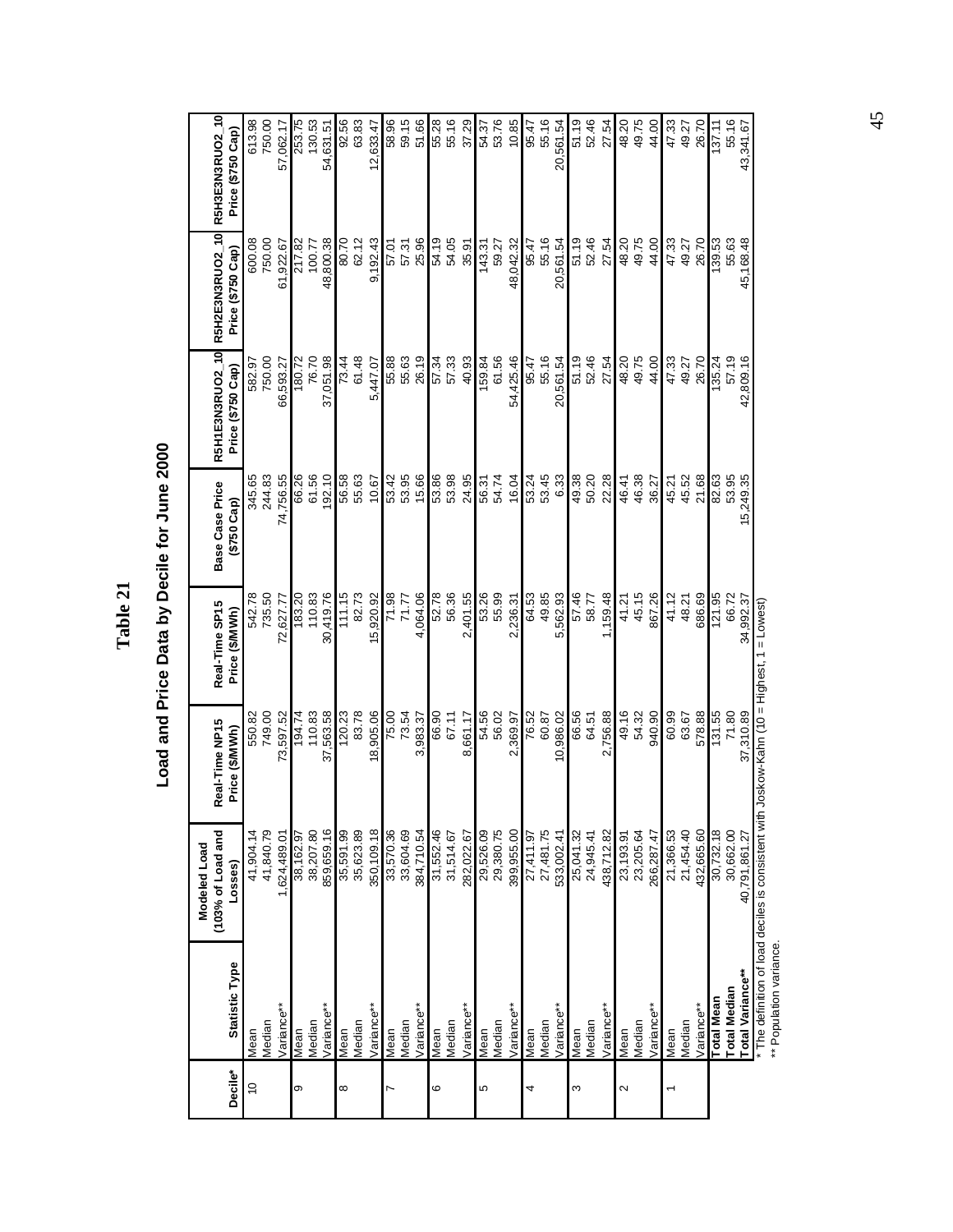In order to identify the actual exercise of market power, direct evidence of withholding would be a better place to look than the simplified simulation results. Given data that are available to the ISO, but not in the public domain, it should be possible to identify instances of significant and sustained exercises of market power.

# **III. NEPOOL SIMULATIONS**

Although the focus here has been on the California data and simulations, the same methodological difficulties appear in applications in other markets. In the case of a recent study of New England electricity market, there are interesting sensitivity cases that provide further insight into the scope and magnitude of the effects of the modeling simplifications.

Bushnell and Saravia apply a static single-price simulation model to a study of the NEPOOL market. They find that over the period of their study based on estimated marginal costs, simulated outages for thermal units, actual offer prices and availabilities for small thermal generators and nuclear plants, and actual output for hydro units, the resulting simulated "competitive prices" (MC) suggested a markup of 12 percent for the actual NEPOOL prices (ECP for energy clearing price).

However, the detail of the study yields more interesting results than this aggregate summary of the estimated markup above competitive prices. The generalization does not apply to the monthby-month simulation results. The simulated price is much less than the actual market price in a number of the high priced, high peak demand summer months, as can be seen in Table 22. Conversely, the simulated price is often higher than the actual market price in shoulder months with typically slack demand. These latter results violate the assumptions of the simulation methodology.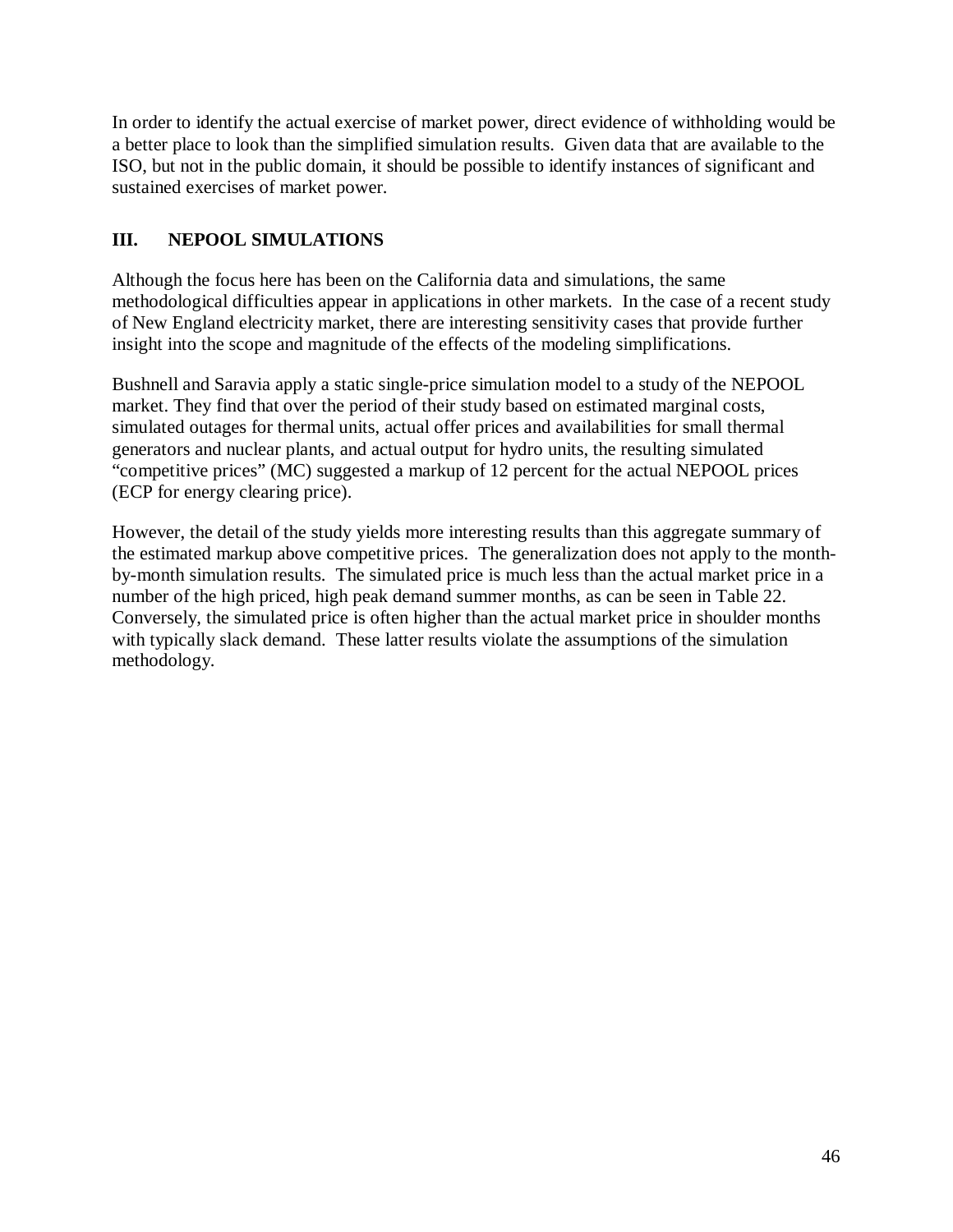|                  |                   | Table 22                | <b>ACTUAL AND SIMULATED PRICES</b> |                                        |                                         |
|------------------|-------------------|-------------------------|------------------------------------|----------------------------------------|-----------------------------------------|
|                  | <b>ECP</b><br>(A) | <b>MC</b><br><b>(B)</b> | <b>BIDP</b><br>(C)                 | <b>ECP/MC</b><br>Spread $(\% )$<br>(D) | <b>BIDP/MC</b><br>Spread $(\% )$<br>(E) |
| June 1999        | 49.18             | 30.18                   | 29.12                              | 62.96                                  | $-3.64$                                 |
| <b>July 1999</b> | 41.14             | 31.11                   | 29.32                              | 32.24                                  | $-6.11$                                 |
| <b>May 2000</b>  | 72.78             | 34.12                   | 42.61                              | 113.31                                 | 19.92                                   |
| <b>July 2001</b> | 52.24             | 32.13                   | 31.38                              | 62.59                                  | $-2.39$                                 |
| August 2001      | 43.34             | 36.56                   | 38.37                              | 18.54                                  | 4.72                                    |
| Average          | 51.736            | 32.82                   | 34.16                              | 57.64                                  | 3.92                                    |

Source: Bushnell and Saravia Table 3, p. 14 and Table 4, p. 15.

 $ECP =$  Actual market price.

MC = Simulated price, based on estimated incremental energy costs.

 $BIDP = Simulated price, based on actual incremental energy bids.$ 

ECP/MC Spread  $=$  (Col. A - Col. B)/Col. B.

BIDP/MC Spread = (Col. C - Col. B)/Col. B.

This outcome should not be surprising given that the simulation model does not reflect NEPOOL's actual reserve requirements, as well as omitting generator ramping constraints, transmission congestion, generator minimum run and down time requirements, start-up costs, and minimum load costs. Bushnell and Saravia summarize in their paper many of the simplifications incorporated in the simulation model. For example, the simulation could understate the competitive price because it ignores commitment costs and ramping constraints or overstate the competitive price because it ignores units committed out of merit due to transmission constraints. Thus, the Bushnell and Saravia model should be expected to understate prices in months in which NEPOOL was reserve short and to overstate prices in months during which energy prices were depressed by the amount of capacity that had to be committed at minimum load to meet NEPOOL's reserve constraints, particularly the regional and overall second contingency constraints.

One reading of the extensive list of caveats Bushnell and Saravia provided in their analysis might be that the many simplifications make it all but impossible to draw any conclusions from the comparison of the simulated competitive price and the actual market price obtained in the ECP.<sup>69</sup> However, despite the caveats, the ECP and MC are used for this comparison.

In an effort to provide other tests to identify the exercise of market power, Bushnell and Saravia create three other estimates that complement the ECP and the competitive benchmark based on estimated marginal costs and simulated availabilities (MC). The three alternatives are the

Bushnell and Saravia, p. 7.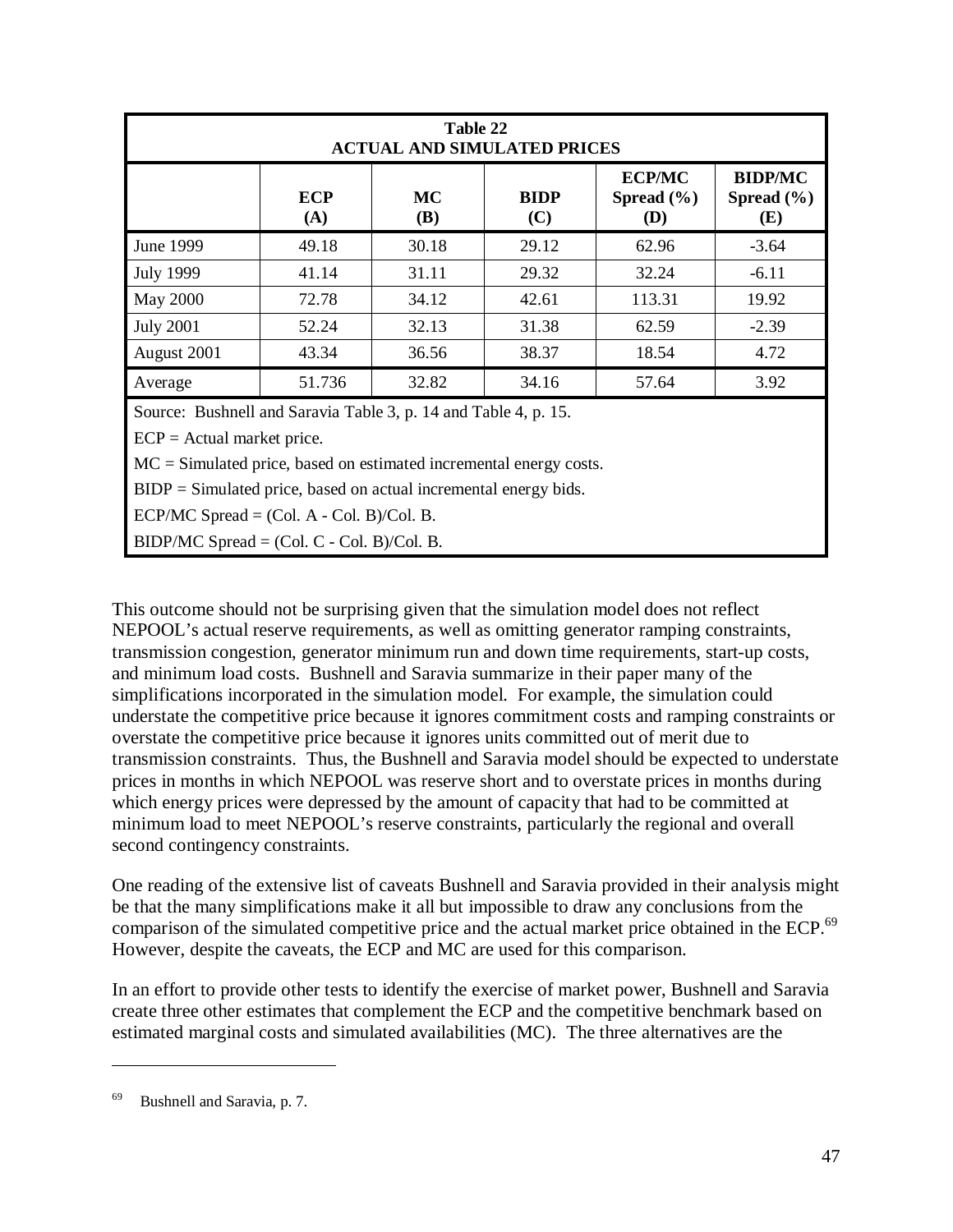simulated price using the actual offer prices for the plants that were available (BIDP),<sup>70</sup> a similar simulation using the actual offer prices and outputs for the modeled thermal generators (THERMALP), $^{71}$  and the simulated market clearing price based on the estimated marginal costs of the modeled thermal generating capacity versus the actual output of these thermal generators  $(MCTHERMAL).$ <sup>72</sup>

Bushnell and Saravia focus on the comparison of ECP versus MC, BIDP versus MC, and THERMALP versus MCTHERMAL by way of showing different measures of the exercise of market power.<sup>73</sup> They discuss the results with these different indexes and explain some of the discrepancies in terms of the features of the real dispatch that do not appear in the simplified simulation. This use of actual bids in a static single-price simulation is innovative and important. Although the application was designed to illustrate other ways to detect an exercise of market power, the approach could be carried further to help clarify the accuracy of the simulation model in describing the reality of the electric system.

In particular, under the simplifying assumptions of the static single-price simulation model, there would be certain relationships among these indexes. First, the BIDP estimate excludes the plants that are physically withheld, and incorporates the effects of economic withholding in the bids. Hence, in this case all the exercise of market power is contained in the bids and the simulation reduces to replicating the ISO's economic dispatch given the bids. Under the simplifying assumptions of the static single-price simulation, therefore, we should have:

#### ECP=BIDP.

Since we have the actual offer prices, this relationship is not statistical, at least if we assume that the dispatch errors are negligible. Hence, the relationship should hold in very hour. Although we do not have the data for every hour, Bushnell and Saravia provide the monthly averages for the 29 months of their study. A simple graph of ECP versus BIDP, as shown in Figure 23, succinctly summarizes the errors implied for the simulation model.

<sup>&</sup>lt;sup>70</sup> BIPD treats small generators, hydro and nuclear units in the same manner as MC. It therefore differs only in that the actual offer prices (and thus actual availabilities) of the thermal generators are used instead of estimated marginal costs and simulated unit availabilities.

<sup>&</sup>lt;sup>71</sup> THERMALP uses the actual offer prices of the thermal units as in BIDP, but instead of dispatching the small generators and nuclear units to meet load, their actual output is taken as given. Thus, the actual offer prices of the thermal units are in effect used to dispatch these units to produce the same output this set generated in the actual dispatch (total load – the output of the non-modeled units).

 $72$  Bushnell and Saravia, p. 8. MCTHERMAL is therefore equivalent to THERMALP with the actual offer prices replaced with estimated marginal costs and actual unit availabilities. Thus, the model units are in effect dispatched to meet load based on their estimated marginal costs, taking the actual output of the non-modeled units as given with.

<sup>73</sup> Bushnell and Saravia Tables 3, 4 and 5, pp. 14-16.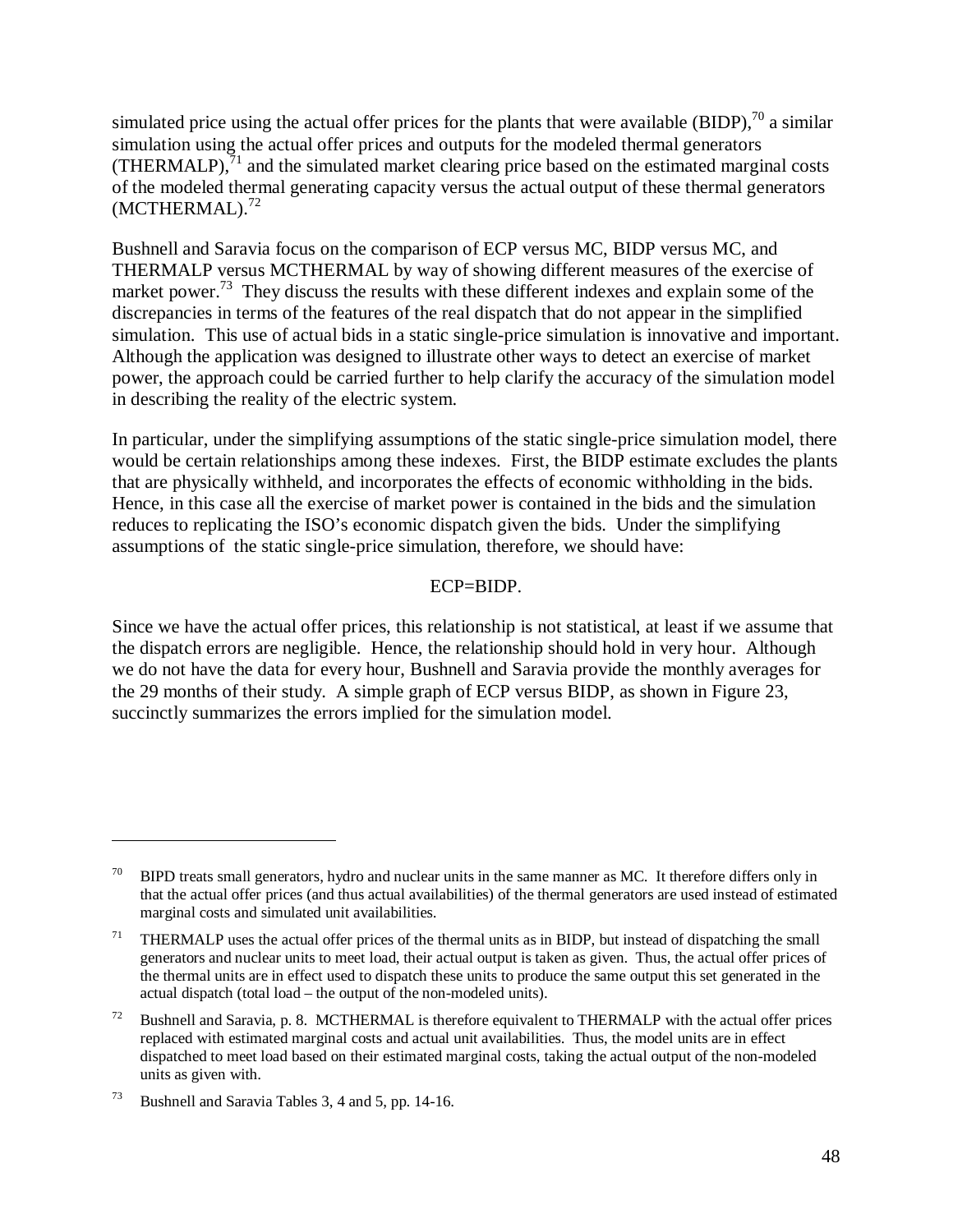



Were the assumptions of the simplified simulation model correct, the graph of ECP would lie exactly along the diagonal. Note this is error in the logic and detail of the model. The errors do not follow from random variation in the data. The only source of deviation from the diagonal would be consistent mistakes in the ISOs dispatch or consistent mistakes in the simulation model. The deviations from the diagonal summarize the errors in the model or the errors made by the ISO in finding the economic dispatch. The average absolute error in the monthly average is \$5.01 with a standard deviation of \$7.11. It is particularly noteworthy that in the several months portrayed in Table 22 in which the actual price considerably exceeded the price simulated based on estimated margin costs, the actual price also considerably exceeds the price simulated using actual offer prices. These differences suggest that the source of the gap between actual and simulated prices is in the simulation model, not in bidding behavior. **Example 19**<br> **and the the thermal bids of the thermal linits and taking the output of the hydrodynamic scarces of the same proportion of the simple of the informal taking the output of the more of the simple of the therm** 

Similarly, under the simplifying assumptions of the static single-price simulation model, the actual output of modeled thermal units should be a simple subset of the aggregate supply curve of all offered units that produced the BIDP. Since the modeled thermal units exclude nuclear, small thermal and cogeneration units that are in the aggregate supply curve at their bid price, the modeled thermal units are a strict subset of all the units included in the supply curve.<sup>74</sup> Hence,

<sup>74</sup> Bushnell and Saravia, pp. 9-11. In effect, THERMALP dispatches the thermal units to meet load based on the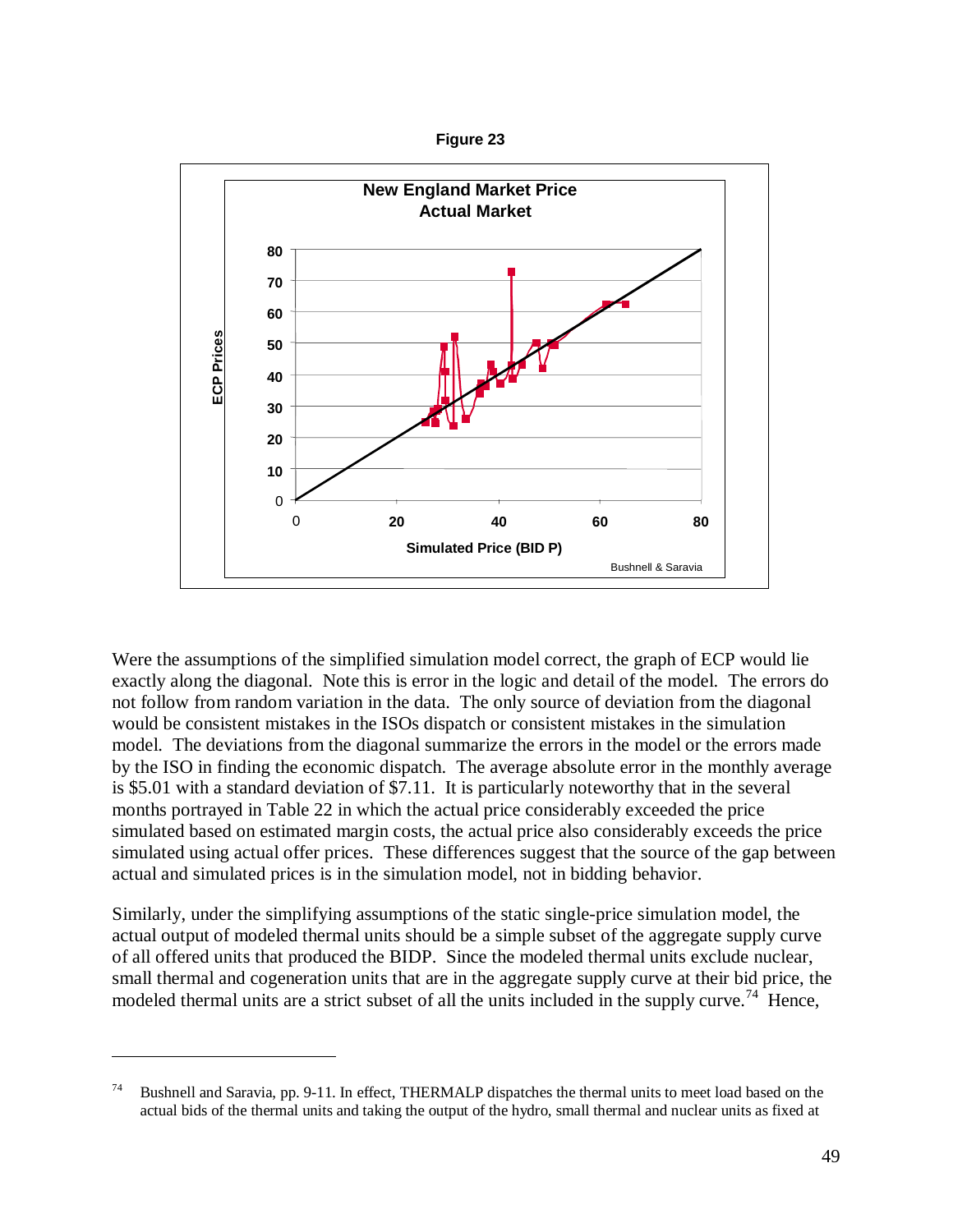the price using only the modeled thermal units cannot be greater than the price using all units. And to the extent that a non-modeled unit bid sets the clearing price in BIDP, the price using only the modeled thermal units could be less than the price from the aggregate supply curve. Thus:

#### THERMALP  $\leq$  BIDP.

Again, this relationship follows directly form the basic logic of the simulation model. If the simulation model is correct, the relationship should hold in every hour independent of the exercise of market power, the offer prices or the estimated marginal cost. Hence, this is another look at the accuracy of the simulation model and its simplifications against the logic of the actual dispatch with its many additional constraints. Figure 24 plots the relationship between the simulated price based on the actual offer prices<sup>75</sup> and actual output of the modeled units  $(THERMALP)<sup>76</sup>$  versus the simulated price based on the offer prices of both the thermal units and the non-modeled small thermal and nuclear units (BIDP).

their actual output. Under the assumptions of the static single-price simulation model, the dispatch of the thermal units must be the same in the ECP, BIDP and THERMALP cases.

 $75$  And, thus, also the actual availabilities.

<sup>&</sup>lt;sup>76</sup> As noted, this is equivalent to dispatching the modeled units to meet load taking the output of the non-model units as given.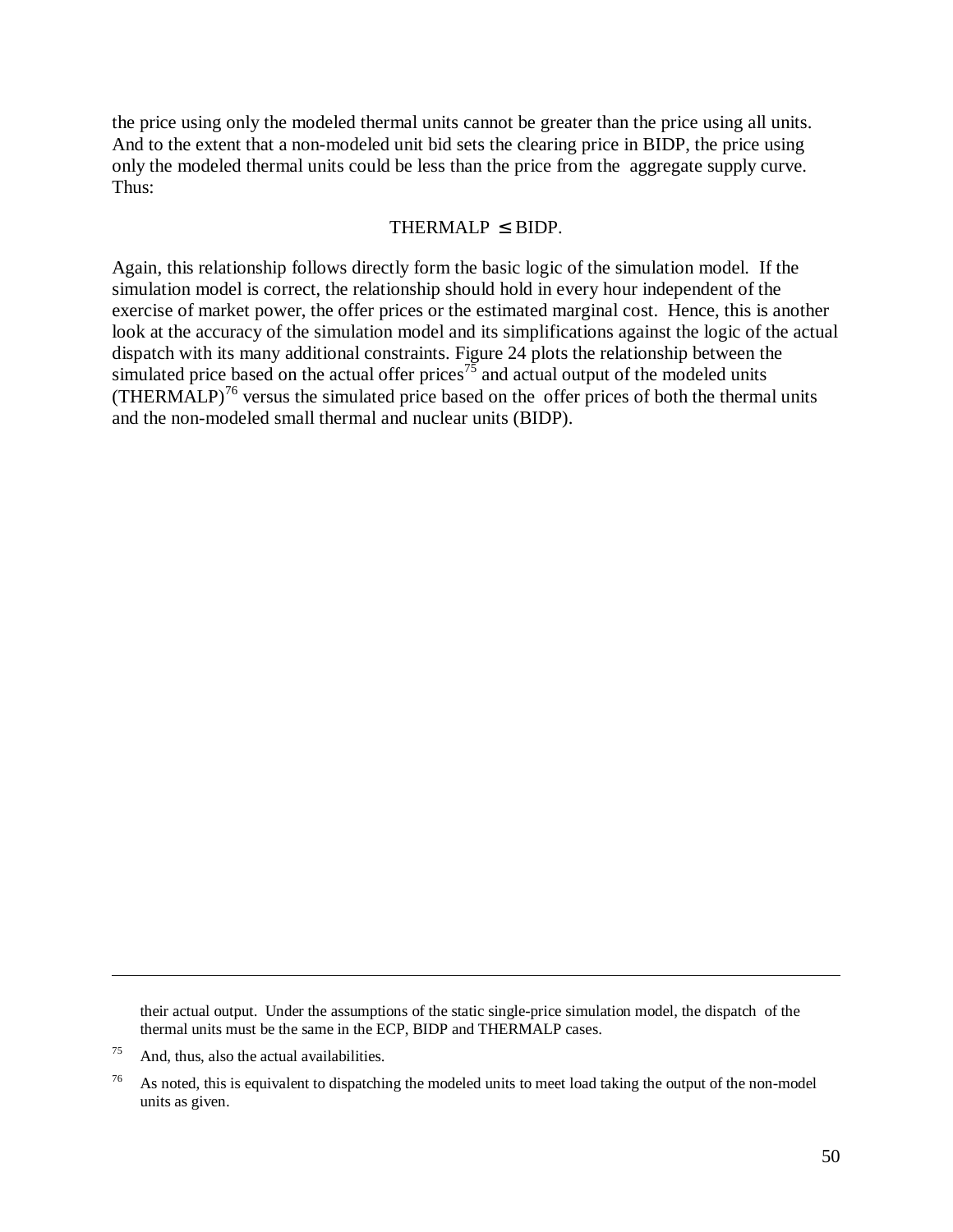**Figure 24**



Inspection of Figure 24 shows that the simulated price based on the actual offer prices and output of the modeled thermal units is never below the price simulated based on the supply curve using all the units.<sup>77</sup> The simulated price based on the actual output of the modeled units is thus always too high compared to the relationship dictated by the simulation assumptions, that all energy that is economic based on the offer price will be supplied to meet load. Bushnell and Saravia argue that the discrepancy between BIDP and THERMALP could be attributed to the assumptions in the static single-price simulation model that ignore transmission congestion or other reasons to dispatch out of merit as required in the actual dispatch (such as reserve and regulation requirements and ramp limits).<sup>78</sup> This is quite possible, but is only one potential source of error introduced by the simplifications in the static single-price simulation.<sup>79</sup>

 $\overline{a}$ 

Moreover, if every supplier bid the market clearing price at its location, THERMALP would exceed

That is, the actual output of the non-modeled units at the actual price level must on balance be lower than the output of these units as calculated based on their actual bid curves.

<sup>&</sup>lt;sup>78</sup> Similarly, differences between prices simulated based on MCTHERMAL or THERMALP would be expected to exist as a result of NEPOOL's non-locational pricing system. Generators in constrained-up regions in NEPOOL are currently not paid the market-clearing price at their location, but are instead paid their bid. A competitive firm lacking market power should therefore submit bids reflecting the anticipated market clearing price at its location, rather than its costs. In a world of perfect information, this bidding behavior would not restrict output but would ensure that suppliers are paid the market price.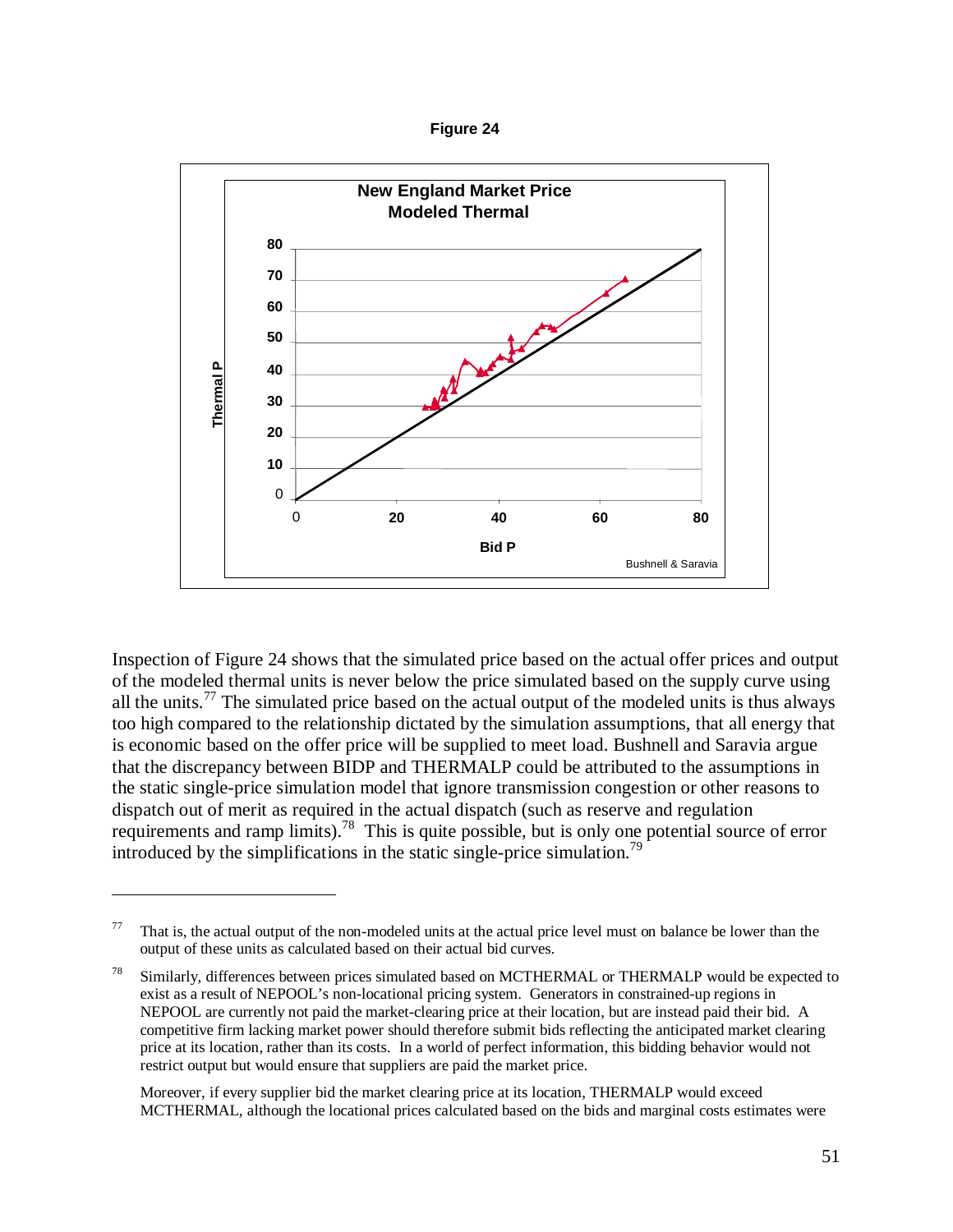In summary, the results of the Bushnell and Saravia study indicate that neither of the relationships implied by the simulation assumptions is satisfied. An important conclusion that follows from these results is that we would reject the hypothesis that the simulation model provides a close approximation of actual dispatch conditions and, therefore, reject the hypothesis that the model provides a reliable estimate of the competitive benchmark price. Thus, as Bushnell and Saravia suggest, the difference between the actual ECP and simulated MC may not arise from above cost bids, but from constraints present in the real world that are not in the simulation.

This is an important result, because it is a relatively straightforward test of the validity of the simulation model. The import of the work is that the simulation model contains substantial errors. The difference between the actual and simulated price could therefore arise from the realworld constraints omitted from the model in conjunction with purely competitive behavior, or the difference could arise from the exercise of market power by sellers that are able to raise prices because of constraints omitted from the model. Regardless of the reasons for the difference, the difference between the actual prices and those simulated by these kinds of models provides little information on the degree to which prices have been impacted by the exercise of market power, one simply cannot tell from these simulations. The error is larger than the effect being estimated.

the same. This property was demonstrated for simulations of the PJM system back in 1996. LMP-based bids would raise the single stack price from \$18.54 to \$20.11, while leaving the underlying dispatch and LMP prices unchanged (see William W. Hogan, "Report on PJM Market Structure and Pricing Rules," December 31, 1996, particularly pp. 91-98).

For example, differences could also arise because the actual output of units was reduced by real-time deratings or operating problems, or because the ISO failed to dispatch the unit despite it being in merit (during most of the study period ISO-NE was utilizing a telephone based dispatch).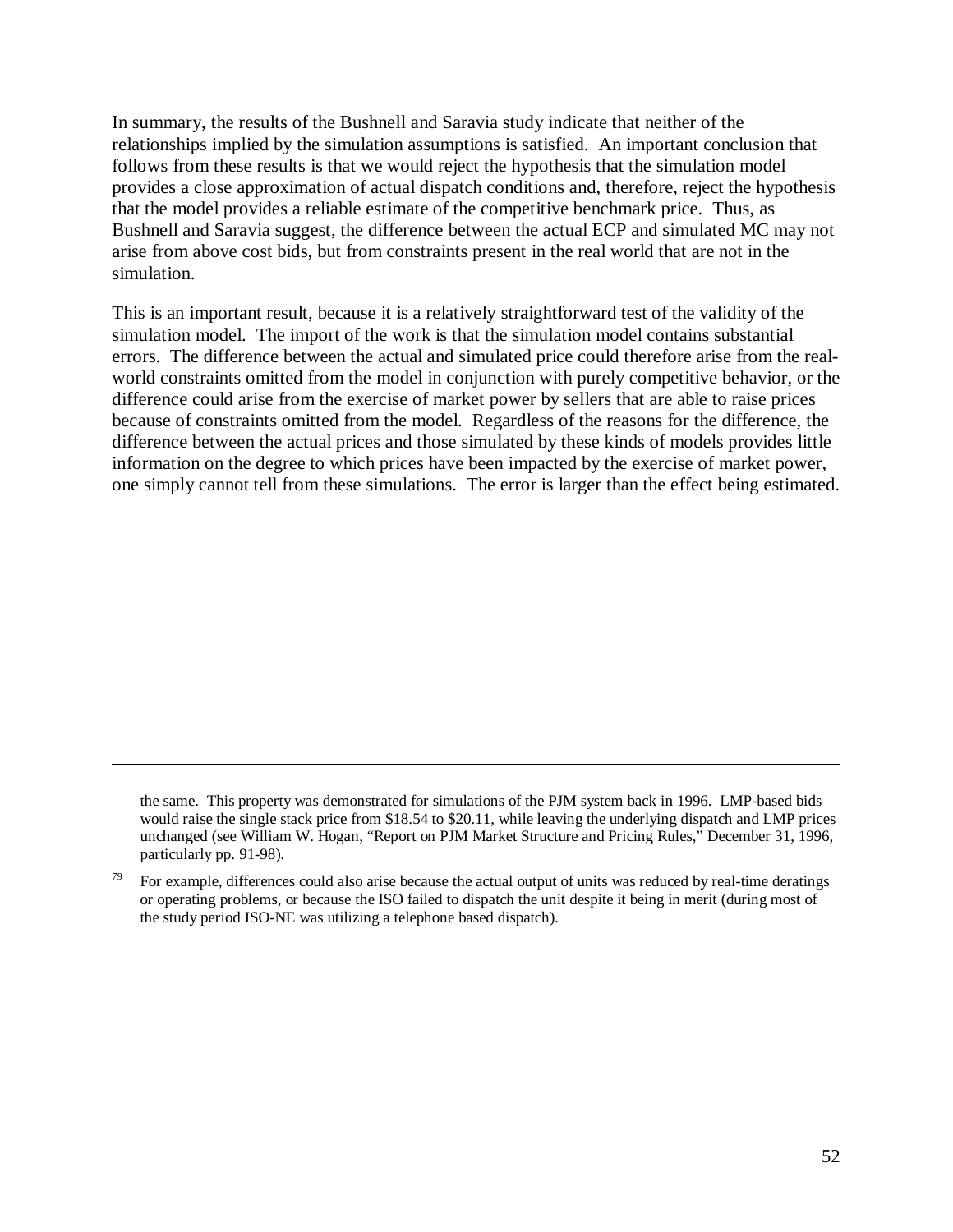### **Bibliography**

Borenstein, Severin, James Bushnell and Frank Wolak, "Diagnosing Market Power in California's Restructured Wholesale Electricity Market," August 2000.

Borenstein, Severin, James Bushnell and Frank Wolak, "Measuring Market Inefficiencies in California's Restructured Wholesale Electricity Market," June 2002.

Bushnell, James and Celeste Saravia, "An Empirical Assessment of the Competitiveness of the New England Electricity Market," February 2002

Depillis, Mario, "Reserve Market Issues in Nepool," ISO-NE, September 13, 2000.

Depillis, Mario, ISO-NE, "Limitations of Bid Characteristics," October 24, 2000.

Harvey, Scott M. and William W. Hogan, "Issues in the Analysis of Market Power in California," October 27, 2000.

Harvey, Scott M. and William W. Hogan, "On the Exercise of Market Power Through Strategic Withholding in California," April 24, 2001.

Harvey, Scott M. and William W. Hogan, "Identifying the Exercise of Market Power in California," December 28, 2001.

ISO New England, "Power Supply," no date.

ISO New England, Inc., "Management Response to Summer 2001 Pricing," March 2002.

Joskow, Paul and Edward Kahn, "A Quantitative Analysis of Pricing Behavior in California's Wholesale Electricity Market During Summer 2000," March 2001.

Joskow, Paul and Edward Kahn, "Identifying the Exercise of Market Power: Refining the Estimates," July 5, 2001.

Joskow, Paul and Edward Kahn, "A Quantitative Analysis of Pricing Behavior in California's Wholesale Electricity Market During Summer 2000: the Final Word," February 4, 2002.

Klein, Joel, "The Use of Heat Rates in Production Cost Modeling and Market Modeling," April 17, 1998.

FERC Docket No. ER-01-313-000, et al., "Prepared Supplemental Direct Testimony of Mark R. Minick on Behalf of Southern California Edison Company," filed June 25, 2001.

FERC Docket No. ER01-313-000, et al., "Rebuttal Testimony of A. Deane Lyon on Behalf of the California Independent System Operator," filed September 27, 2001.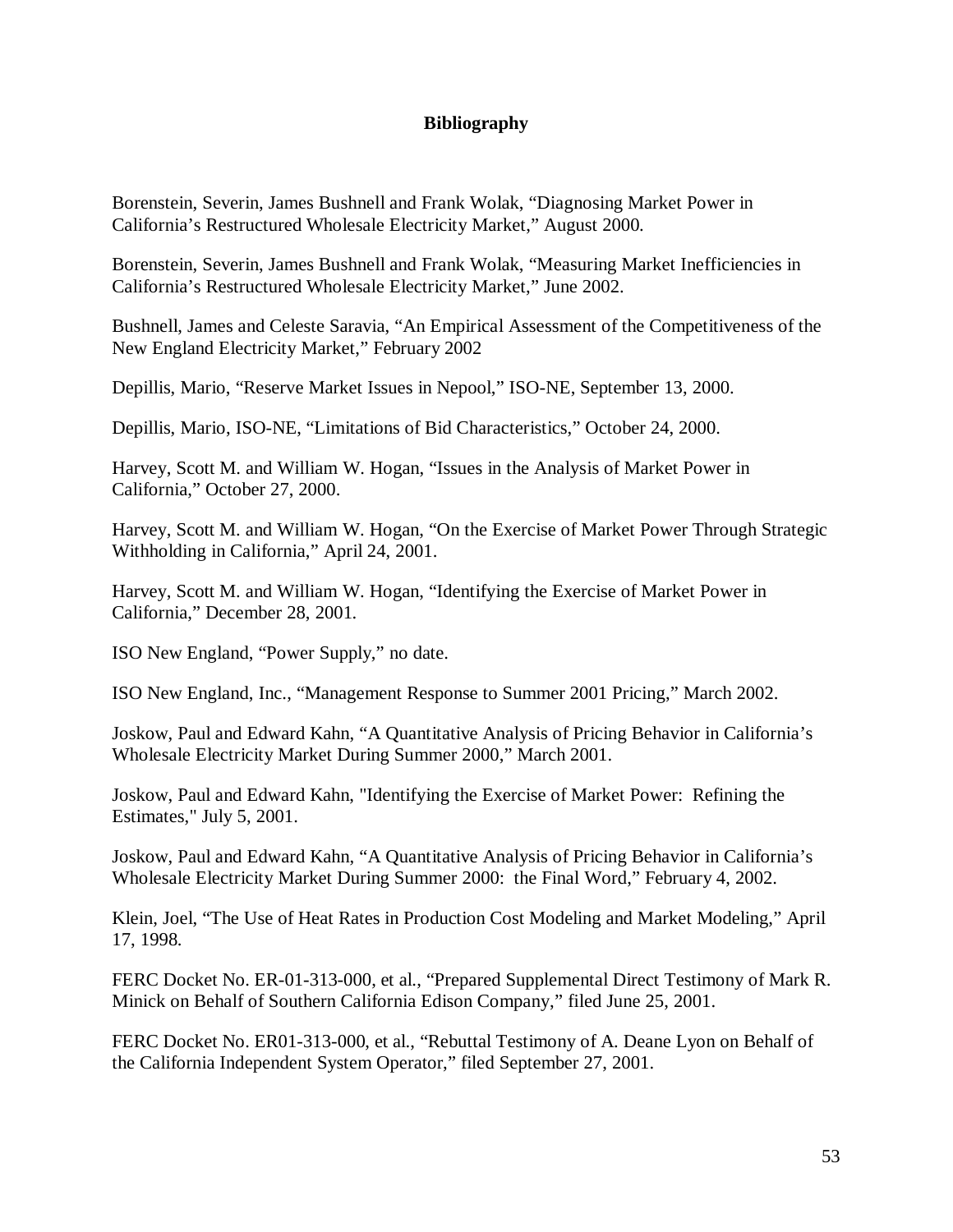Mansur, E. T., "Environmental Regulation in Oligopoly Markets: A Study of Electricity Restructuring," November 2001.

Mansur, Erin, "Pricing Behavior in the Initial Summer of the Restructured PJM Wholesale Electricity Market," April 2001.

Patton, David B., "An Assessment of Peak Energy Pricing in New England During Summer 2001," November 2001.

Patton, David, Robert Sinclair and Pallas Van Schack, "Competitive Assessment of the Energy Market in New England," May 2002.

Rajaraman, Rajesh and Fernando Alvarado, "[Dis]proving Market Power," January 24, 2002 (revised March 2, 2002)

Wolak, Frank A., Robert Nordhaus and Carl Shapiro, "An Analysis of the June 2000 Price Spikes in the California ISO's Energy and Ancillary Services Market," September 6, 2000.